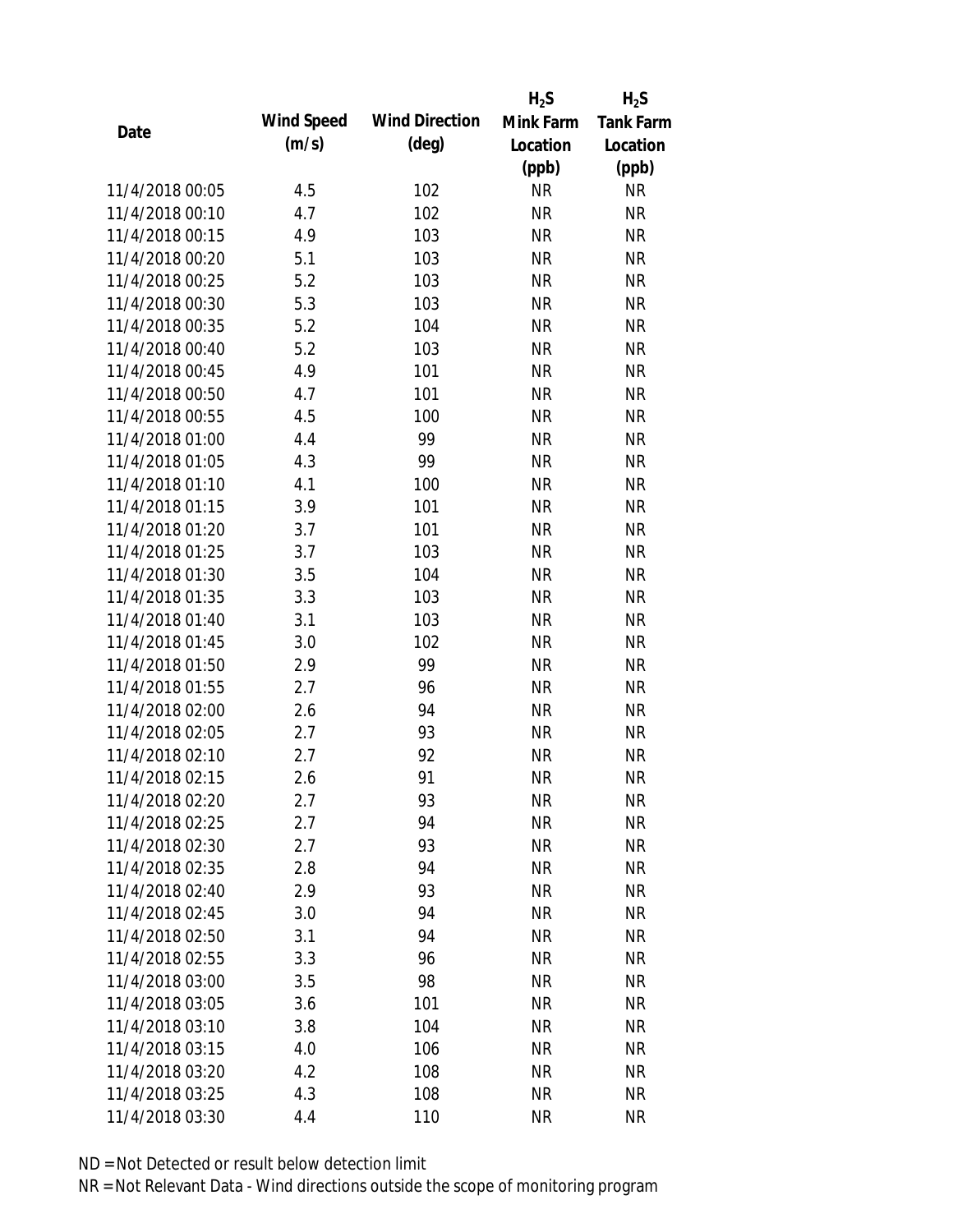|                 |            |                       | $H_2S$    | $H_2S$           |
|-----------------|------------|-----------------------|-----------|------------------|
|                 | Wind Speed | <b>Wind Direction</b> | Mink Farm | <b>Tank Farm</b> |
| Date            | (m/s)      | $(\text{deg})$        | Location  | Location         |
|                 |            |                       | (ppb)     | (ppb)            |
| 11/4/2018 03:35 | 4.6        | 111                   | <b>NR</b> | <b>NR</b>        |
| 11/4/2018 03:40 | 4.7        | 112                   | <b>NR</b> | <b>NR</b>        |
| 11/4/2018 03:45 | 4.8        | 114                   | <b>NR</b> | <b>NR</b>        |
| 11/4/2018 03:50 | 5.0        | 114                   | <b>NR</b> | <b>NR</b>        |
| 11/4/2018 03:55 | 5.0        | 115                   | <b>NR</b> | <b>NR</b>        |
| 11/4/2018 04:00 | 5.4        | 116                   | <b>NR</b> | <b>NR</b>        |
| 11/4/2018 04:05 | 5.6        | 116                   | <b>NR</b> | <b>NR</b>        |
| 11/4/2018 04:10 | 5.8        | 116                   | <b>NR</b> | <b>NR</b>        |
| 11/4/2018 04:15 | 6.0        | 116                   | <b>NR</b> | <b>NR</b>        |
| 11/4/2018 04:20 | 6.0        | 117                   | <b>NR</b> | <b>NR</b>        |
| 11/4/2018 04:25 | 6.2        | 115                   | <b>NR</b> | <b>NR</b>        |
| 11/4/2018 04:30 | 6.1        | 115                   | <b>NR</b> | <b>NR</b>        |
| 11/4/2018 04:35 | 6.2        | 114                   | <b>NR</b> | <b>NR</b>        |
| 11/4/2018 04:40 | 6.3        | 114                   | <b>NR</b> | <b>NR</b>        |
| 11/4/2018 04:45 | 6.4        | 114                   | <b>NR</b> | <b>NR</b>        |
| 11/4/2018 04:50 | 6.4        | 114                   | <b>NR</b> | <b>NR</b>        |
| 11/4/2018 04:55 | 6.5        | 115                   | <b>NR</b> | <b>NR</b>        |
| 11/4/2018 05:00 | 6.7        | 116                   | <b>NR</b> | <b>NR</b>        |
| 11/4/2018 05:05 | 6.5        | 119                   | <b>NR</b> | <b>NR</b>        |
| 11/4/2018 05:10 | 6.3        | 120                   | <b>NR</b> | <b>NR</b>        |
| 11/4/2018 05:15 | 6.1        | 121                   | <b>NR</b> | <b>NR</b>        |
| 11/4/2018 05:20 | 6.0        | 121                   | <b>NR</b> | <b>NR</b>        |
| 11/4/2018 05:25 | 5.8        | 121                   | <b>NR</b> | <b>NR</b>        |
| 11/4/2018 05:30 | 5.6        | 122                   | <b>NR</b> | <b>NR</b>        |
| 11/4/2018 05:35 | 5.6        | 121                   | <b>NR</b> | <b>NR</b>        |
| 11/4/2018 05:40 | 5.5        | 120                   | <b>NR</b> | <b>NR</b>        |
| 11/4/2018 05:45 | 5.5        | 120                   | <b>NR</b> | <b>NR</b>        |
| 11/4/2018 05:50 | 5.5        | 120                   | <b>NR</b> | <b>NR</b>        |
| 11/4/2018 05:55 | 5.5        | 120                   | <b>NR</b> | <b>NR</b>        |
| 11/4/2018 06:00 | 5.5        | 121                   | <b>NR</b> | ΝR               |
| 11/4/2018 06:05 | 5.6        | 122                   | <b>NR</b> | <b>NR</b>        |
| 11/4/2018 06:10 | 5.6        | 124                   | <b>NR</b> | NR               |
| 11/4/2018 06:15 | 5.6        | 126                   | <b>NR</b> | NR               |
| 11/4/2018 06:20 | 5.8        | 127                   | <b>NR</b> | <b>NR</b>        |
| 11/4/2018 06:25 | 5.9        | 127                   | <b>NR</b> | NR               |
| 11/4/2018 06:30 | 6.1        | 127                   | <b>NR</b> | NR               |
|                 |            |                       |           |                  |
| 11/4/2018 06:35 | 6.3        | 126                   | <b>NR</b> | <b>NR</b>        |
| 11/4/2018 06:40 | 6.6        | 124                   | <b>NR</b> | <b>NR</b>        |
| 11/4/2018 06:45 | 6.8        | 124                   | <b>NR</b> | NR               |
| 11/4/2018 06:50 | 6.7        | 125                   | <b>NR</b> | NR               |
| 11/4/2018 06:55 | 6.8        | 125                   | <b>NR</b> | <b>NR</b>        |
| 11/4/2018 07:00 | 6.9        | 124                   | <b>NR</b> | <b>NR</b>        |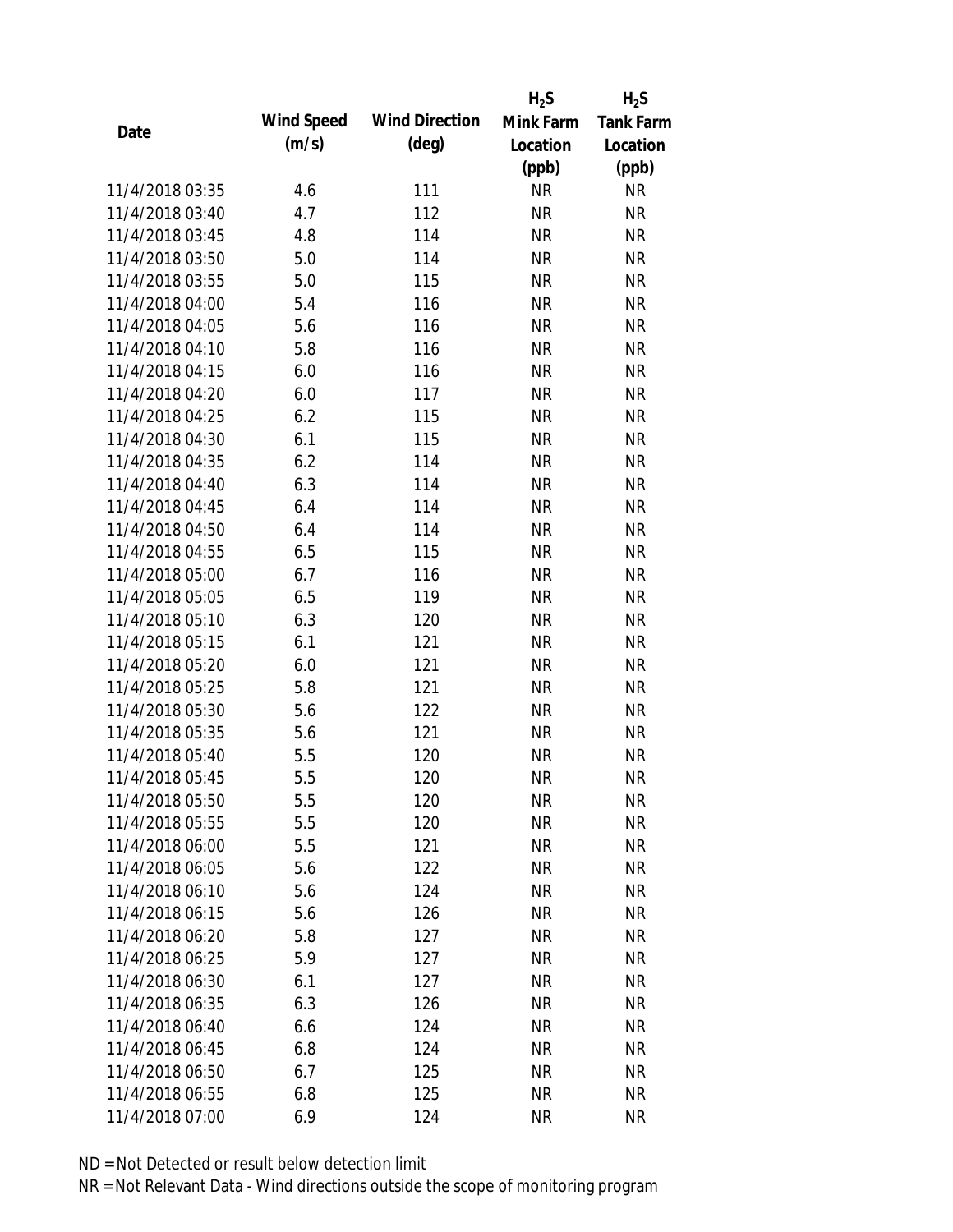|                 |            |                       | $H_2S$    | $H_2S$           |
|-----------------|------------|-----------------------|-----------|------------------|
|                 | Wind Speed | <b>Wind Direction</b> | Mink Farm | <b>Tank Farm</b> |
| Date            | (m/s)      | $(\text{deg})$        | Location  | Location         |
|                 |            |                       | (ppb)     | (ppb)            |
| 11/4/2018 07:05 | 6.7        | 125                   | <b>NR</b> | <b>NR</b>        |
| 11/4/2018 07:10 | 6.8        | 126                   | <b>NR</b> | <b>NR</b>        |
| 11/4/2018 07:15 | 6.7        | 125                   | <b>NR</b> | <b>NR</b>        |
| 11/4/2018 07:20 | 6.7        | 125                   | <b>NR</b> | <b>NR</b>        |
| 11/4/2018 07:25 | 6.6        | 126                   | <b>NR</b> | <b>NR</b>        |
| 11/4/2018 07:30 | 6.5        | 128                   | <b>NR</b> | <b>NR</b>        |
| 11/4/2018 07:35 | 6.6        | 129                   | <b>NR</b> | <b>NR</b>        |
| 11/4/2018 07:40 | 6.8        | 129                   | <b>NR</b> | <b>NR</b>        |
| 11/4/2018 07:45 | 6.9        | 130                   | <b>NR</b> | <b>NR</b>        |
| 11/4/2018 07:50 | 7.1        | 131                   | <b>NR</b> | <b>NR</b>        |
| 11/4/2018 07:55 | 7.5        | 131                   | <b>NR</b> | <b>NR</b>        |
| 11/4/2018 08:00 | 7.7        | 131                   | <b>NR</b> | <b>NR</b>        |
| 11/4/2018 08:05 | 7.8        | 130                   | <b>NR</b> | <b>NR</b>        |
| 11/4/2018 08:10 | 7.7        | 129                   | <b>NR</b> | <b>NR</b>        |
| 11/4/2018 08:15 | 7.8        | 129                   | <b>NR</b> | <b>NR</b>        |
| 11/4/2018 08:20 | 7.9        | 127                   | <b>NR</b> | <b>NR</b>        |
| 11/4/2018 08:25 | 7.9        | 126                   | <b>NR</b> | <b>NR</b>        |
| 11/4/2018 08:30 | 8.0        | 126                   | <b>NR</b> | <b>NR</b>        |
| 11/4/2018 08:35 | 8.1        | 126                   | <b>NR</b> | <b>NR</b>        |
| 11/4/2018 08:40 | 8.2        | 125                   | <b>NR</b> | <b>NR</b>        |
| 11/4/2018 08:45 | 8.1        | 125                   | <b>NR</b> | <b>NR</b>        |
| 11/4/2018 08:50 | 8.2        | 125                   | <b>NR</b> | <b>NR</b>        |
| 11/4/2018 08:55 | 8.1        | 124                   | <b>NR</b> | <b>NR</b>        |
| 11/4/2018 09:00 | 8.2        | 124                   | <b>NR</b> | <b>NR</b>        |
| 11/4/2018 09:05 | 8.0        | 123                   | <b>NR</b> | <b>NR</b>        |
| 11/4/2018 09:10 | 7.9        | 124                   | <b>NR</b> | <b>NR</b>        |
| 11/4/2018 09:15 | 7.6        | 126                   | <b>NR</b> | <b>NR</b>        |
| 11/4/2018 09:20 | 7.4        | 127                   | <b>NR</b> | <b>NR</b>        |
| 11/4/2018 09:25 | 7.2        | 129                   | <b>NR</b> | <b>NR</b>        |
| 11/4/2018 09:30 | 7.0        | 130                   | <b>NR</b> | <b>NR</b>        |
| 11/4/2018 09:35 | 7.0        | 131                   | <b>NR</b> | <b>NR</b>        |
| 11/4/2018 09:40 | 6.9        | 131                   | <b>NR</b> | NR               |
| 11/4/2018 09:45 | 7.0        | 130                   | <b>NR</b> | NR               |
| 11/4/2018 09:50 | 7.2        | 130                   | <b>NR</b> | <b>NR</b>        |
| 11/4/2018 09:55 | 7.2        | 130                   | <b>NR</b> | <b>NR</b>        |
| 11/4/2018 10:00 | 7.3        | 130                   | <b>NR</b> | <b>NR</b>        |
| 11/4/2018 10:05 | 7.4        | 131                   | <b>NR</b> | <b>NR</b>        |
| 11/4/2018 10:10 | 7.5        | 132                   | <b>NR</b> | <b>NR</b>        |
| 11/4/2018 10:15 | 7.7        | 134                   | <b>NR</b> | NR               |
| 11/4/2018 10:20 | 7.5        | 136                   | <b>NR</b> | NR               |
| 11/4/2018 10:25 | 7.5        | 136                   | <b>NR</b> | <b>NR</b>        |
| 11/4/2018 10:30 | 7.5        | 135                   | <b>NR</b> | <b>NR</b>        |
|                 |            |                       |           |                  |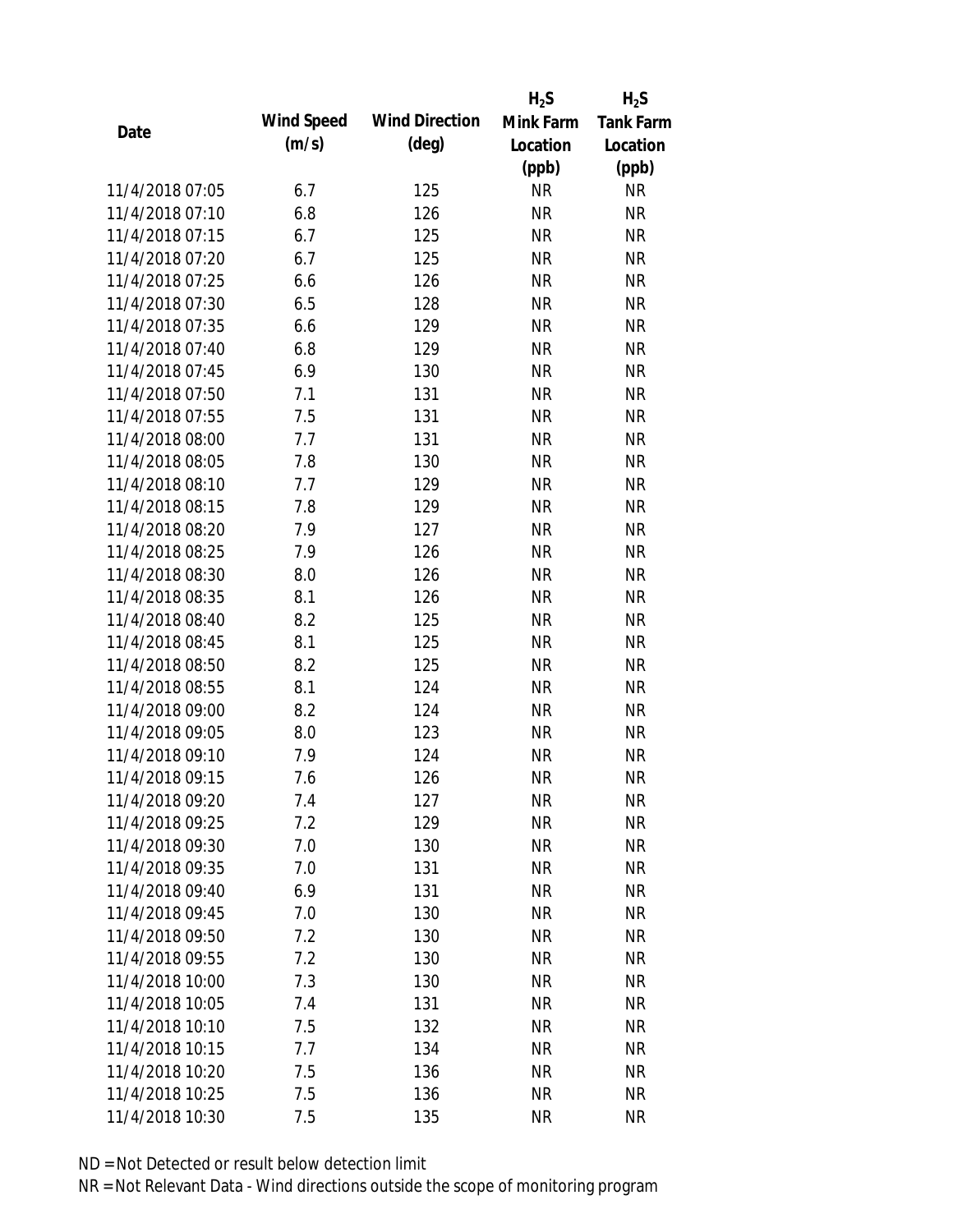|                 |            |                       | $H_2S$    | $H_2S$           |
|-----------------|------------|-----------------------|-----------|------------------|
| Date            | Wind Speed | <b>Wind Direction</b> | Mink Farm | <b>Tank Farm</b> |
|                 | (m/s)      | $(\text{deg})$        | Location  | Location         |
|                 |            |                       | (ppb)     | (ppb)            |
| 11/4/2018 10:35 | 7.5        | 135                   | <b>NR</b> | <b>NR</b>        |
| 11/4/2018 10:40 | 7.5        | 134                   | <b>NR</b> | <b>NR</b>        |
| 11/4/2018 10:45 | 7.4        | 132                   | <b>NR</b> | <b>NR</b>        |
| 11/4/2018 10:50 | 7.6        | 130                   | <b>NR</b> | <b>NR</b>        |
| 11/4/2018 10:55 | 7.4        | 130                   | <b>NR</b> | <b>NR</b>        |
| 11/4/2018 11:00 | 7.3        | 131                   | <b>NR</b> | <b>NR</b>        |
| 11/4/2018 11:05 | 7.3        | 132                   | <b>NR</b> | <b>NR</b>        |
| 11/4/2018 11:10 | 7.1        | 134                   | <b>NR</b> | <b>NR</b>        |
| 11/4/2018 11:15 | 6.8        | 135                   | <b>NR</b> | <b>NR</b>        |
| 11/4/2018 11:20 | 6.4        | 137                   | <b>NR</b> | <b>NR</b>        |
| 11/4/2018 11:25 | 6.4        | 138                   | <b>NR</b> | <b>NR</b>        |
| 11/4/2018 11:30 | 6.2        | 138                   | <b>NR</b> | <b>NR</b>        |
| 11/4/2018 11:35 | 6.1        | 138                   | <b>NR</b> | <b>NR</b>        |
| 11/4/2018 11:40 | 6.2        | 137                   | <b>NR</b> | <b>NR</b>        |
| 11/4/2018 11:45 | 6.2        | 138                   | <b>NR</b> | <b>NR</b>        |
| 11/4/2018 11:50 | 6.4        | 137                   | <b>NR</b> | <b>NR</b>        |
| 11/4/2018 11:55 | 6.3        | 137                   | <b>NR</b> | <b>NR</b>        |
| 11/4/2018 12:00 | 6.5        | 136                   | <b>NR</b> | <b>NR</b>        |
| 11/4/2018 12:05 | 6.5        | 137                   | <b>NR</b> | <b>NR</b>        |
| 11/4/2018 12:10 | 6.5        | 138                   | <b>NR</b> | <b>NR</b>        |
| 11/4/2018 12:15 | 6.7        | 138                   | <b>NR</b> | <b>NR</b>        |
| 11/4/2018 12:20 | 6.8        | 138                   | <b>NR</b> | <b>NR</b>        |
| 11/4/2018 12:25 | 6.9        | 139                   | <b>NR</b> | <b>NR</b>        |
| 11/4/2018 12:30 | 6.9        | 140                   | <b>NR</b> | <b>NR</b>        |
| 11/4/2018 12:35 | 6.9        | 140                   | <b>NR</b> | <b>NR</b>        |
| 11/4/2018 12:40 | 6.8        | 140                   | <b>NR</b> | <b>NR</b>        |
| 11/4/2018 12:45 | 6.8        | 140                   | <b>NR</b> | <b>NR</b>        |
| 11/4/2018 12:50 | 6.8        | 140                   | <b>NR</b> | <b>NR</b>        |
| 11/4/2018 12:55 | 6.7        | 139                   | <b>NR</b> | <b>NR</b>        |
| 11/4/2018 13:00 | 6.6        | 140                   | <b>NR</b> | <b>NR</b>        |
| 11/4/2018 13:05 | 6.7        | 139                   | <b>NR</b> | <b>NR</b>        |
| 11/4/2018 13:10 | 6.8        | 140                   | <b>NR</b> | <b>NR</b>        |
| 11/4/2018 13:15 | 6.9        | 139                   | <b>NR</b> | <b>NR</b>        |
| 11/4/2018 13:20 | 7.0        | 138                   | <b>NR</b> | <b>NR</b>        |
| 11/4/2018 13:25 | 7.2        | 138                   | <b>NR</b> | NR               |
| 11/4/2018 13:30 | 7.2        | 137                   | <b>NR</b> | <b>NR</b>        |
| 11/4/2018 13:35 | 7.2        | 137                   | <b>NR</b> | <b>NR</b>        |
| 11/4/2018 13:40 | 7.4        | 136                   | NR        | <b>NR</b>        |
| 11/4/2018 13:45 | 7.2        | 135                   | <b>NR</b> | NR               |
| 11/4/2018 13:50 | 7.0        | 135                   | <b>NR</b> | NR               |
| 11/4/2018 13:55 | 6.9        | 135                   | <b>NR</b> | <b>NR</b>        |
| 11/4/2018 14:00 | 6.9        | 135                   | <b>NR</b> | <b>NR</b>        |
|                 |            |                       |           |                  |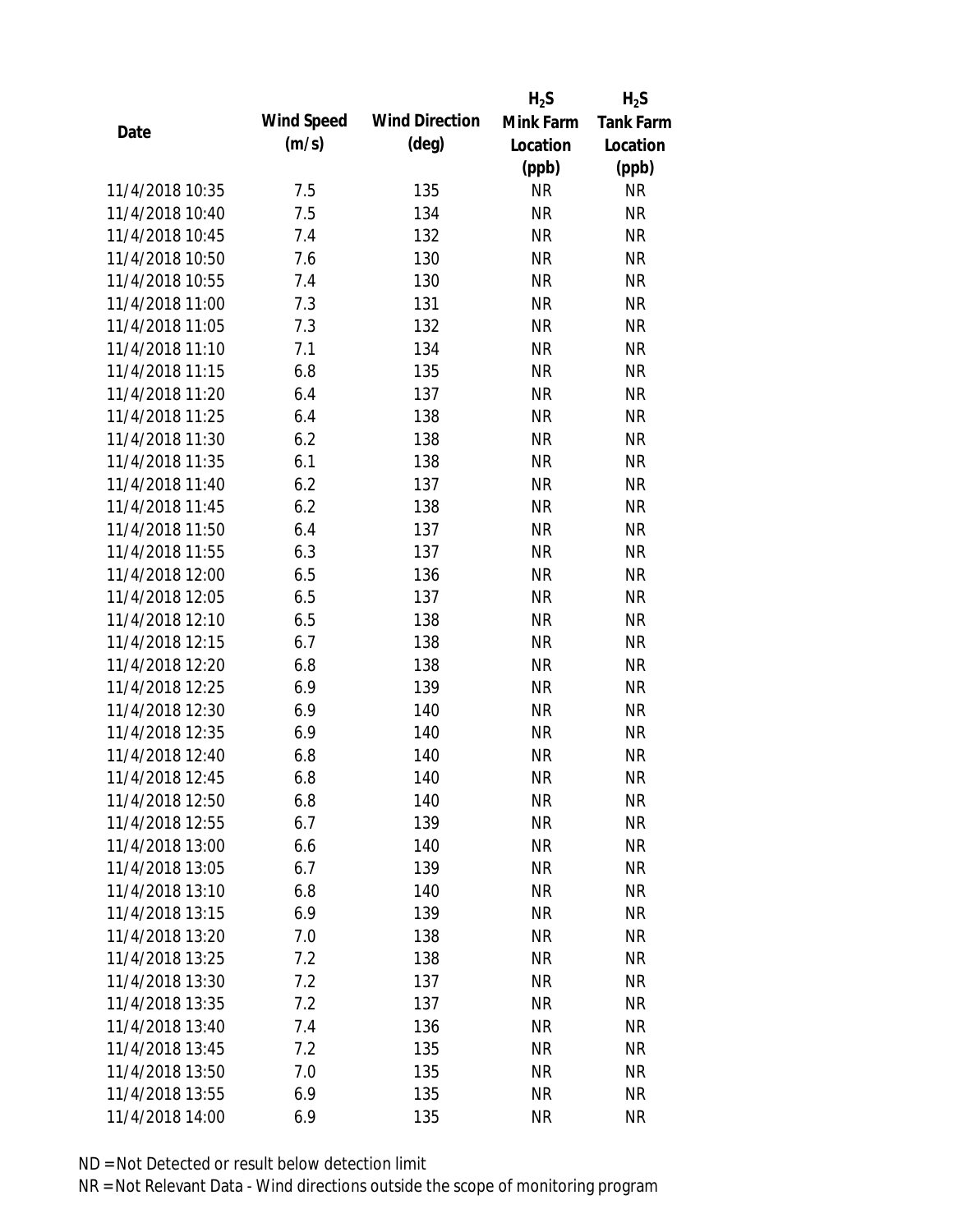|                 |            |                       | $H_2S$    | $H_2S$           |
|-----------------|------------|-----------------------|-----------|------------------|
| Date            | Wind Speed | <b>Wind Direction</b> | Mink Farm | <b>Tank Farm</b> |
|                 | (m/s)      | $(\text{deg})$        | Location  | Location         |
|                 |            |                       | (ppb)     | (ppb)            |
| 11/4/2018 14:05 | 6.7        | 134                   | <b>NR</b> | <b>NR</b>        |
| 11/4/2018 14:10 | 6.6        | 134                   | <b>NR</b> | <b>NR</b>        |
| 11/4/2018 14:15 | 6.7        | 134                   | <b>NR</b> | <b>NR</b>        |
| 11/4/2018 14:20 | 6.8        | 134                   | <b>NR</b> | <b>NR</b>        |
| 11/4/2018 14:25 | 6.7        | 132                   | <b>NR</b> | <b>NR</b>        |
| 11/4/2018 14:30 | 6.6        | 133                   | <b>NR</b> | <b>NR</b>        |
| 11/4/2018 14:35 | 6.7        | 132                   | <b>NR</b> | <b>NR</b>        |
| 11/4/2018 14:40 | 6.7        | 133                   | <b>NR</b> | <b>NR</b>        |
| 11/4/2018 14:45 | 6.6        | 133                   | <b>NR</b> | <b>NR</b>        |
| 11/4/2018 14:50 | 6.6        | 134                   | <b>NR</b> | <b>NR</b>        |
| 11/4/2018 14:55 | 6.7        | 135                   | <b>NR</b> | <b>NR</b>        |
| 11/4/2018 15:00 | 6.9        | 136                   | <b>NR</b> | <b>NR</b>        |
| 11/4/2018 15:05 | 6.8        | 138                   | <b>NR</b> | <b>NR</b>        |
| 11/4/2018 15:10 | 6.9        | 138                   | <b>NR</b> | <b>NR</b>        |
| 11/4/2018 15:15 | 7.0        | 138                   | <b>NR</b> | <b>NR</b>        |
| 11/4/2018 15:20 | 7.1        | 138                   | <b>NR</b> | <b>NR</b>        |
| 11/4/2018 15:25 | 7.1        | 139                   | <b>NR</b> | <b>NR</b>        |
| 11/4/2018 15:30 | 7.2        | 139                   | <b>NR</b> | <b>NR</b>        |
| 11/4/2018 15:35 | 7.1        | 139                   | <b>NR</b> | <b>NR</b>        |
| 11/4/2018 15:40 | 7.0        | 139                   | <b>NR</b> | <b>NR</b>        |
| 11/4/2018 15:45 | 7.0        | 140                   | <b>NR</b> | <b>NR</b>        |
| 11/4/2018 15:50 | 6.7        | 141                   | <b>NR</b> | <b>NR</b>        |
| 11/4/2018 15:55 | 6.7        | 141                   | <b>NR</b> | <b>NR</b>        |
| 11/4/2018 16:00 | 6.8        | 141                   | <b>NR</b> | <b>NR</b>        |
| 11/4/2018 16:05 | 6.8        | 142                   | <b>NR</b> | <b>NR</b>        |
| 11/4/2018 16:10 | 6.7        | 143                   | <b>NR</b> | <b>NR</b>        |
| 11/4/2018 16:15 | 6.6        | 146                   | <b>NR</b> | <b>NR</b>        |
| 11/4/2018 16:20 | 6.6        | 147                   | <b>NR</b> | <b>NR</b>        |
| 11/4/2018 16:25 | 6.5        | 149                   | <b>NR</b> | <b>NR</b>        |
| 11/4/2018 16:30 | 6.5        | 149                   | <b>NR</b> | <b>NR</b>        |
| 11/4/2018 16:35 | 6.7        | 150                   | <b>NR</b> | <b>NR</b>        |
| 11/4/2018 16:40 | 7.0        | 150                   | <b>NR</b> | <b>NR</b>        |
| 11/4/2018 16:45 | 7.2        | 150                   | <b>NR</b> | <b>NR</b>        |
| 11/4/2018 16:50 | 7.3        | 151                   | <b>NR</b> | <b>NR</b>        |
| 11/4/2018 16:55 | 7.3        | 151                   | <b>NR</b> | NR               |
| 11/4/2018 17:00 | 7.3        | 153                   | <b>NR</b> | <b>NR</b>        |
| 11/4/2018 17:05 | 7.0        | 153                   | <b>NR</b> | NR               |
| 11/4/2018 17:10 | 6.8        | 154                   | NR        | NR               |
| 11/4/2018 17:15 | 6.8        | 154                   | <b>NR</b> | NR               |
| 11/4/2018 17:20 | 6.8        | 153                   | <b>NR</b> | NR               |
| 11/4/2018 17:25 | 6.7        | 154                   | <b>NR</b> | <b>NR</b>        |
| 11/4/2018 17:30 | 6.5        | 155                   | <b>NR</b> | <b>NR</b>        |
|                 |            |                       |           |                  |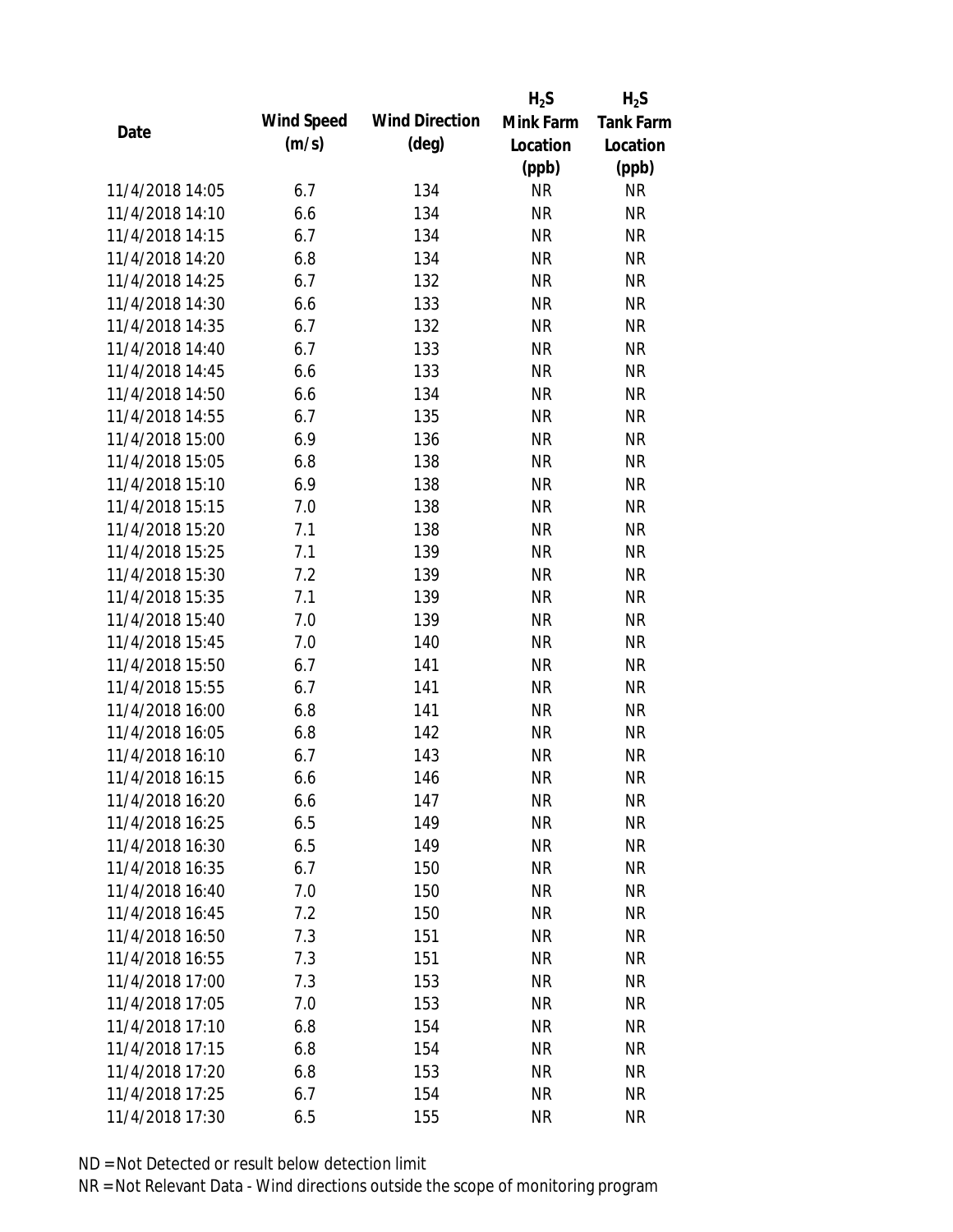|                 |            |                       | $H_2S$    | $H_2S$           |
|-----------------|------------|-----------------------|-----------|------------------|
| Date            | Wind Speed | <b>Wind Direction</b> | Mink Farm | <b>Tank Farm</b> |
|                 | (m/s)      | $(\text{deg})$        | Location  | Location         |
|                 |            |                       | (ppb)     | (ppb)            |
| 11/4/2018 17:35 | 6.6        | 155                   | <b>NR</b> | <b>NR</b>        |
| 11/4/2018 17:40 | 6.7        | 158                   | <b>NR</b> | <b>NR</b>        |
| 11/4/2018 17:45 | 6.6        | 160                   | <b>NR</b> | <b>NR</b>        |
| 11/4/2018 17:50 | 6.4        | 162                   | <b>NR</b> | <b>NR</b>        |
| 11/4/2018 17:55 | 6.6        | 164                   | <b>NR</b> | <b>NR</b>        |
| 11/4/2018 18:00 | 6.8        | 165                   | <b>NR</b> | <b>NR</b>        |
| 11/4/2018 18:05 | 6.9        | 166                   | <b>NR</b> | <b>NR</b>        |
| 11/4/2018 18:10 | 6.9        | 166                   | <b>NR</b> | <b>NR</b>        |
| 11/4/2018 18:15 | 6.9        | 166                   | <b>NR</b> | <b>NR</b>        |
| 11/4/2018 18:20 | 7.2        | 166                   | <b>NR</b> | <b>NR</b>        |
| 11/4/2018 18:25 | 7.3        | 166                   | <b>NR</b> | <b>NR</b>        |
| 11/4/2018 18:30 | 7.4        | 165                   | <b>NR</b> | <b>NR</b>        |
| 11/4/2018 18:35 | 7.3        | 166                   | <b>NR</b> | <b>NR</b>        |
| 11/4/2018 18:40 | 7.6        | 166                   | <b>NR</b> | <b>NR</b>        |
| 11/4/2018 18:45 | 7.9        | 167                   | <b>NR</b> | <b>NR</b>        |
| 11/4/2018 18:50 | 7.9        | 167                   | <b>NR</b> | <b>NR</b>        |
| 11/4/2018 18:55 | 7.9        | 167                   | <b>NR</b> | <b>NR</b>        |
| 11/4/2018 19:00 | 7.8        | 169                   | <b>NR</b> | <b>NR</b>        |
| 11/4/2018 19:05 | 8.1        | 169                   | <b>NR</b> | <b>NR</b>        |
| 11/4/2018 19:10 | 7.9        | 169                   | <b>NR</b> | <b>NR</b>        |
| 11/4/2018 19:15 | 7.8        | 169                   | <b>NR</b> | <b>NR</b>        |
| 11/4/2018 19:20 | 7.7        | 170                   | <b>NR</b> | $\mathbf{1}$     |
| 11/4/2018 19:25 | 8.1        | 169                   | <b>NR</b> | <b>NR</b>        |
| 11/4/2018 19:30 | 8.2        | 169                   | <b>NR</b> | <b>NR</b>        |
| 11/4/2018 19:35 | 8.1        | 169                   | <b>NR</b> | <b>NR</b>        |
| 11/4/2018 19:40 | 8.3        | 169                   | <b>NR</b> | <b>NR</b>        |
| 11/4/2018 19:45 | 8.4        | 168                   | <b>NR</b> | <b>NR</b>        |
| 11/4/2018 19:50 | 8.5        | 169                   | <b>NR</b> | <b>NR</b>        |
| 11/4/2018 19:55 | 8.2        | 169                   | <b>NR</b> | <b>NR</b>        |
| 11/4/2018 20:00 | 8.0        | 168                   | NR        | NR               |
| 11/4/2018 20:05 | 8.0        | 168                   | NR        | <b>NR</b>        |
| 11/4/2018 20:10 | 7.7        | 170                   | NR        | 1                |
| 11/4/2018 20:15 | 7.3        | 170                   | NR        | 1                |
| 11/4/2018 20:20 | 7.2        | 170                   | <b>NR</b> | 1                |
| 11/4/2018 20:25 | 7.1        | 175                   | NR        | 1                |
| 11/4/2018 20:30 | 6.9        | 179                   | NR        | 1                |
| 11/4/2018 20:35 | 6.5        | 184                   | NR        | 1                |
| 11/4/2018 20:40 | 6.1        | 188                   | NR        | 1                |
| 11/4/2018 20:45 | 5.7        | 191                   | NR        | 1                |
| 11/4/2018 20:50 | 5.3        | 193                   | <b>NR</b> | 1                |
| 11/4/2018 20:55 | 5.0        | 192                   | <b>NR</b> | 1                |
| 11/4/2018 21:00 | 4.6        | 190                   | <b>NR</b> | 1                |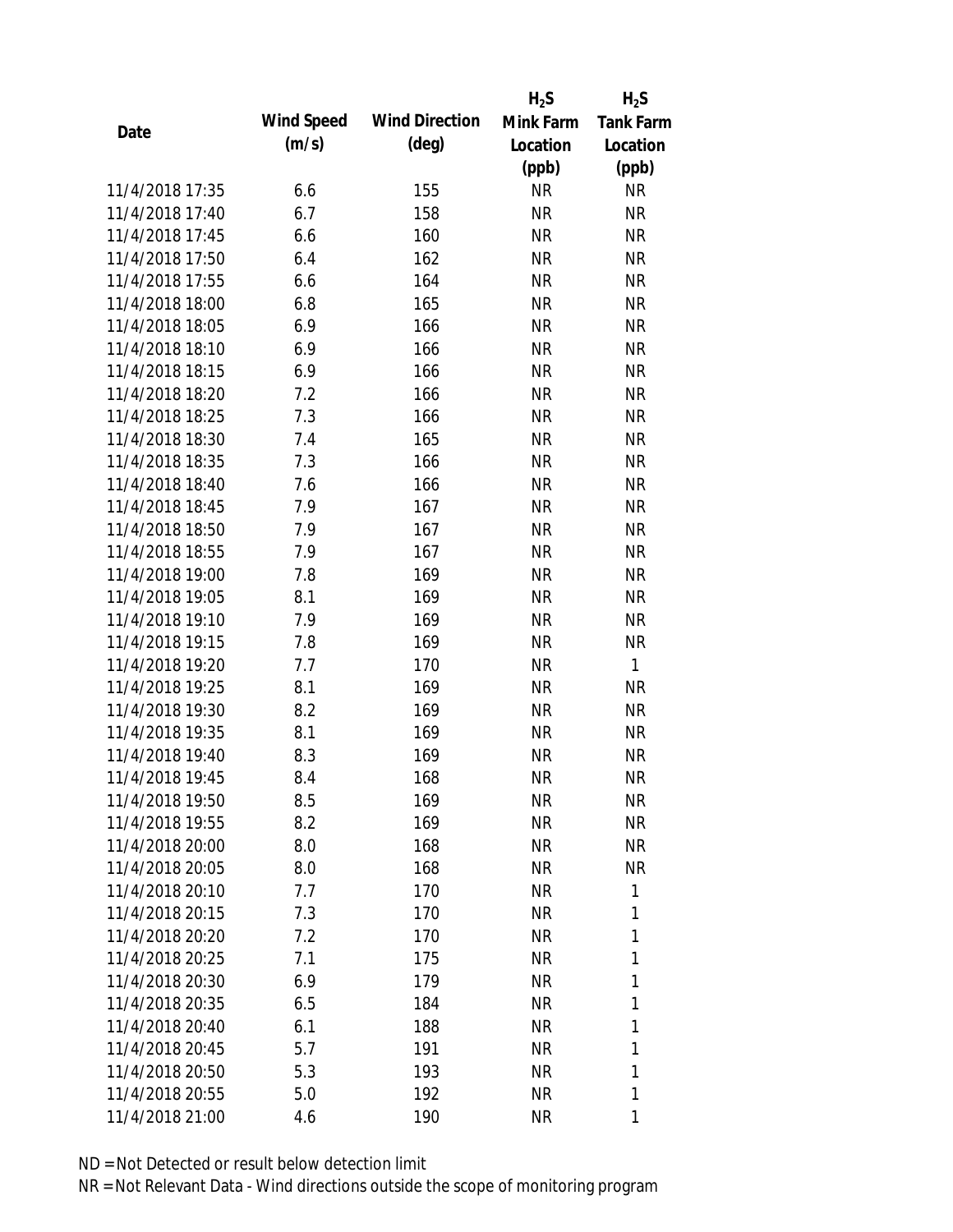|                 |            |                       | $H_2S$    | $H_2S$           |
|-----------------|------------|-----------------------|-----------|------------------|
| Date            | Wind Speed | <b>Wind Direction</b> | Mink Farm | <b>Tank Farm</b> |
|                 | (m/s)      | $(\text{deg})$        | Location  | Location         |
|                 |            |                       | (ppb)     | (ppb)            |
| 11/4/2018 21:05 | 4.5        | 189                   | <b>NR</b> | 1                |
| 11/4/2018 21:10 | 4.3        | 188                   | <b>NR</b> | 1                |
| 11/4/2018 21:15 | 4.3        | 187                   | <b>NR</b> | 1                |
| 11/4/2018 21:20 | 4.2        | 188                   | <b>NR</b> | 1                |
| 11/4/2018 21:25 | 3.9        | 187                   | <b>NR</b> | 1                |
| 11/4/2018 21:30 | 3.9        | 187                   | <b>NR</b> | 1                |
| 11/4/2018 21:35 | 3.9        | 186                   | <b>NR</b> | 1                |
| 11/4/2018 21:40 | 4.0        | 186                   | <b>NR</b> | 1                |
| 11/4/2018 21:45 | 4.2        | 186                   | <b>NR</b> | 1                |
| 11/4/2018 21:50 | 4.4        | 186                   | <b>NR</b> | 1                |
| 11/4/2018 21:55 | 4.6        | 188                   | <b>NR</b> | 1                |
| 11/4/2018 22:00 | 4.7        | 190                   | <b>NR</b> | 1                |
| 11/4/2018 22:05 | 4.9        | 195                   | <b>NR</b> | 1                |
| 11/4/2018 22:10 | 5.0        | 199                   | <b>NR</b> | 1                |
| 11/4/2018 22:15 | 5.0        | 204                   | <b>NR</b> | 1                |
| 11/4/2018 22:20 | 5.1        | 208                   | <b>NR</b> | 1                |
| 11/4/2018 22:25 | 5.2        | 211                   | <b>NR</b> | 1                |
| 11/4/2018 22:30 | 5.2        | 214                   | <b>NR</b> | 1                |
| 11/4/2018 22:35 | 5.2        | 214                   | <b>NR</b> | $\overline{2}$   |
| 11/4/2018 22:40 | 5.2        | 213                   | <b>NR</b> | 1                |
| 11/4/2018 22:45 | 5.5        | 214                   | <b>NR</b> | 2                |
| 11/4/2018 22:50 | 5.6        | 214                   | <b>NR</b> | 1                |
| 11/4/2018 22:55 | 5.5        | 214                   | <b>NR</b> | 1                |
| 11/4/2018 23:00 | 5.7        | 213                   | <b>NR</b> | 1                |
| 11/4/2018 23:05 | 5.9        | 213                   | <b>NR</b> | 1                |
| 11/4/2018 23:10 | 6.1        | 214                   | <b>NR</b> | 1                |
| 11/4/2018 23:15 | 5.9        | 213                   | <b>NR</b> | 1                |
| 11/4/2018 23:20 | 6.0        | 213                   | <b>NR</b> | 1                |
| 11/4/2018 23:25 | 6.1        | 213                   | <b>NR</b> | 1                |
| 11/4/2018 23:30 | 6.1        | 215                   | <b>NR</b> | 1                |
| 11/4/2018 23:35 | 6.0        | 214                   | <b>NR</b> | 1                |
| 11/4/2018 23:40 | 5.8        | 215                   | <b>NR</b> | 1                |
| 11/4/2018 23:45 | 5.7        | 216                   | <b>NR</b> | 1                |
| 11/4/2018 23:50 | 5.6        | 217                   | <b>NR</b> | 1                |
| 11/4/2018 23:55 | 5.5        | 216                   | <b>NR</b> | 1                |
| 11/4/2018 24:00 | 5.4        | 216                   | <b>NR</b> | 1                |
| 11/5/2018 00:05 | 5.3        | 216                   | <b>NR</b> | 1                |
| 11/5/2018 00:10 | 5.2        | 217                   | NR        | 1                |
| 11/5/2018 00:15 | 5.3        | 217                   | <b>NR</b> | 1                |
| 11/5/2018 00:20 | 5.1        | 216                   | <b>NR</b> | 1                |
| 11/5/2018 00:25 | 5.1        | 217                   | <b>NR</b> | 1                |
| 11/5/2018 00:30 | 5.0        | 217                   | <b>NR</b> | <b>ND</b>        |
|                 |            |                       |           |                  |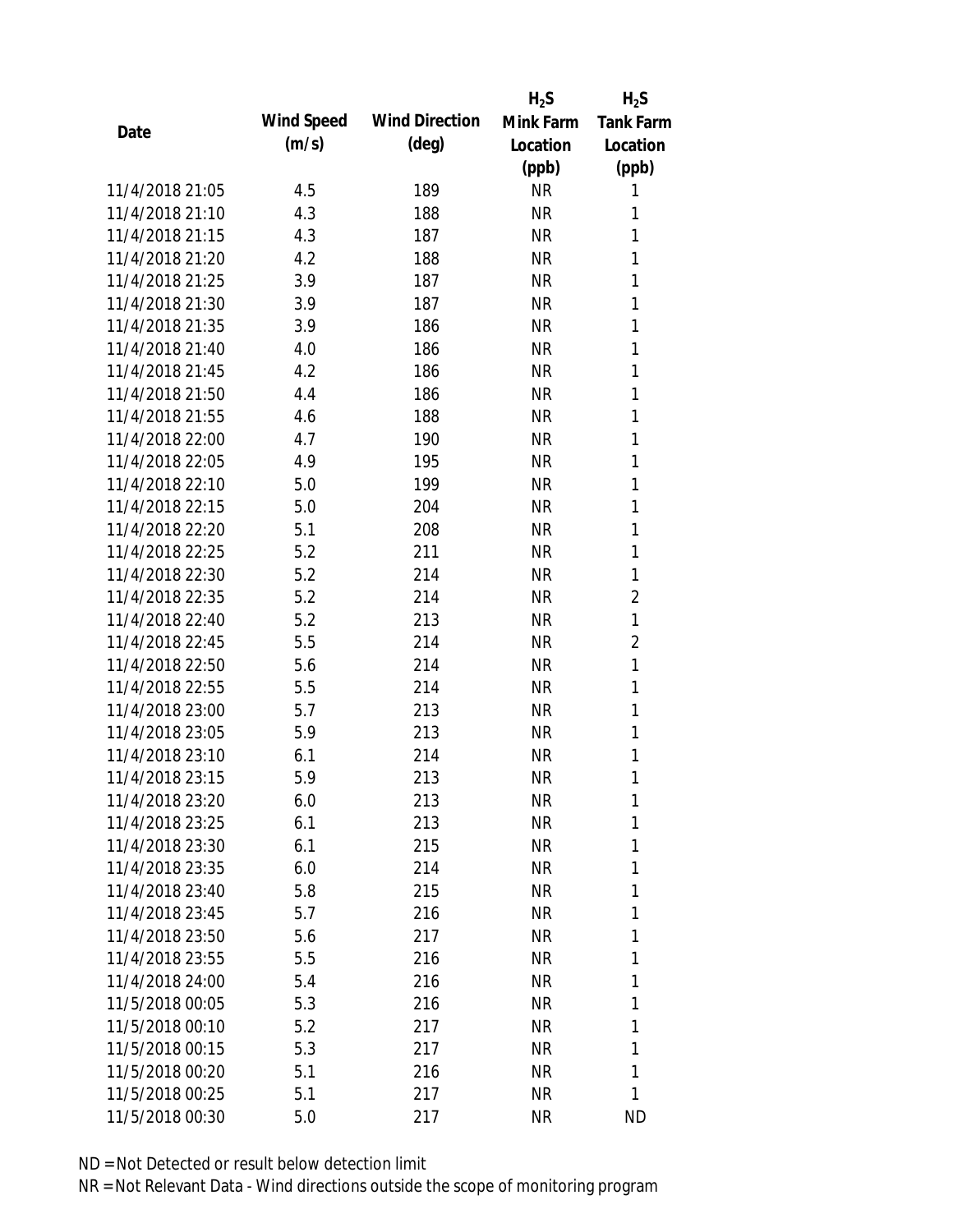|                 |            |                       | $H_2S$    | $H_2S$           |
|-----------------|------------|-----------------------|-----------|------------------|
|                 | Wind Speed | <b>Wind Direction</b> | Mink Farm | <b>Tank Farm</b> |
| Date            | (m/s)      | $(\text{deg})$        | Location  | Location         |
|                 |            |                       | (ppb)     | (ppb)            |
| 11/5/2018 00:35 | 5.1        | 217                   | <b>NR</b> | 1                |
| 11/5/2018 00:40 | 5.1        | 216                   | <b>NR</b> | 1                |
| 11/5/2018 00:45 | 5.1        | 215                   | <b>NR</b> | 1                |
| 11/5/2018 00:50 | 5.2        | 215                   | <b>NR</b> | 1                |
| 11/5/2018 00:55 | 5.3        | 216                   | <b>NR</b> | 1                |
| 11/5/2018 01:00 | 5.7        | 217                   | <b>NR</b> | 2                |
| 11/5/2018 01:05 | 5.8        | 217                   | <b>NR</b> | 1                |
| 11/5/2018 01:10 | 5.9        | 218                   | <b>NR</b> | 1                |
| 11/5/2018 01:15 | 5.9        | 220                   | <b>NR</b> | 1                |
| 11/5/2018 01:20 | 6.0        | 219                   | <b>NR</b> | 1                |
| 11/5/2018 01:25 | 5.7        | 219                   | <b>NR</b> | 1                |
| 11/5/2018 01:30 | 5.5        | 219                   | <b>NR</b> | 1                |
| 11/5/2018 01:35 | 5.4        | 219                   | <b>NR</b> | 1                |
| 11/5/2018 01:40 | 5.4        | 220                   | <b>NR</b> | $\overline{2}$   |
| 11/5/2018 01:45 | 5.3        | 221                   | <b>NR</b> | 1                |
| 11/5/2018 01:50 | 5.3        | 222                   | <b>NR</b> | 1                |
| 11/5/2018 01:55 | 5.2        | 222                   | <b>NR</b> | $\overline{2}$   |
| 11/5/2018 02:00 | 5.0        | 223                   | <b>NR</b> | 1                |
| 11/5/2018 02:05 | 4.7        | 224                   | <b>NR</b> | 1                |
| 11/5/2018 02:10 | 4.5        | 226                   | <b>NR</b> | 1                |
| 11/5/2018 02:15 | 4.3        | 229                   | <b>NR</b> | 1                |
| 11/5/2018 02:20 | 4.5        | 235                   | 1         | 1                |
| 11/5/2018 02:25 | 4.7        | 240                   | 1         | 1                |
| 11/5/2018 02:30 | 4.8        | 245                   | 1         | 1                |
| 11/5/2018 02:35 | 5.0        | 250                   | <b>ND</b> | 1                |
| 11/5/2018 02:40 | 5.1        | 254                   | 1         | 1                |
| 11/5/2018 02:45 | 5.0        | 256                   | 1         | 1                |
| 11/5/2018 02:50 | 5.0        | 256                   | 1         | 1                |
| 11/5/2018 02:55 | 4.9        | 256                   | 1         | 1                |
| 11/5/2018 03:00 | 4.9        | 255                   | 1         | 1                |
| 11/5/2018 03:05 | 4.9        | 255                   | 1         | 1                |
| 11/5/2018 03:10 | 5.2        | 254                   | 1         | $\overline{2}$   |
| 11/5/2018 03:15 | 5.3        | 253                   | 1         | $\overline{2}$   |
| 11/5/2018 03:20 | 5.2        | 254                   | 1         | $\overline{2}$   |
| 11/5/2018 03:25 | 5.0        | 255                   | 1         | $\overline{2}$   |
| 11/5/2018 03:30 | 4.9        | 256                   | 1         | 2                |
| 11/5/2018 03:35 | 4.9        | 257                   | 1         | $\overline{2}$   |
| 11/5/2018 03:40 | 4.8        | 256                   | 1         | 1                |
| 11/5/2018 03:45 | 4.7        | 257                   | 1         | 1                |
| 11/5/2018 03:50 | 4.8        | 257                   | 1         | 1                |
| 11/5/2018 03:55 | 5.0        | 258                   | 1         | 1                |
|                 |            |                       |           |                  |
| 11/5/2018 04:00 | 5.0        | 258                   | 1         | 1                |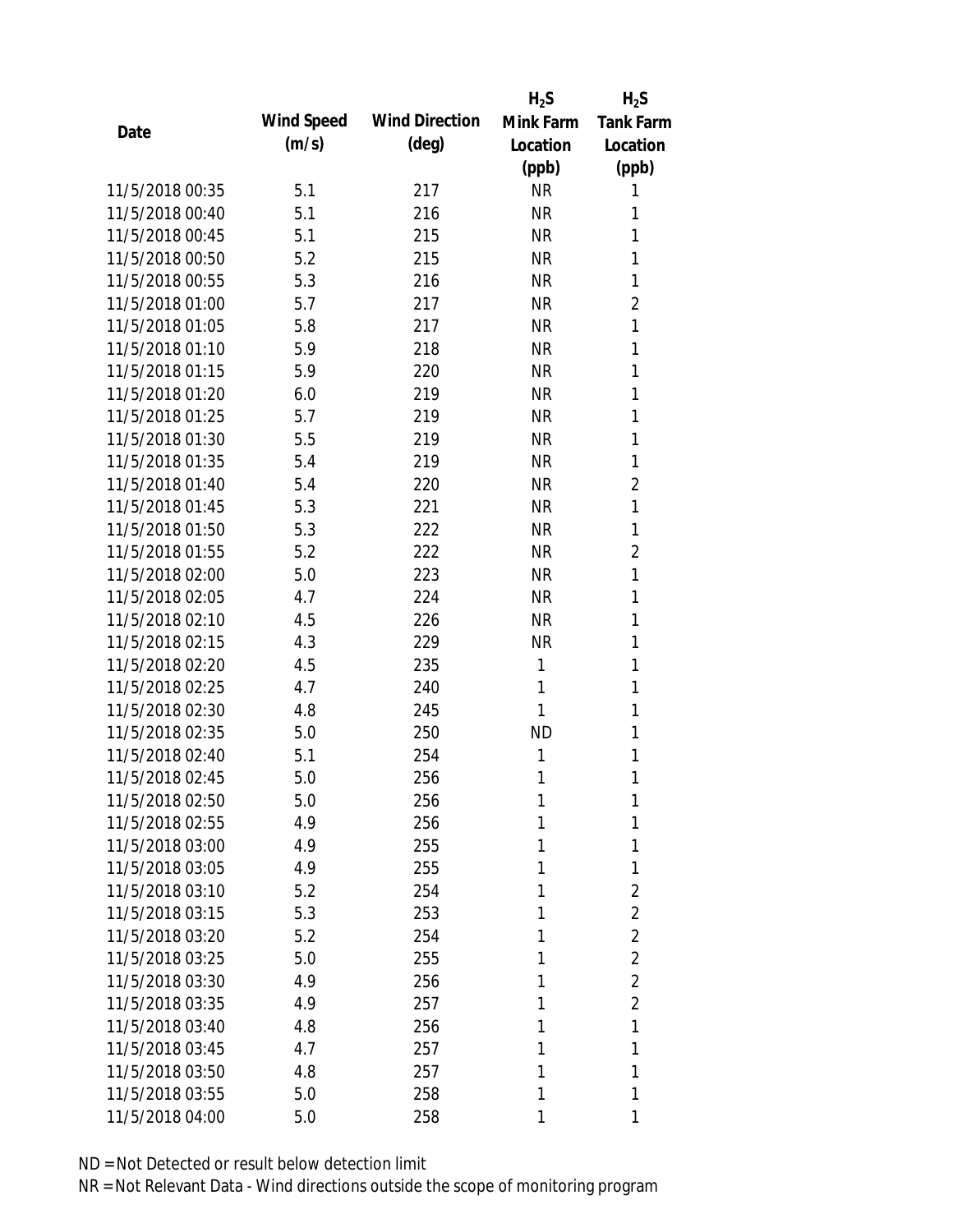|                 |            |                       | $H_2S$    | $H_2S$           |
|-----------------|------------|-----------------------|-----------|------------------|
| Date            | Wind Speed | <b>Wind Direction</b> | Mink Farm | <b>Tank Farm</b> |
|                 | (m/s)      | $(\text{deg})$        | Location  | Location         |
|                 |            |                       | (ppb)     | (ppb)            |
| 11/5/2018 04:05 | 5.3        | 258                   | 1         | 1                |
| 11/5/2018 04:10 | 5.1        | 258                   | 1         | 1                |
| 11/5/2018 04:15 | 5.4        | 257                   | 1         | 1                |
| 11/5/2018 04:20 | 5.5        | 257                   | 1         | 1                |
| 11/5/2018 04:25 | 5.3        | 254                   | 1         | 1                |
| 11/5/2018 04:30 | 5.2        | 248                   | 1         | 1                |
| 11/5/2018 04:35 | 4.8        | 244                   | 1         | 1                |
| 11/5/2018 04:40 | 4.9        | 242                   | 1         | 1                |
| 11/5/2018 04:45 | 4.8        | 241                   | 1         | 1                |
| 11/5/2018 04:50 | 4.6        | 239                   | 1         | $\overline{2}$   |
| 11/5/2018 04:55 | 4.6        | 239                   | 1         | 1                |
| 11/5/2018 05:00 | 4.6        | 239                   | 1         | 1                |
| 11/5/2018 05:05 | 4.6        | 237                   | 1         | 1                |
| 11/5/2018 05:10 | 4.5        | 233                   | 1         | 1                |
| 11/5/2018 05:15 | 4.6        | 228                   | <b>NR</b> | 1                |
| 11/5/2018 05:20 | 4.6        | 224                   | <b>NR</b> | 1                |
| 11/5/2018 05:25 | 4.8        | 221                   | <b>NR</b> | 1                |
| 11/5/2018 05:30 | 5.0        | 224                   | <b>NR</b> | 1                |
| 11/5/2018 05:35 | 4.9        | 224                   | <b>NR</b> | 1                |
| 11/5/2018 05:40 | 4.9        | 225                   | <b>NR</b> | 1                |
| 11/5/2018 05:45 | 4.8        | 225                   | <b>NR</b> | 1                |
| 11/5/2018 05:50 | 4.7        | 225                   | <b>NR</b> | 1                |
| 11/5/2018 05:55 | 4.5        | 222                   | <b>NR</b> | 1                |
| 11/5/2018 06:00 | 4.4        | 218                   | <b>NR</b> | 1                |
| 11/5/2018 06:05 | 4.4        | 217                   | <b>NR</b> | 1                |
| 11/5/2018 06:10 | 4.3        | 214                   | <b>NR</b> | 1                |
| 11/5/2018 06:15 | 4.2        | 211                   | <b>NR</b> | 1                |
| 11/5/2018 06:20 | 3.9        | 208                   | <b>NR</b> | 1                |
| 11/5/2018 06:25 | 3.8        | 205                   | <b>NR</b> | 1                |
| 11/5/2018 06:30 | 3.8        | 203                   | NR        | 1                |
| 11/5/2018 06:35 | 3.7        | 202                   | NR        | 1                |
| 11/5/2018 06:40 | 3.8        | 204                   | <b>NR</b> | 1                |
| 11/5/2018 06:45 | 4.1        | 206                   | NR        | 1                |
| 11/5/2018 06:50 | 4.5        | 209                   | <b>NR</b> | 1                |
| 11/5/2018 06:55 | 4.7        | 211                   | <b>NR</b> | 2                |
| 11/5/2018 07:00 | 4.8        | 214                   | NR        | $\overline{2}$   |
| 11/5/2018 07:05 | 4.8        | 214                   | NR        | $\overline{2}$   |
| 11/5/2018 07:10 | 4.8        | 214                   | NR        | $\overline{2}$   |
| 11/5/2018 07:15 | 4.5        | 213                   | NR        | $\overline{2}$   |
| 11/5/2018 07:20 | 4.3        | 212                   | <b>NR</b> | 2                |
| 11/5/2018 07:25 | 3.9        | 214                   | <b>NR</b> | $\overline{2}$   |
| 11/5/2018 07:30 | 4.0        | 215                   | <b>NR</b> | 1                |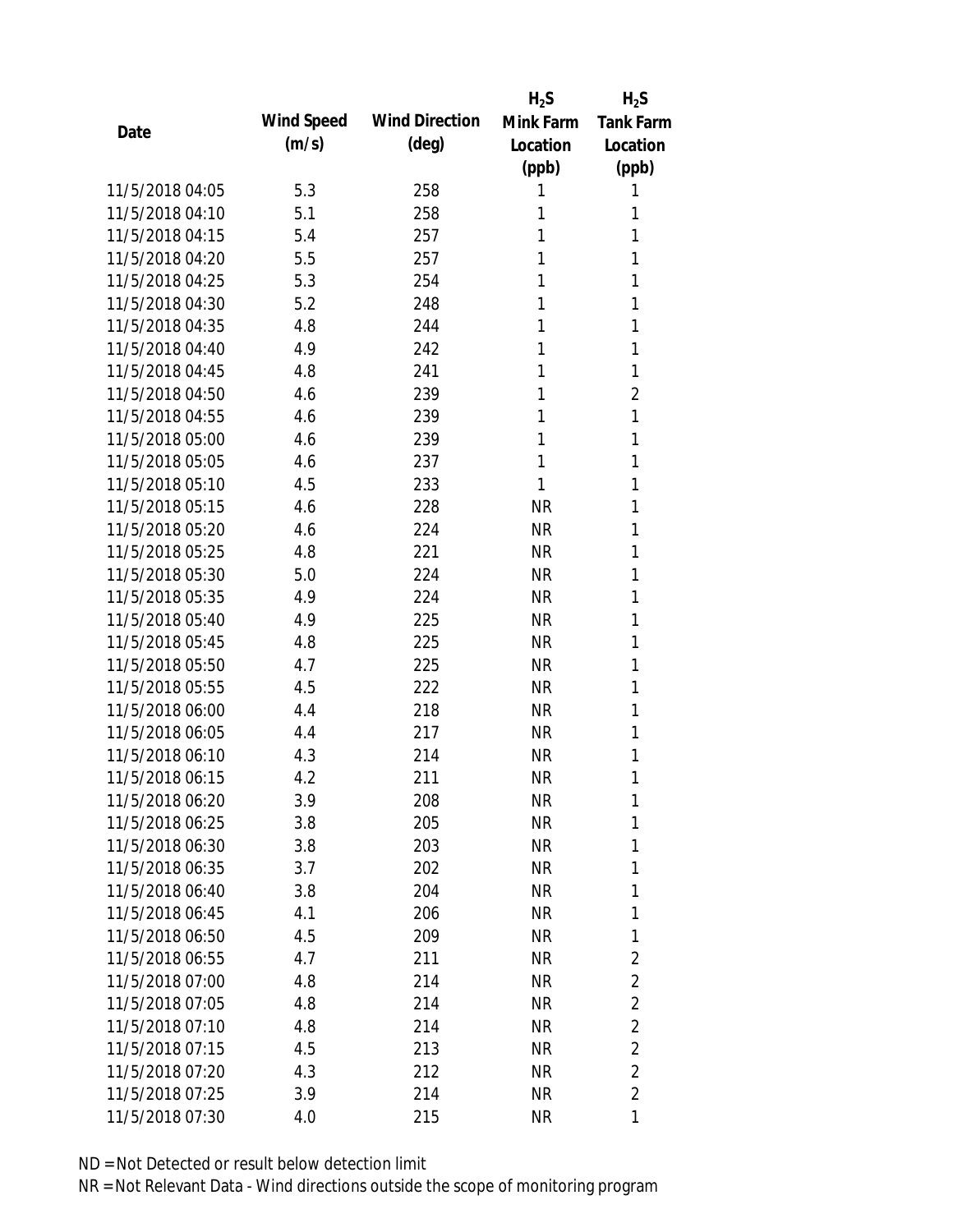|                 |            |                       | $H_2S$    | $H_2S$           |
|-----------------|------------|-----------------------|-----------|------------------|
| Date            | Wind Speed | <b>Wind Direction</b> | Mink Farm | <b>Tank Farm</b> |
|                 | (m/s)      | $(\text{deg})$        | Location  | Location         |
|                 |            |                       | (ppb)     | (ppb)            |
| 11/5/2018 07:35 | 4.0        | 215                   | <b>NR</b> | 1                |
| 11/5/2018 07:40 | 4.0        | 216                   | <b>NR</b> | 1                |
| 11/5/2018 07:45 | 3.9        | 215                   | <b>NR</b> | 1                |
| 11/5/2018 07:50 | 3.8        | 215                   | <b>NR</b> | 1                |
| 11/5/2018 07:55 | 4.0        | 211                   | <b>NR</b> | 1                |
| 11/5/2018 08:00 | 3.8        | 210                   | <b>NR</b> | 1                |
| 11/5/2018 08:05 | 3.9        | 210                   | <b>NR</b> | 1                |
| 11/5/2018 08:10 | 3.8        | 207                   | <b>NR</b> | 1                |
| 11/5/2018 08:15 | 4.0        | 207                   | <b>NR</b> | 1                |
| 11/5/2018 08:20 | 4.0        | 207                   | <b>NR</b> | 1                |
| 11/5/2018 08:25 | 3.9        | 205                   | <b>NR</b> | 2                |
| 11/5/2018 08:30 | 3.8        | 203                   | <b>NR</b> | $\overline{2}$   |
| 11/5/2018 08:35 | 3.6        | 202                   | <b>NR</b> | $\overline{2}$   |
| 11/5/2018 08:40 | 3.6        | 201                   | <b>NR</b> | $\overline{2}$   |
| 11/5/2018 08:45 | 3.5        | 198                   | <b>NR</b> | 1                |
| 11/5/2018 08:50 | 3.4        | 195                   | <b>NR</b> | 1                |
| 11/5/2018 08:55 | 3.4        | 192                   | <b>NR</b> | 1                |
| 11/5/2018 09:00 | 3.5        | 190                   | <b>NR</b> | 1                |
| 11/5/2018 09:05 | 3.5        | 187                   | <b>NR</b> | 1                |
| 11/5/2018 09:10 | 3.5        | 186                   | <b>NR</b> | 1                |
| 11/5/2018 09:15 | 3.5        | 189                   | <b>NR</b> | 1                |
| 11/5/2018 09:20 | 3.4        | 191                   | <b>NR</b> | 1                |
| 11/5/2018 09:25 | 3.4        | 195                   | <b>NR</b> | 1                |
| 11/5/2018 09:30 | 3.3        | 197                   | <b>NR</b> | 1                |
| 11/5/2018 09:35 | 3.3        | 201                   | <b>NR</b> | 1                |
| 11/5/2018 09:40 | 3.4        | 204                   | <b>NR</b> | 1                |
| 11/5/2018 09:45 | 3.4        | 204                   | <b>NR</b> | 1                |
| 11/5/2018 09:50 | 3.5        | 206                   | <b>NR</b> | 2                |
| 11/5/2018 09:55 | 3.6        | 205                   | <b>NR</b> | $\overline{2}$   |
| 11/5/2018 10:00 | 3.6        | 207                   | NR        | $\overline{2}$   |
| 11/5/2018 10:05 | 3.7        | 206                   | NR        | $\overline{2}$   |
| 11/5/2018 10:10 | 3.6        | 203                   | <b>NR</b> | $\overline{2}$   |
| 11/5/2018 10:15 | 3.6        | 202                   | NR        | 1                |
| 11/5/2018 10:20 | 3.6        | 199                   | <b>NR</b> | 1                |
| 11/5/2018 10:25 | 3.6        | 199                   | <b>NR</b> | 1                |
| 11/5/2018 10:30 | 3.7        | 199                   | <b>NR</b> | 1                |
| 11/5/2018 10:35 | 3.7        | 200                   | NR        | 1                |
| 11/5/2018 10:40 | 3.7        | 203                   | NR        | 1                |
| 11/5/2018 10:45 | 3.8        | 204                   | NR        | 1                |
| 11/5/2018 10:50 | 3.9        | 206                   | <b>NR</b> | 1                |
| 11/5/2018 10:55 | 4.0        | 209                   | <b>NR</b> | 1                |
| 11/5/2018 11:00 | 4.1        | 209                   | <b>NR</b> | 1                |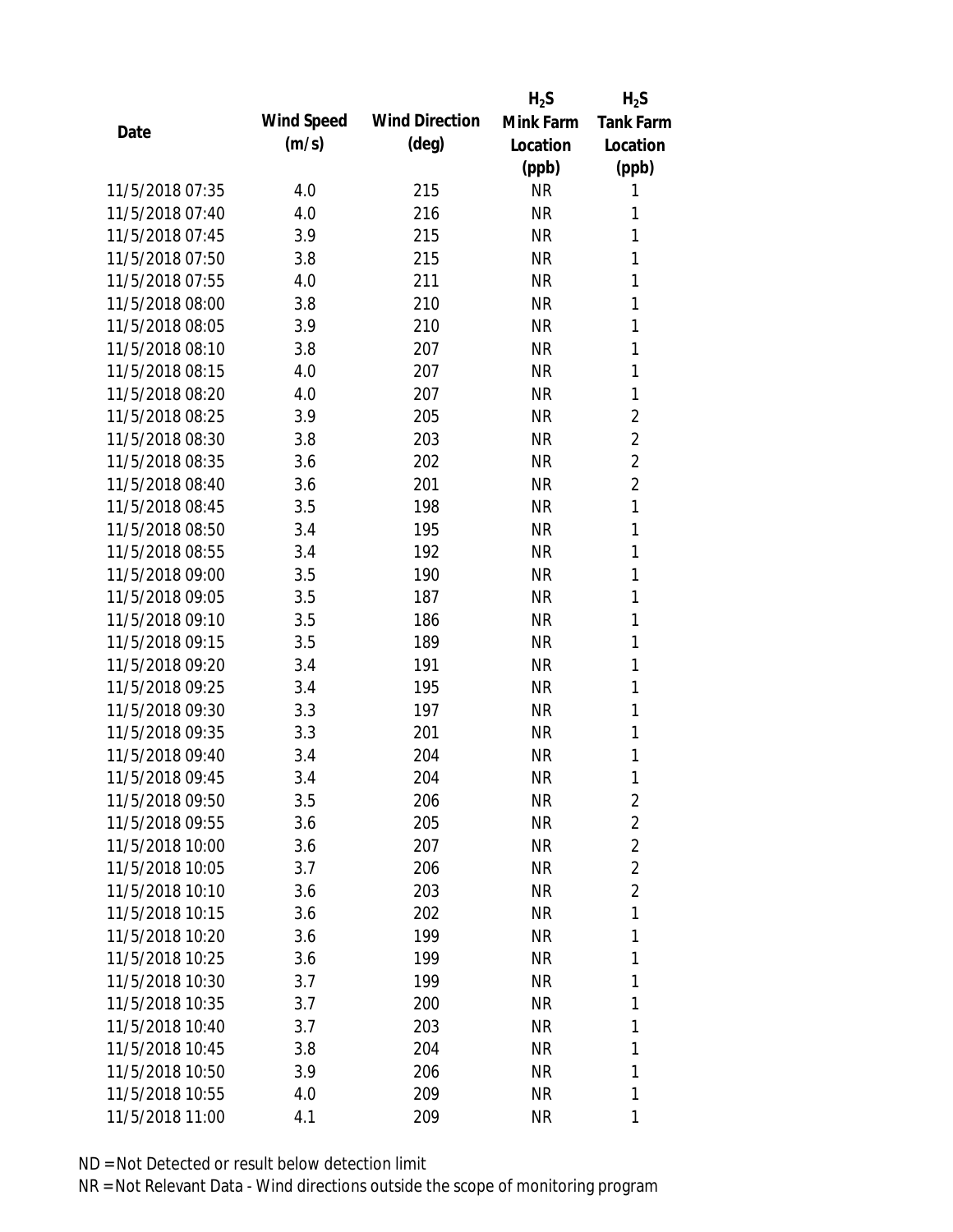|                 |            |                       | $H_2S$                 | $H_2S$           |
|-----------------|------------|-----------------------|------------------------|------------------|
| Date            | Wind Speed | <b>Wind Direction</b> | Mink Farm              | <b>Tank Farm</b> |
|                 | (m/s)      | $(\text{deg})$        | Location               | Location         |
|                 |            |                       | (ppb)                  | (ppb)            |
| 11/5/2018 11:05 | 4.3        | 209                   | <b>NR</b>              | 1                |
| 11/5/2018 11:10 | 4.3        | 208                   | <b>NR</b>              | 1                |
| 11/5/2018 11:15 | 4.3        | 209                   | <b>NR</b>              | 1                |
| 11/5/2018 11:20 | 4.2        | 205                   | <b>NR</b>              | 1                |
| 11/5/2018 11:25 | 4.2        | 201                   | <b>NR</b>              | $\overline{2}$   |
| 11/5/2018 11:30 | 4.1        | 198                   | <b>NR</b>              | $\overline{2}$   |
| 11/5/2018 11:35 | 4.1        | 196                   | <b>NR</b>              | $\overline{2}$   |
| 11/5/2018 11:40 | 4.0        | 196                   | <b>NR</b>              | $\overline{2}$   |
| 11/5/2018 11:45 | 3.9        | 196                   | <b>NR</b>              | $\overline{2}$   |
| 11/5/2018 11:50 | 4.1        | 198                   | <b>NR</b>              | $\overline{2}$   |
| 11/5/2018 11:55 | 4.1        | 197                   | <b>NR</b>              | 1                |
| 11/5/2018 12:00 | 4.0        | 200                   | <b>NR</b>              | $\overline{2}$   |
| 11/5/2018 12:05 | 4.0        | 198                   | <b>NR</b>              | $\overline{2}$   |
| 11/5/2018 12:10 | 4.0        | 196                   | <b>NR</b>              | $\overline{2}$   |
| 11/5/2018 12:15 | 4.1        | 192                   | <b>NR</b>              | $\overline{2}$   |
| 11/5/2018 12:20 | 4.0        | 194                   | <b>NR</b>              | $\overline{2}$   |
| 11/5/2018 12:25 | 4.0        | 195                   | <b>NR</b>              | $\overline{2}$   |
| 11/5/2018 12:30 | 3.9        | 189                   | <b>NR</b>              | $\overline{2}$   |
| 11/5/2018 12:35 | 4.0        | 189                   | <b>NR</b>              | $\overline{2}$   |
| 11/5/2018 12:40 | 3.8        | 188                   | <b>NR</b>              | $\overline{2}$   |
| 11/5/2018 12:45 | 3.7        | 188                   | <b>NR</b>              | 1                |
| 11/5/2018 12:50 | 3.6        | 188                   | <b>NR</b>              | $\mathbf{1}$     |
| 11/5/2018 12:55 | 3.6        | 187                   | <b>NR</b>              | 1                |
| 11/5/2018 13:00 | 3.7        | 186                   | <b>NR</b>              | 1                |
| 11/5/2018 13:05 | 3.6        | 187                   | <b>NR</b>              | 1                |
| 11/5/2018 13:10 | 3.6        | 186                   | <b>NR</b>              | 1                |
| 11/5/2018 13:15 | 3.6        | 184                   | <b>NR</b>              | 1                |
| 11/5/2018 13:20 | 3.6        | 179                   | <b>NR</b>              | 1                |
| 11/5/2018 13:25 | 3.6        | 179                   | <b>NR</b>              | 1                |
| 11/5/2018 13:30 | 3.6        | 179                   | <b>NR</b>              | 1                |
| 11/5/2018 13:35 | 3.5        | 176                   | <b>NR</b>              | 1                |
| 11/5/2018 13:40 | 3.6        | 170                   | <b>NR</b>              | 1                |
| 11/5/2018 13:45 | 3.5        | 166                   | <b>NR</b>              | <b>NR</b>        |
| 11/5/2018 13:50 | 3.5        | 163                   | <b>NR</b>              | <b>NR</b>        |
| 11/5/2018 13:55 | 3.6        | 160                   | <b>NR</b>              | NR               |
| 11/5/2018 14:00 | 3.6        | 159                   | <b>NR</b>              | <b>NR</b>        |
| 11/5/2018 14:05 | 3.7        | 157                   | <b>NR</b>              | NR               |
| 11/5/2018 14:10 |            |                       |                        |                  |
| 11/5/2018 14:15 | 3.8<br>4.0 | 160<br>161            | <b>NR</b><br><b>NR</b> | NR<br>NR         |
| 11/5/2018 14:20 | 4.0        |                       | <b>NR</b>              | NR               |
|                 |            | 162                   |                        |                  |
| 11/5/2018 14:25 | 3.9        | 160                   | <b>NR</b>              | <b>NR</b>        |
| 11/5/2018 14:30 | 4.1        | 160                   | <b>NR</b>              | <b>NR</b>        |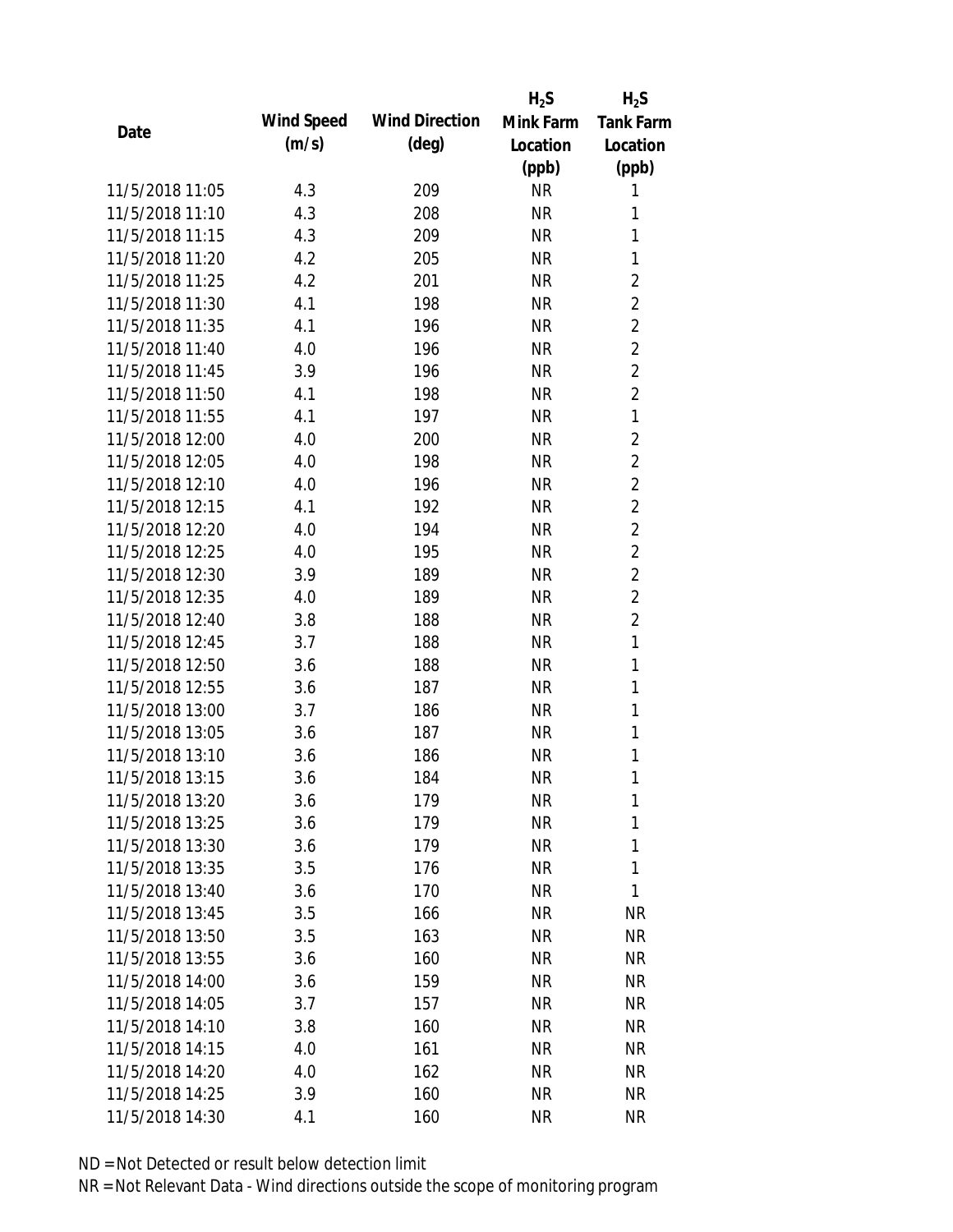|                 |            |                       | $H_2S$    | $H_2S$           |
|-----------------|------------|-----------------------|-----------|------------------|
| Date            | Wind Speed | <b>Wind Direction</b> | Mink Farm | <b>Tank Farm</b> |
|                 | (m/s)      | $(\text{deg})$        | Location  | Location         |
|                 |            |                       | (ppb)     | (ppb)            |
| 11/5/2018 14:35 | 4.1        | 157                   | <b>NR</b> | NR               |
| 11/5/2018 14:40 | 4.0        | 152                   | <b>NR</b> | <b>NR</b>        |
| 11/5/2018 14:45 | 3.9        | 148                   | <b>NR</b> | <b>NR</b>        |
| 11/5/2018 14:50 | 3.8        | 147                   | <b>NR</b> | <b>NR</b>        |
| 11/5/2018 14:55 | 4.0        | 147                   | <b>NR</b> | <b>NR</b>        |
| 11/5/2018 15:00 | 3.9        | 146                   | <b>NR</b> | <b>NR</b>        |
| 11/5/2018 15:05 | 3.9        | 148                   | <b>NR</b> | <b>NR</b>        |
| 11/5/2018 15:10 | 4.0        | 151                   | <b>NR</b> | <b>NR</b>        |
| 11/5/2018 15:15 | 4.2        | 154                   | <b>NR</b> | <b>NR</b>        |
| 11/5/2018 15:20 | 4.2        | 154                   | <b>NR</b> | <b>NR</b>        |
| 11/5/2018 15:25 | 4.2        | 153                   | <b>NR</b> | <b>NR</b>        |
| 11/5/2018 15:30 | 4.1        | 152                   | <b>NR</b> | <b>NR</b>        |
| 11/5/2018 15:35 | 4.0        | 151                   | <b>NR</b> | <b>NR</b>        |
| 11/5/2018 15:40 | 4.0        | 151                   | <b>NR</b> | <b>NR</b>        |
| 11/5/2018 15:45 | 4.1        | 149                   | <b>NR</b> | <b>NR</b>        |
| 11/5/2018 15:50 | 4.1        | 148                   | <b>NR</b> | <b>NR</b>        |
| 11/5/2018 15:55 | 3.9        | 143                   | <b>NR</b> | <b>NR</b>        |
| 11/5/2018 16:00 | 4.1        | 139                   | <b>NR</b> | <b>NR</b>        |
| 11/5/2018 16:05 | 4.3        | 135                   | <b>NR</b> | <b>NR</b>        |
| 11/5/2018 16:10 | 4.2        | 130                   | <b>NR</b> | <b>NR</b>        |
| 11/5/2018 16:15 | 4.2        | 126                   | <b>NR</b> | <b>NR</b>        |
| 11/5/2018 16:20 | 4.3        | 123                   | <b>NR</b> | <b>NR</b>        |
| 11/5/2018 16:25 | 4.4        | 124                   | <b>NR</b> | <b>NR</b>        |
| 11/5/2018 16:30 | 4.3        | 122                   | <b>NR</b> | <b>NR</b>        |
| 11/5/2018 16:35 | 4.3        | 122                   | <b>NR</b> | <b>NR</b>        |
| 11/5/2018 16:40 | 4.4        | 124                   | <b>NR</b> | <b>NR</b>        |
| 11/5/2018 16:45 | 4.6        | 127                   | <b>NR</b> | <b>NR</b>        |
| 11/5/2018 16:50 | 4.7        | 129                   | <b>NR</b> | <b>NR</b>        |
| 11/5/2018 16:55 | 4.8        | 129                   | <b>NR</b> | <b>NR</b>        |
| 11/5/2018 17:00 | 4.9        | 136                   | <b>NR</b> | <b>NR</b>        |
| 11/5/2018 17:05 | 4.9        | 142                   | <b>NR</b> | <b>NR</b>        |
| 11/5/2018 17:10 | 4.9        | 149                   | <b>NR</b> | <b>NR</b>        |
| 11/5/2018 17:15 | 4.7        | 154                   | <b>NR</b> | <b>NR</b>        |
| 11/5/2018 17:20 | 4.6        | 159                   | <b>NR</b> | <b>NR</b>        |
| 11/5/2018 17:25 | 4.8        | 163                   | <b>NR</b> | NR               |
| 11/5/2018 17:30 | 4.8        | 165                   | <b>NR</b> | <b>NR</b>        |
| 11/5/2018 17:35 | 5.0        | 164                   | <b>NR</b> | NR               |
| 11/5/2018 17:40 | 5.1        | 163                   | NR        | <b>NR</b>        |
| 11/5/2018 17:45 | 5.1        | 161                   | <b>NR</b> | NR               |
| 11/5/2018 17:50 | 5.1        | 158                   | <b>NR</b> | NR               |
| 11/5/2018 17:55 | 5.0        | 157                   | <b>NR</b> | <b>NR</b>        |
| 11/5/2018 18:00 | 4.9        | 154                   | <b>NR</b> | <b>NR</b>        |
|                 |            |                       |           |                  |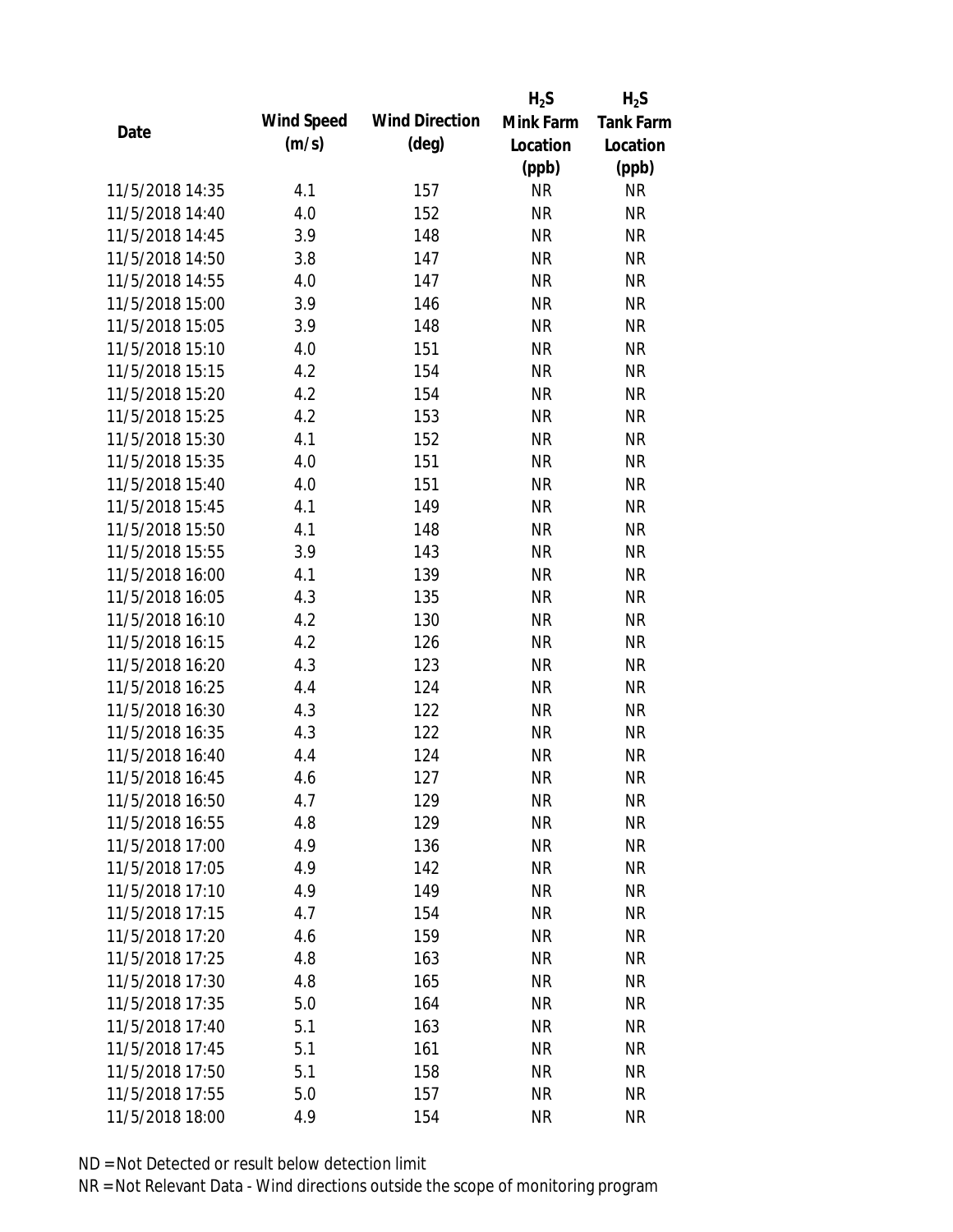|                 |            |                       | $H_2S$    | $H_2S$           |
|-----------------|------------|-----------------------|-----------|------------------|
| Date            | Wind Speed | <b>Wind Direction</b> | Mink Farm | <b>Tank Farm</b> |
|                 | (m/s)      | $(\text{deg})$        | Location  | Location         |
|                 |            |                       | (ppb)     | (ppb)            |
| 11/5/2018 18:05 | 4.6        | 151                   | <b>NR</b> | <b>NR</b>        |
| 11/5/2018 18:10 | 4.5        | 146                   | <b>NR</b> | <b>NR</b>        |
| 11/5/2018 18:15 | 4.3        | 144                   | <b>NR</b> | <b>NR</b>        |
| 11/5/2018 18:20 | 4.3        | 142                   | <b>NR</b> | <b>NR</b>        |
| 11/5/2018 18:25 | 4.2        | 138                   | <b>NR</b> | <b>NR</b>        |
| 11/5/2018 18:30 | 4.3        | 136                   | <b>NR</b> | <b>NR</b>        |
| 11/5/2018 18:35 | 4.3        | 133                   | <b>NR</b> | <b>NR</b>        |
| 11/5/2018 18:40 | 4.3        | 132                   | <b>NR</b> | <b>NR</b>        |
| 11/5/2018 18:45 | 4.3        | 129                   | <b>NR</b> | <b>NR</b>        |
| 11/5/2018 18:50 | 4.2        | 127                   | <b>NR</b> | <b>NR</b>        |
| 11/5/2018 18:55 | 4.1        | 124                   | <b>NR</b> | <b>NR</b>        |
| 11/5/2018 19:00 | 4.1        | 121                   | <b>NR</b> | <b>NR</b>        |
| 11/5/2018 19:05 | 4.0        | 121                   | <b>NR</b> | <b>NR</b>        |
| 11/5/2018 19:10 | 3.8        | 119                   | <b>NR</b> | <b>NR</b>        |
| 11/5/2018 19:15 | 3.9        | 118                   | <b>NR</b> | <b>NR</b>        |
| 11/5/2018 19:20 | 3.9        | 116                   | <b>NR</b> | <b>NR</b>        |
| 11/5/2018 19:25 | 3.8        | 116                   | <b>NR</b> | <b>NR</b>        |
| 11/5/2018 19:30 | 3.7        | 115                   | <b>NR</b> | <b>NR</b>        |
| 11/5/2018 19:35 | 3.7        | 114                   | <b>NR</b> | <b>NR</b>        |
| 11/5/2018 19:40 | 3.7        | 112                   | <b>NR</b> | <b>NR</b>        |
| 11/5/2018 19:45 | 3.4        | 109                   | <b>NR</b> | <b>NR</b>        |
| 11/5/2018 19:50 | 3.2        | 107                   | <b>NR</b> | <b>NR</b>        |
| 11/5/2018 19:55 | 3.1        | 104                   | <b>NR</b> | <b>NR</b>        |
| 11/5/2018 20:00 | 3.1        | 101                   | <b>NR</b> | <b>NR</b>        |
| 11/5/2018 20:05 | 2.9        | 97                    | <b>NR</b> | <b>NR</b>        |
| 11/5/2018 20:10 | 2.8        | 93                    | <b>NR</b> | <b>NR</b>        |
| 11/5/2018 20:15 | 2.7        | 92                    | <b>NR</b> | <b>NR</b>        |
| 11/5/2018 20:20 | 2.7        | 89                    | <b>NR</b> | <b>NR</b>        |
| 11/5/2018 20:25 | 2.5        | 88                    | <b>NR</b> | <b>NR</b>        |
| 11/5/2018 20:30 | 2.4        | 86                    | NR        | <b>NR</b>        |
| 11/5/2018 20:35 | 2.4        | 85                    | <b>NR</b> | <b>NR</b>        |
| 11/5/2018 20:40 | 2.5        | 85                    | <b>NR</b> | <b>NR</b>        |
| 11/5/2018 20:45 | 2.4        | 84                    | <b>NR</b> | <b>NR</b>        |
| 11/5/2018 20:50 | 2.4        | 85                    | <b>NR</b> | <b>NR</b>        |
| 11/5/2018 20:55 | 2.4        | 87                    | <b>NR</b> | <b>NR</b>        |
| 11/5/2018 21:00 | 2.5        | 89                    | <b>NR</b> | <b>NR</b>        |
| 11/5/2018 21:05 | 2.5        | 90                    | <b>NR</b> | <b>NR</b>        |
| 11/5/2018 21:10 | 2.5        | 89                    | <b>NR</b> | <b>NR</b>        |
| 11/5/2018 21:15 | 2.5        | 87                    | <b>NR</b> | <b>NR</b>        |
| 11/5/2018 21:20 | 2.5        | 86                    | <b>NR</b> | <b>NR</b>        |
| 11/5/2018 21:25 | 2.5        | 84                    | <b>NR</b> | <b>NR</b>        |
| 11/5/2018 21:30 | 2.5        | 82                    | <b>NR</b> | <b>NR</b>        |
|                 |            |                       |           |                  |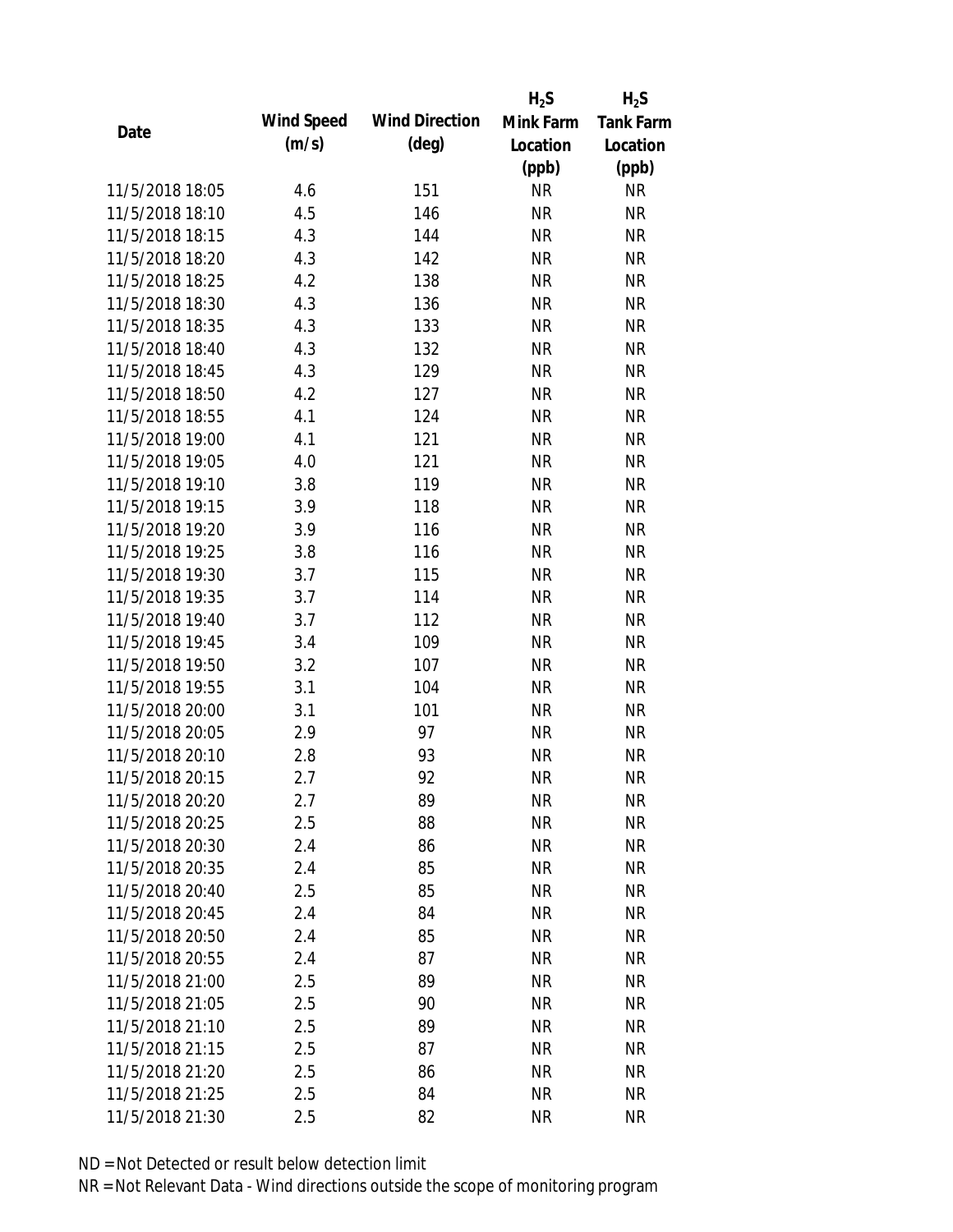|                 |            |                       | $H_2S$    | $H_2S$           |
|-----------------|------------|-----------------------|-----------|------------------|
| Date            | Wind Speed | <b>Wind Direction</b> | Mink Farm | <b>Tank Farm</b> |
|                 | (m/s)      | $(\text{deg})$        | Location  | Location         |
|                 |            |                       | (ppb)     | (ppb)            |
| 11/5/2018 21:35 | 2.6        | 81                    | <b>NR</b> | <b>NR</b>        |
| 11/5/2018 21:40 | 2.5        | 80                    | <b>NR</b> | <b>NR</b>        |
| 11/5/2018 21:45 | 2.5        | 78                    | <b>NR</b> | <b>NR</b>        |
| 11/5/2018 21:50 | 2.5        | 76                    | <b>NR</b> | <b>NR</b>        |
| 11/5/2018 21:55 | 2.6        | 74                    | <b>NR</b> | <b>NR</b>        |
| 11/5/2018 22:00 | 2.6        | 76                    | <b>NR</b> | <b>NR</b>        |
| 11/5/2018 22:05 | 2.6        | 77                    | <b>NR</b> | <b>NR</b>        |
| 11/5/2018 22:10 | 2.8        | 80                    | <b>NR</b> | <b>NR</b>        |
| 11/5/2018 22:15 | 3.0        | 83                    | <b>NR</b> | <b>NR</b>        |
| 11/5/2018 22:20 | 3.1        | 85                    | <b>NR</b> | <b>NR</b>        |
| 11/5/2018 22:25 | 3.1        | 88                    | <b>NR</b> | <b>NR</b>        |
| 11/5/2018 22:30 | 3.2        | 86                    | <b>NR</b> | <b>NR</b>        |
| 11/5/2018 22:35 | 3.2        | 85                    | <b>NR</b> | <b>NR</b>        |
| 11/5/2018 22:40 | 3.2        | 84                    | <b>NR</b> | <b>NR</b>        |
| 11/5/2018 22:45 | 3.1        | 83                    | <b>NR</b> | <b>NR</b>        |
| 11/5/2018 22:50 | 3.3        | 84                    | <b>NR</b> | <b>NR</b>        |
| 11/5/2018 22:55 | 3.4        | 84                    | <b>NR</b> | <b>NR</b>        |
| 11/5/2018 23:00 | 3.3        | 85                    | <b>NR</b> | <b>NR</b>        |
| 11/5/2018 23:05 | 3.3        | 85                    | <b>NR</b> | <b>NR</b>        |
| 11/5/2018 23:10 | 3.2        | 85                    | <b>NR</b> | <b>NR</b>        |
| 11/5/2018 23:15 | 2.9        | 81                    | <b>NR</b> | <b>NR</b>        |
| 11/5/2018 23:20 | 2.7        | 78                    | <b>NR</b> | <b>NR</b>        |
| 11/5/2018 23:25 | 2.5        | 76                    | <b>NR</b> | <b>NR</b>        |
| 11/5/2018 23:30 | 2.4        | 77                    | <b>NR</b> | <b>NR</b>        |
| 11/5/2018 23:35 | 2.3        | 76                    | <b>NR</b> | <b>NR</b>        |
| 11/5/2018 23:40 | 2.2        | 71                    | <b>NR</b> | <b>NR</b>        |
| 11/5/2018 23:45 | 2.0        | 71                    | <b>NR</b> | <b>NR</b>        |
| 11/5/2018 23:50 | 1.8        | 72                    | <b>NR</b> | <b>NR</b>        |
| 11/5/2018 23:55 | 1.5        | 72                    | <b>NR</b> | <b>NR</b>        |
| 11/5/2018 24:00 | 1.1        | 60                    | <b>NR</b> | <b>NR</b>        |
| 11/6/2018 00:05 | 1.0        | 55                    | <b>NR</b> | <b>NR</b>        |
| 11/6/2018 00:10 | 1.0        | 63                    | <b>NR</b> | <b>NR</b>        |
| 11/6/2018 00:15 | 1.1        | 63                    | <b>NR</b> | <b>NR</b>        |
| 11/6/2018 00:20 | 1.1        | 38                    | <b>NR</b> | <b>NR</b>        |
| 11/6/2018 00:25 | 1.1        | 360                   | <b>NR</b> | NR               |
| 11/6/2018 00:30 | 1.3        | 19                    | <b>NR</b> | <b>NR</b>        |
| 11/6/2018 00:35 | 1.2        | 31                    | <b>NR</b> | NR               |
| 11/6/2018 00:40 | 1.2        | 42                    | <b>NR</b> | NR               |
| 11/6/2018 00:45 | 1.3        | 60                    | <b>NR</b> | NR               |
| 11/6/2018 00:50 | 1.1        | 75                    | <b>NR</b> | NR               |
| 11/6/2018 00:55 | 1.1        | 83                    | <b>NR</b> | <b>NR</b>        |
|                 |            |                       |           |                  |
| 11/6/2018 01:00 | 1.1        | 92                    | <b>NR</b> | <b>NR</b>        |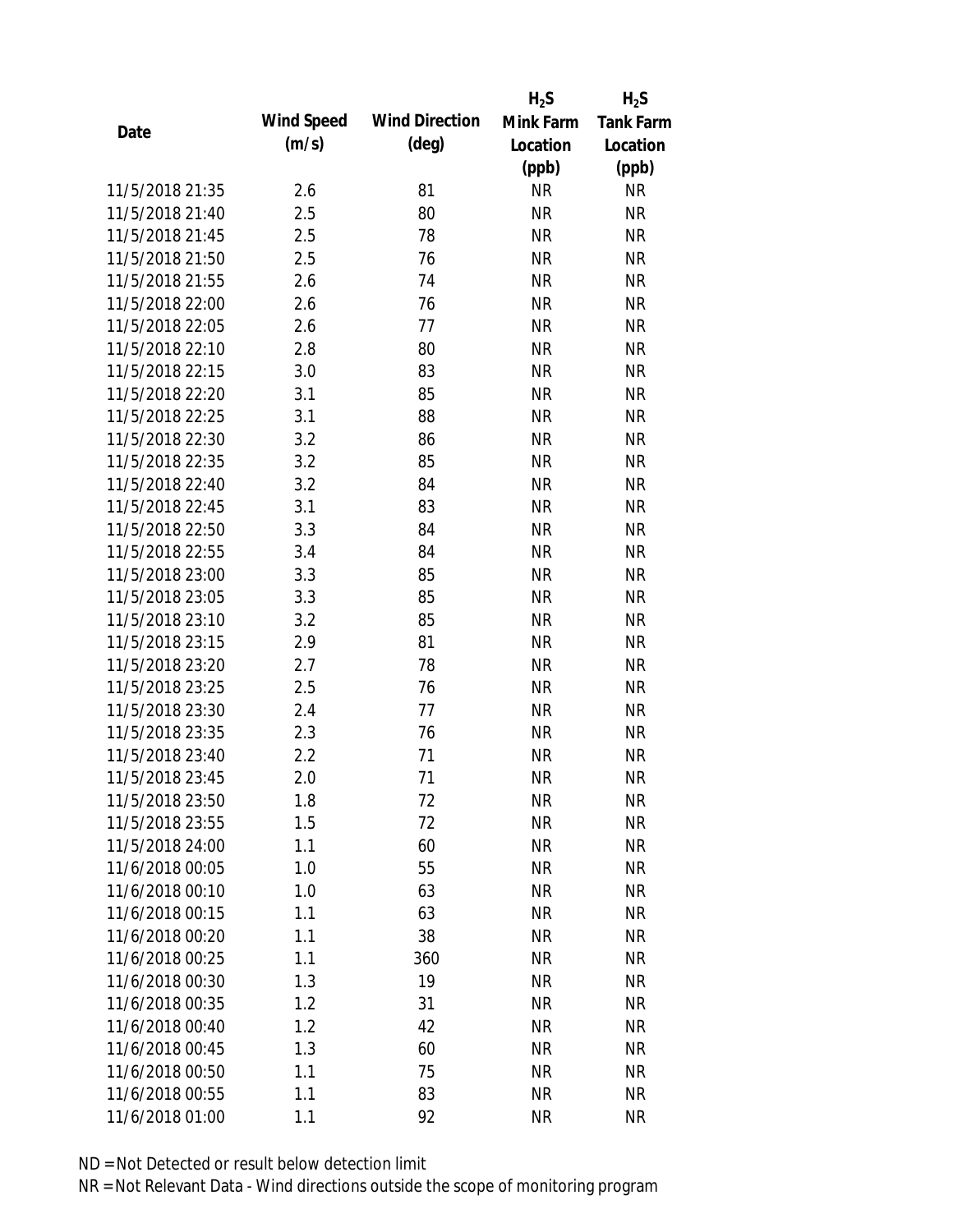|                 |            |                       | $H_2S$    | $H_2S$           |
|-----------------|------------|-----------------------|-----------|------------------|
| Date            | Wind Speed | <b>Wind Direction</b> | Mink Farm | <b>Tank Farm</b> |
|                 | (m/s)      | $(\text{deg})$        | Location  | Location         |
|                 |            |                       | (ppb)     | (ppb)            |
| 11/6/2018 01:05 | 1.3        | 112                   | <b>NR</b> | <b>NR</b>        |
| 11/6/2018 01:10 | 1.5        | 134                   | <b>NR</b> | <b>NR</b>        |
| 11/6/2018 01:15 | 1.9        | 153                   | <b>NR</b> | <b>NR</b>        |
| 11/6/2018 01:20 | 2.3        | 167                   | <b>NR</b> | <b>NR</b>        |
| 11/6/2018 01:25 | 2.6        | 178                   | <b>NR</b> | 1                |
| 11/6/2018 01:30 | 2.9        | 185                   | <b>NR</b> | 1                |
| 11/6/2018 01:35 | 3.1        | 189                   | <b>NR</b> | 1                |
| 11/6/2018 01:40 | 3.1        | 197                   | <b>NR</b> | 1                |
| 11/6/2018 01:45 | 3.1        | 205                   | <b>NR</b> | 1                |
| 11/6/2018 01:50 | 3.0        | 211                   | <b>NR</b> | $\overline{2}$   |
| 11/6/2018 01:55 | 3.0        | 219                   | <b>NR</b> | 1                |
| 11/6/2018 02:00 | 3.1        | 227                   | <b>NR</b> | 2                |
| 11/6/2018 02:05 | 3.4        | 232                   | 1         | 1                |
| 11/6/2018 02:10 | 4.0        | 239                   | 1         | $\overline{2}$   |
| 11/6/2018 02:15 | 4.7        | 244                   | 1         | $\overline{2}$   |
| 11/6/2018 02:20 | 5.3        | 248                   | 1         | 1                |
| 11/6/2018 02:25 | 6.0        | 251                   | 1         | $\overline{2}$   |
| 11/6/2018 02:30 | 6.4        | 250                   | 1         | $\overline{2}$   |
| 11/6/2018 02:35 | 6.5        | 252                   | <b>ND</b> | $\overline{2}$   |
| 11/6/2018 02:40 | 6.4        | 252                   | 1         | $\overline{2}$   |
| 11/6/2018 02:45 | 6.3        | 252                   | 1         | $\overline{2}$   |
| 11/6/2018 02:50 | 6.2        | 252                   | 1         | $\overline{2}$   |
| 11/6/2018 02:55 | 6.2        | 252                   | 1         | $\overline{2}$   |
| 11/6/2018 03:00 | 6.2        | 253                   | 1         | $\overline{2}$   |
| 11/6/2018 03:05 | 6.2        | 253                   | 1         | $\overline{2}$   |
| 11/6/2018 03:10 | 6.3        | 254                   | 1         | $\overline{2}$   |
| 11/6/2018 03:15 | 6.2        | 254                   | 1         | $\overline{2}$   |
| 11/6/2018 03:20 | 6.1        | 253                   | 1         | 2                |
| 11/6/2018 03:25 | 6.1        | 254                   | 1         | $\overline{2}$   |
| 11/6/2018 03:30 | 6.0        | 253                   | 1         | $\overline{2}$   |
| 11/6/2018 03:35 | 6.0        | 253                   | 1         | 1                |
| 11/6/2018 03:40 | 6.0        | 252                   | 1         | 1                |
| 11/6/2018 03:45 | 6.0        | 252                   | 1         | 1                |
| 11/6/2018 03:50 | 5.9        | 252                   | 1         | 1                |
| 11/6/2018 03:55 | 5.9        | 252                   | 1         | 1                |
| 11/6/2018 04:00 | 5.9        | 252                   | 1         | 1                |
| 11/6/2018 04:05 | 5.9        | 252                   | 1         | 1                |
| 11/6/2018 04:10 | 6.0        | 252                   | 1         | 1                |
| 11/6/2018 04:15 | 6.2        | 252                   | 1         | 2                |
| 11/6/2018 04:20 | 6.5        | 252                   | 1         | 1                |
| 11/6/2018 04:25 | 6.6        | 252                   | 1         | 1                |
| 11/6/2018 04:30 | 6.6        | 253                   | 1         | 1                |
|                 |            |                       |           |                  |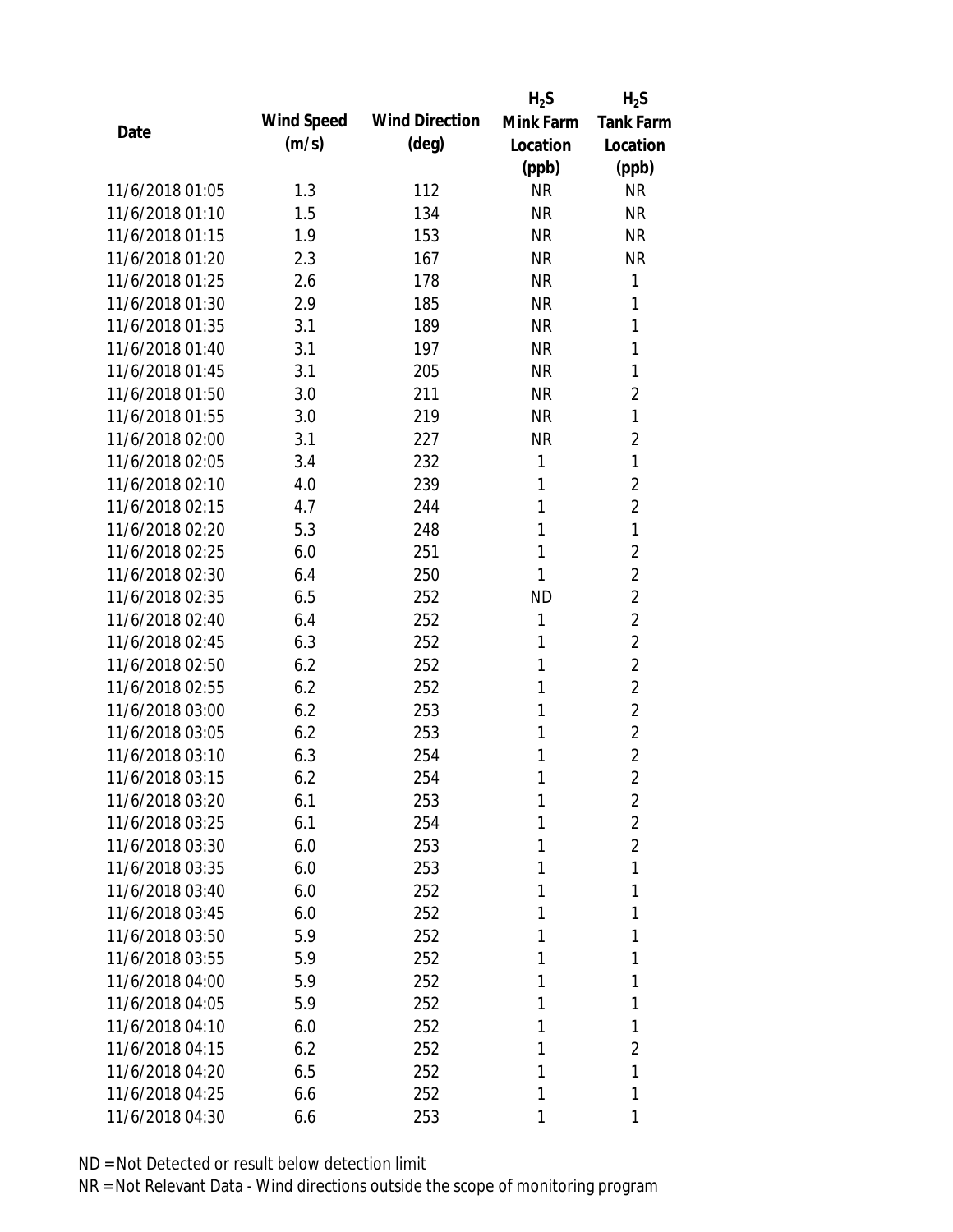|                 |            |                       | $H_2S$    | $H_2S$           |
|-----------------|------------|-----------------------|-----------|------------------|
| Date            | Wind Speed | <b>Wind Direction</b> | Mink Farm | <b>Tank Farm</b> |
|                 | (m/s)      | $(\text{deg})$        | Location  | Location         |
|                 |            |                       | (ppb)     | (ppb)            |
| 11/6/2018 04:35 | 6.5        | 252                   | 1         | 2                |
| 11/6/2018 04:40 | 6.4        | 252                   | 1         | $\overline{2}$   |
| 11/6/2018 04:45 | 6.4        | 252                   | 1         | $\overline{2}$   |
| 11/6/2018 04:50 | 6.3        | 252                   | 1         | 2                |
| 11/6/2018 04:55 | 6.1        | 252                   | 1         | $\overline{2}$   |
| 11/6/2018 05:00 | 6.0        | 253                   | 1         | $\overline{2}$   |
| 11/6/2018 05:05 | 6.0        | 254                   | 1         | 1                |
| 11/6/2018 05:10 | 6.0        | 254                   | 1         | 1                |
| 11/6/2018 05:15 | 5.9        | 254                   | 1         | 1                |
| 11/6/2018 05:20 | 5.9        | 255                   | 1         | 1                |
| 11/6/2018 05:25 | 5.9        | 254                   | 1         | 1                |
| 11/6/2018 05:30 | 5.7        | 251                   | 1         | 1                |
| 11/6/2018 05:35 | 5.7        | 246                   | 1         | 1                |
| 11/6/2018 05:40 | 5.5        | 240                   | 1         | 1                |
| 11/6/2018 05:45 | 5.4        | 234                   | 1         | 1                |
| 11/6/2018 05:50 | 5.4        | 228                   | <b>NR</b> | 1                |
| 11/6/2018 05:55 | 5.3        | 224                   | <b>NR</b> | 1                |
| 11/6/2018 06:00 | 5.4        | 221                   | <b>NR</b> | 1                |
| 11/6/2018 06:05 | 5.4        | 220                   | <b>NR</b> | 1                |
| 11/6/2018 06:10 | 5.7        | 220                   | <b>NR</b> | 1                |
| 11/6/2018 06:15 | 6.1        | 221                   | <b>NR</b> | 1                |
| 11/6/2018 06:20 | 6.3        | 221                   | <b>NR</b> | 1                |
| 11/6/2018 06:25 | 6.7        | 221                   | <b>NR</b> | 1                |
| 11/6/2018 06:30 | 6.9        | 224                   | <b>NR</b> | 1                |
| 11/6/2018 06:35 | 7.0        | 228                   | <b>NR</b> | 1                |
| 11/6/2018 06:40 | 7.1        | 233                   | 1         | 1                |
| 11/6/2018 06:45 | 7.0        | 237                   | 1         | $\overline{2}$   |
| 11/6/2018 06:50 | 6.9        | 241                   | 1         | 2                |
| 11/6/2018 06:55 | 6.8        | 246                   | 1         | 2                |
| 11/6/2018 07:00 | 6.9        | 248                   | 1         | $\overline{2}$   |
| 11/6/2018 07:05 | 6.9        | 248                   | 1         | $\overline{2}$   |
| 11/6/2018 07:10 | 7.0        | 248                   | 1         | $\overline{2}$   |
| 11/6/2018 07:15 | 7.2        | 248                   | 1         | $\overline{2}$   |
| 11/6/2018 07:20 | 7.5        | 248                   | 1         | $\overline{2}$   |
| 11/6/2018 07:25 | 7.6        | 248                   | 1         | $\overline{2}$   |
| 11/6/2018 07:30 | 7.5        | 247                   | 1         | 2                |
| 11/6/2018 07:35 | 7.7        | 248                   | 1         | 1                |
| 11/6/2018 07:40 | 7.3        | 248                   | 1         | 1                |
| 11/6/2018 07:45 | 7.2        | 247                   | 1         | 1                |
| 11/6/2018 07:50 | 6.9        | 247                   | 1         | 1                |
| 11/6/2018 07:55 | 6.9        | 247                   | 1         | 1                |
| 11/6/2018 08:00 | 7.1        | 247                   | <b>ND</b> | 1                |
|                 |            |                       |           |                  |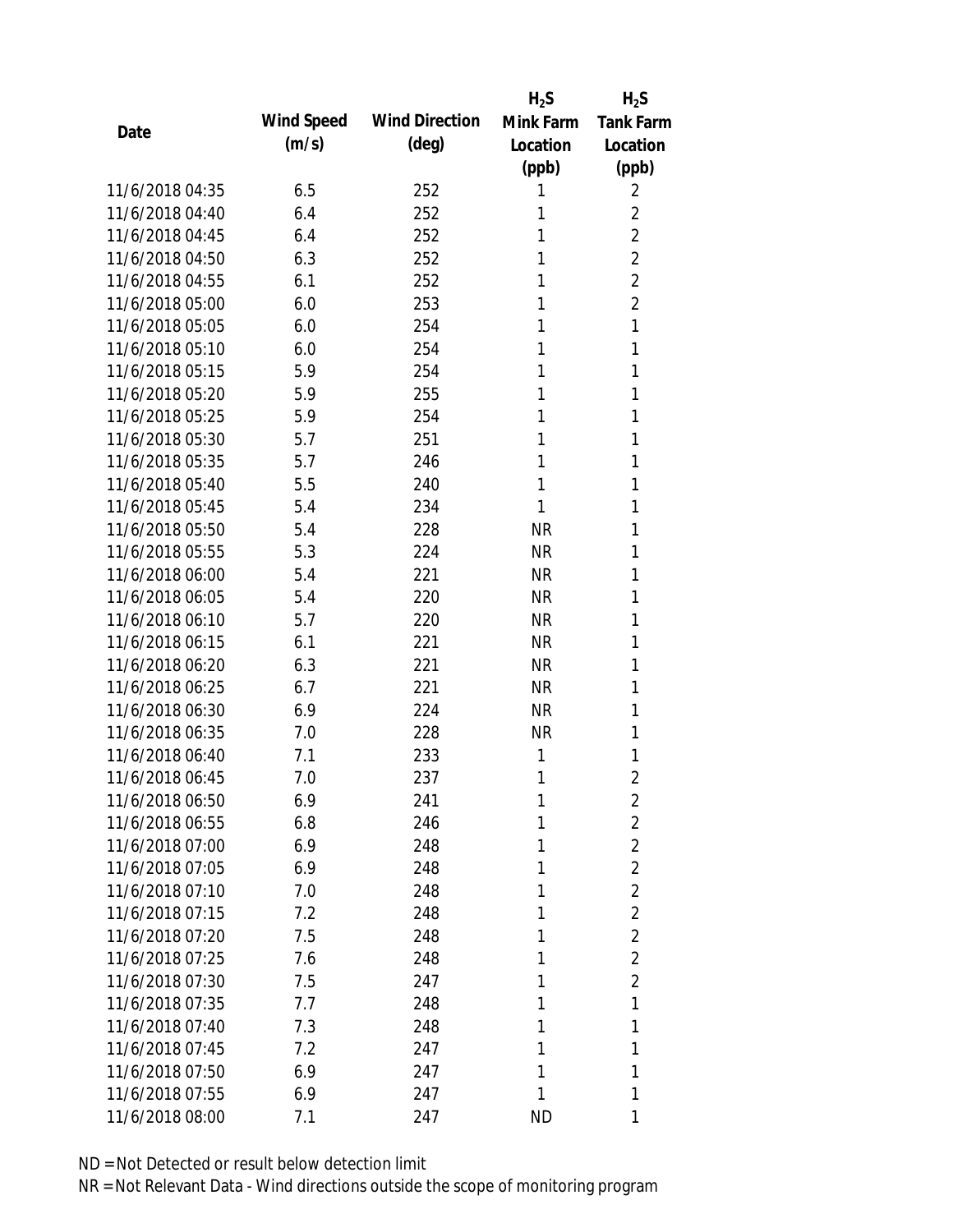|                 |            |                       | $H_2S$    | $H_2S$           |
|-----------------|------------|-----------------------|-----------|------------------|
| Date            | Wind Speed | <b>Wind Direction</b> | Mink Farm | <b>Tank Farm</b> |
|                 | (m/s)      | $(\text{deg})$        | Location  | Location         |
|                 |            |                       | (ppb)     | (ppb)            |
| 11/6/2018 08:05 | 7.0        | 247                   | <b>ND</b> | 1                |
| 11/6/2018 08:10 | 7.0        | 248                   | <b>ND</b> | 1                |
| 11/6/2018 08:15 | 6.8        | 249                   | <b>ND</b> | 1                |
| 11/6/2018 08:20 | 7.0        | 250                   | 1         | 1                |
| 11/6/2018 08:25 | 7.1        | 249                   | 1         | 1                |
| 11/6/2018 08:30 | 7.2        | 249                   | 1         | 1                |
| 11/6/2018 08:35 | 7.2        | 249                   | 1         | 1                |
| 11/6/2018 08:40 | 7.5        | 250                   | 1         | 1                |
| 11/6/2018 08:45 | 7.6        | 250                   | 1         | 1                |
| 11/6/2018 08:50 | 7.7        | 249                   | 1         | 1                |
| 11/6/2018 08:55 | 7.6        | 249                   | 1         | 1                |
| 11/6/2018 09:00 | 7.6        | 250                   | 1         | 1                |
| 11/6/2018 09:05 | 7.5        | 250                   | 1         | 1                |
| 11/6/2018 09:10 | 7.7        | 250                   | 1         | 1                |
| 11/6/2018 09:15 | 7.9        | 249                   | 1         | 1                |
| 11/6/2018 09:20 | 7.9        | 250                   | 1         | 1                |
| 11/6/2018 09:25 | 8.0        | 250                   | 1         | 1                |
| 11/6/2018 09:30 | 8.0        | 250                   | 1         | 2                |
| 11/6/2018 09:35 | 8.3        | 250                   | 1         | $\overline{2}$   |
| 11/6/2018 09:40 | 8.2        | 250                   | 1         | 1                |
| 11/6/2018 09:45 | 8.3        | 250                   | 1         | 1                |
| 11/6/2018 09:50 | 8.6        | 250                   | 1         | 1                |
| 11/6/2018 09:55 | 8.6        | 250                   | 1         | 1                |
| 11/6/2018 10:00 | 8.7        | 250                   | 1         | 1                |
| 11/6/2018 10:05 | 8.6        | 249                   | 1         | 1                |
| 11/6/2018 10:10 | 8.9        | 250                   | 1         | 1                |
| 11/6/2018 10:15 | 8.8        | 251                   | 1         | 1                |
| 11/6/2018 10:20 | 8.5        | 250                   | 1         | 1                |
| 11/6/2018 10:25 | 8.5        | 251                   | 1         | 1                |
| 11/6/2018 10:30 | 8.4        | 250                   | 1         | 1                |
| 11/6/2018 10:35 | 8.5        | 251                   | 1         | 1                |
| 11/6/2018 10:40 | 8.5        | 252                   | 1         | 1                |
| 11/6/2018 10:45 | 8.5        | 252                   | 1         | 1                |
| 11/6/2018 10:50 | 8.7        | 253                   | 1         | 1                |
| 11/6/2018 10:55 | 8.8        | 253                   | 1         | 1                |
| 11/6/2018 11:00 | 8.7        | 253                   | 1         | 2                |
| 11/6/2018 11:05 | 8.8        | 253                   | 1         | $\overline{2}$   |
| 11/6/2018 11:10 | 8.8        | 253                   | 1         | $\overline{2}$   |
| 11/6/2018 11:15 | 8.7        | 253                   | 1         | $\overline{2}$   |
| 11/6/2018 11:20 | 8.6        | 253                   | 1         | $\overline{2}$   |
| 11/6/2018 11:25 | 8.6        | 254                   | 1         | $\overline{2}$   |
| 11/6/2018 11:30 | 8.6        | 254                   | 1         | 2                |
|                 |            |                       |           |                  |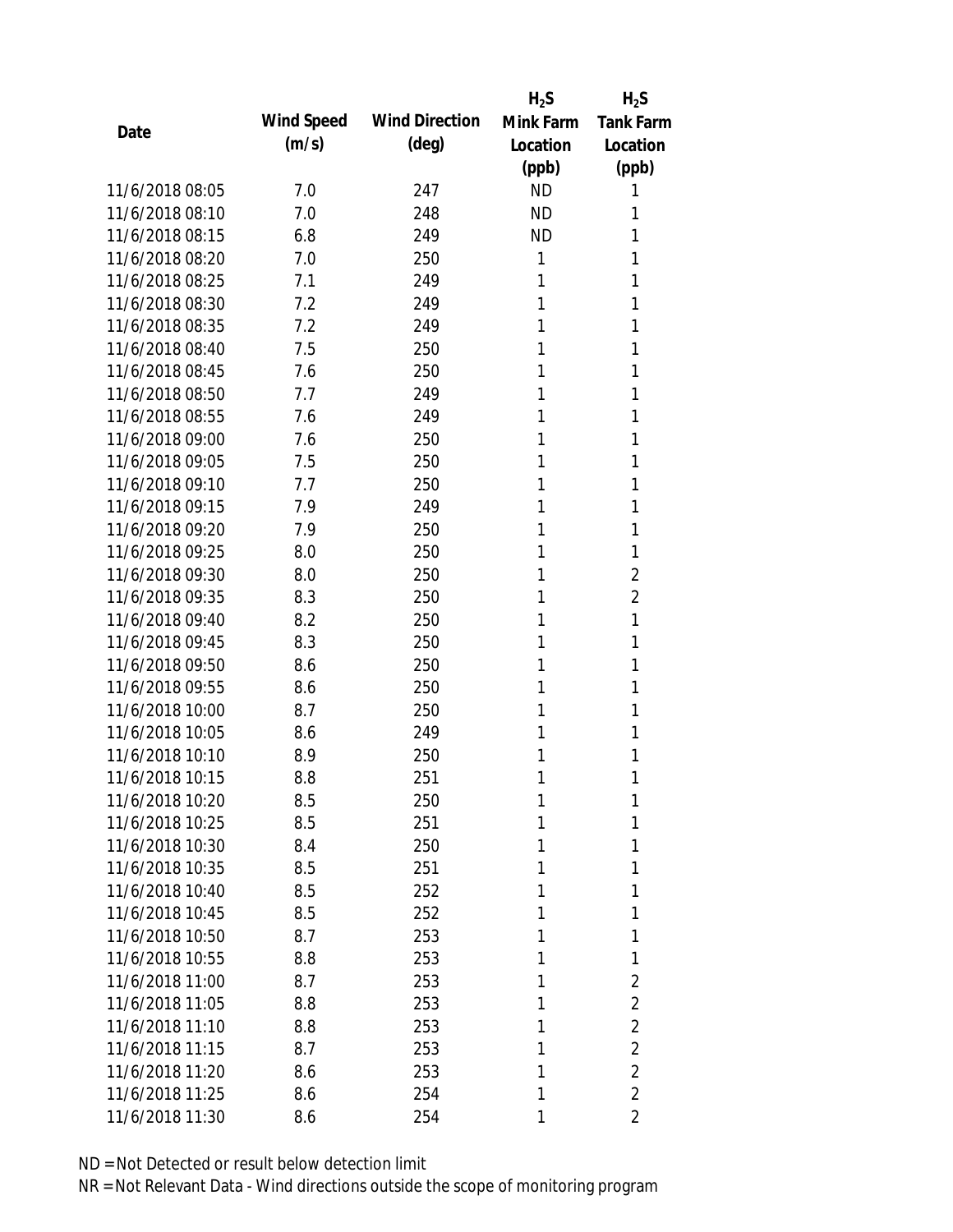|                                    |            |                       | $H_2S$    | $H_2S$           |
|------------------------------------|------------|-----------------------|-----------|------------------|
| Date                               | Wind Speed | <b>Wind Direction</b> | Mink Farm | <b>Tank Farm</b> |
|                                    | (m/s)      | $(\text{deg})$        | Location  | Location         |
|                                    |            |                       | (ppb)     | (ppb)            |
| 11/6/2018 11:35                    | 8.2        | 254                   | 1         | 2                |
| 11/6/2018 11:40                    | 8.0        | 254                   | 1         | 2                |
| 11/6/2018 11:45                    | 7.8        | 254                   | 1         | $\overline{2}$   |
| 11/6/2018 11:50                    | 8.0        | 254                   | 1         | $\overline{2}$   |
| 11/6/2018 11:55                    | 8.3        | 254                   | 1         | 2                |
| 11/6/2018 12:00                    | 8.3        | 255                   | 1         | $\overline{2}$   |
| 11/6/2018 12:05                    | 8.8        | 254                   | 1         | 1                |
| 11/6/2018 12:10                    | 9.0        | 254                   | 1         | 1                |
| 11/6/2018 12:15                    | 9.0        | 254                   | 1         | 1                |
| 11/6/2018 12:20                    | 8.8        | 254                   | 1         | 1                |
| 11/6/2018 12:25                    | 8.5        | 254                   | 1         | 1                |
| 11/6/2018 12:30                    | 8.4        | 254                   | 1         | 1                |
| 11/6/2018 12:35                    | 7.9        | 254                   | 1         | 2                |
| 11/6/2018 12:40                    | 7.5        | 254                   | 1         | 2                |
| 11/6/2018 12:45                    | 7.5        | 254                   | 1         | 1                |
| 11/6/2018 12:50                    | 7.4        | 255                   | 1         | 1                |
| 11/6/2018 12:55                    | 7.3        | 255                   | 1         | 1                |
| 11/6/2018 13:00                    | 7.3        | 256                   | 1         | 1                |
| 11/6/2018 13:05                    | 7.6        | 257                   | 1         | 1                |
| 11/6/2018 13:10                    | 7.7        | 259                   | 1         | 1                |
| 11/6/2018 13:15                    | 7.8        | 260                   | 1         | 1                |
| 11/6/2018 13:20                    | 7.8        | 261                   | 1         | 1                |
| 11/6/2018 13:25                    | 7.9        | 261                   | 1         | 1                |
| 11/6/2018 13:30                    | 8.1        | 261                   | 1         | 1                |
| 11/6/2018 13:35                    | 7.9        | 262                   | 1         | 1                |
| 11/6/2018 13:40                    | 7.9        | 263                   | 1         | $\overline{2}$   |
| 11/6/2018 13:45                    | 7.4        | 264                   | 1         | 1                |
| 11/6/2018 13:50                    | 7.5        | 264                   | 1         | 1                |
| 11/6/2018 13:55                    | 7.2        | 266                   | 1         | 1                |
| 11/6/2018 14:00                    | 7.0        | 268                   | 1         | 1                |
| 11/6/2018 14:05                    | 7.0        | 267                   | 1         | 1                |
|                                    |            |                       |           |                  |
| 11/6/2018 14:10<br>11/6/2018 14:15 | 7.1<br>7.6 | 266<br>264            | 1<br>1    | 1<br>1           |
| 11/6/2018 14:20                    | 7.7        |                       | 1         | 1                |
|                                    |            | 264                   |           | 1                |
| 11/6/2018 14:25                    | 7.9        | 263                   | 1         |                  |
| 11/6/2018 14:30                    | 8.1        | 263                   | 1         | 1                |
| 11/6/2018 14:35                    | 8.1        | 265                   | 1         | 1                |
| 11/6/2018 14:40                    | 8.1        | 265                   | 1         | 1                |
| 11/6/2018 14:45                    | 8.0        | 267                   | 1         | 1                |
| 11/6/2018 14:50                    | 8.1        | 269                   | 1         | 1                |
| 11/6/2018 14:55                    | 8.2        | 271                   | 1         | 2                |
| 11/6/2018 15:00                    | 8.1        | 272                   | 1         | 2                |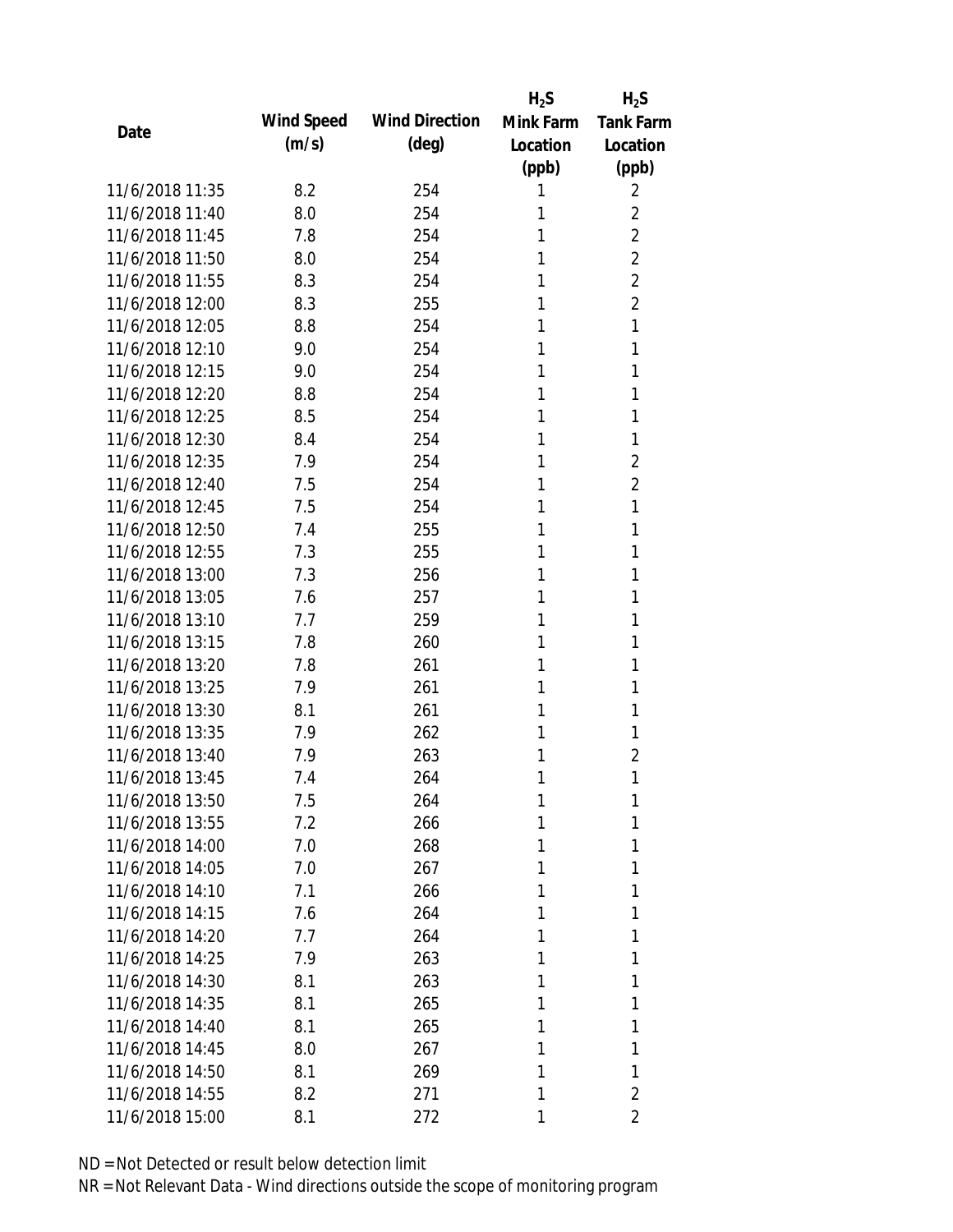|                 |            |                       | $H_2S$    | $H_2S$           |
|-----------------|------------|-----------------------|-----------|------------------|
| Date            | Wind Speed | <b>Wind Direction</b> | Mink Farm | <b>Tank Farm</b> |
|                 | (m/s)      | $(\text{deg})$        | Location  | Location         |
|                 |            |                       | (ppb)     | (ppb)            |
| 11/6/2018 15:05 | 8.1        | 273                   | 1         | 2                |
| 11/6/2018 15:10 | 8.1        | 273                   | 1         | 2                |
| 11/6/2018 15:15 | 8.1        | 273                   | 1         | $\overline{2}$   |
| 11/6/2018 15:20 | 7.6        | 272                   | 1         | $\overline{2}$   |
| 11/6/2018 15:25 | 7.3        | 270                   | 1         | $\overline{2}$   |
| 11/6/2018 15:30 | 7.4        | 268                   | 1         | $\overline{2}$   |
| 11/6/2018 15:35 | 7.4        | 266                   | 1         | $\overline{2}$   |
| 11/6/2018 15:40 | 7.3        | 265                   | 1         | $\overline{2}$   |
| 11/6/2018 15:45 | 7.3        | 265                   | 1         | $\overline{2}$   |
| 11/6/2018 15:50 | 7.4        | 264                   | 1         | $\overline{2}$   |
| 11/6/2018 15:55 | 7.4        | 263                   | 1         | $\overline{2}$   |
| 11/6/2018 16:00 | 7.2        | 264                   | 1         | $\overline{2}$   |
| 11/6/2018 16:05 | 7.1        | 267                   | 1         | $\overline{2}$   |
| 11/6/2018 16:10 | 7.0        | 268                   | 1         | $\overline{2}$   |
| 11/6/2018 16:15 | 6.9        | 271                   | 1         | $\overline{2}$   |
| 11/6/2018 16:20 | 6.9        | 269                   | 1         | $\overline{2}$   |
| 11/6/2018 16:25 | 6.9        | 268                   | 1         | 1                |
| 11/6/2018 16:30 | 7.0        | 266                   | 1         | 1                |
| 11/6/2018 16:35 | 7.0        | 264                   | 1         | 1                |
| 11/6/2018 16:40 | 6.9        | 264                   | 1         | 1                |
| 11/6/2018 16:45 | 6.6        | 263                   | 1         | 1                |
| 11/6/2018 16:50 | 6.7        | 266                   | 1         | 1                |
| 11/6/2018 16:55 | 6.7        | 269                   | 1         | 1                |
| 11/6/2018 17:00 | 6.6        | 272                   | 1         | 1                |
| 11/6/2018 17:05 | 6.6        | 273                   | 1         | 1                |
| 11/6/2018 17:10 | 6.6        | 274                   | 1         | 1                |
| 11/6/2018 17:15 | 6.5        | 274                   | 1         | 1                |
| 11/6/2018 17:20 | 6.1        | 274                   | 1         | 1                |
| 11/6/2018 17:25 | 5.9        | 274                   | 1         | 1                |
| 11/6/2018 17:30 | 5.6        | 271                   | 1         | 1                |
| 11/6/2018 17:35 | 5.5        | 269                   | 1         | 1                |
| 11/6/2018 17:40 | 5.7        | 269                   | <b>ND</b> | $\overline{2}$   |
| 11/6/2018 17:45 | 5.8        | 270                   | 1         | $\overline{2}$   |
| 11/6/2018 17:50 | 6.2        | 270                   | 1         | $\overline{2}$   |
| 11/6/2018 17:55 | 6.3        | 270                   | 1         | $\overline{2}$   |
| 11/6/2018 18:00 | 6.4        | 272                   | 1         | 1                |
| 11/6/2018 18:05 | 6.3        | 273                   | 1         | 1                |
| 11/6/2018 18:10 | 6.0        | 271                   | 1         | 1                |
| 11/6/2018 18:15 | 6.0        | 269                   | 1         | 1                |
| 11/6/2018 18:20 | 5.8        | 266                   | 1         | 1                |
| 11/6/2018 18:25 | 5.9        | 263                   | 1         | 1                |
| 11/6/2018 18:30 | 5.9        | 261                   | 1         | 1                |
|                 |            |                       |           |                  |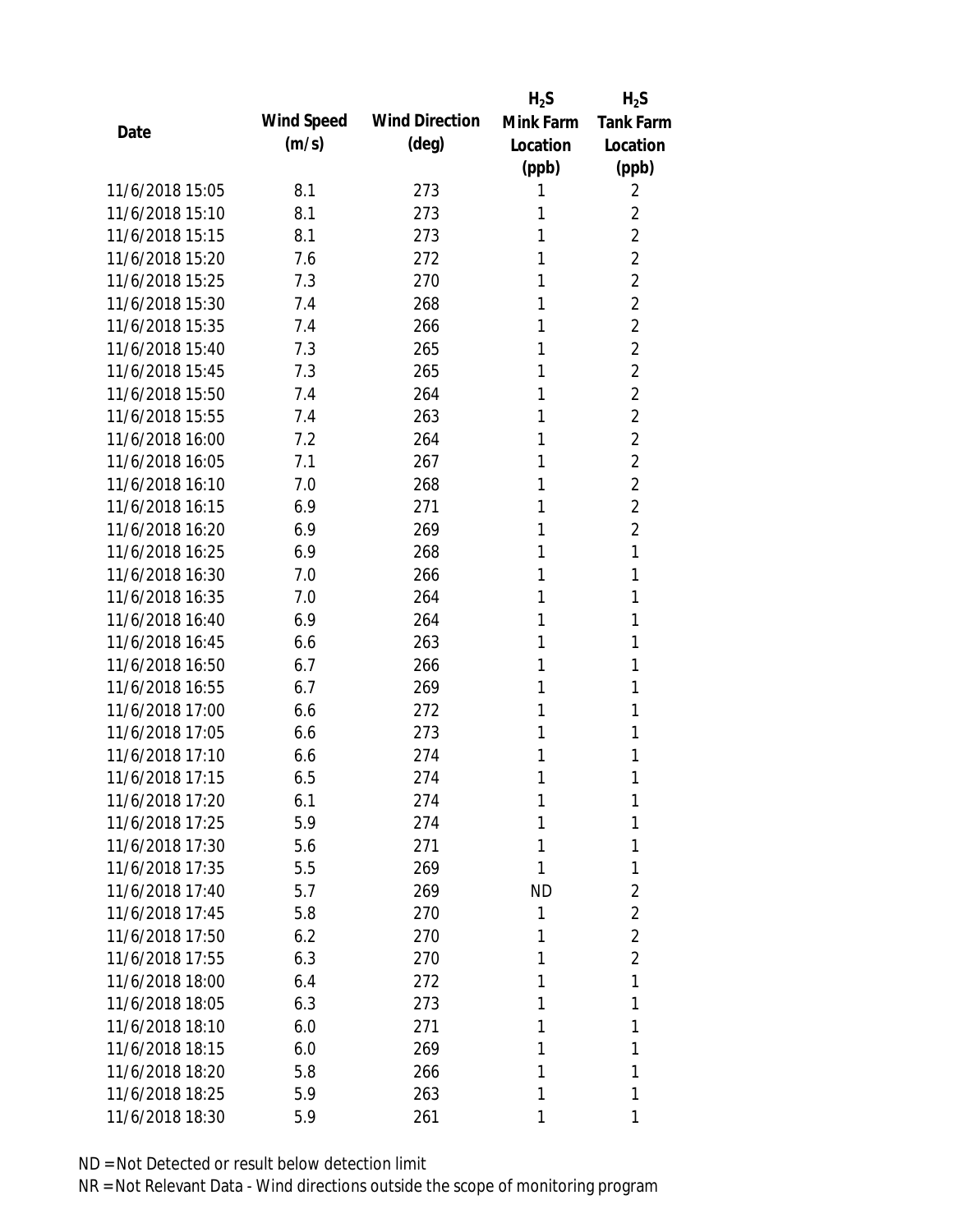|                 |            |                       | $H_2S$         | $H_2S$           |
|-----------------|------------|-----------------------|----------------|------------------|
| Date            | Wind Speed | <b>Wind Direction</b> | Mink Farm      | <b>Tank Farm</b> |
|                 | (m/s)      | (deg)                 | Location       | Location         |
|                 |            |                       | (ppb)          | (ppb)            |
| 11/6/2018 18:35 | 6.0        | 260                   | 1              | 1                |
| 11/6/2018 18:40 | 6.1        | 259                   | 1              | 1                |
| 11/6/2018 18:45 | 6.2        | 258                   | 1              | 1                |
| 11/6/2018 18:50 | 6.3        | 257                   | <b>ND</b>      | 1                |
| 11/6/2018 18:55 | 6.3        | 259                   | 1              | 1                |
| 11/6/2018 19:00 | 6.2        | 260                   | 1              | 1                |
| 11/6/2018 19:05 | 6.1        | 261                   | 1              | 1                |
| 11/6/2018 19:10 | 6.1        | 261                   | 1              | 1                |
| 11/6/2018 19:15 | 6.0        | 262                   | 1              | 1                |
| 11/6/2018 19:20 | 6.3        | 264                   | 1              | 1                |
| 11/6/2018 19:25 | 6.2        | 264                   | 1              | 1                |
| 11/6/2018 19:30 | 6.0        | 264                   | 1              | 1                |
| 11/6/2018 19:35 | 6.1        | 265                   | 1              | 1                |
| 11/6/2018 19:40 | 6.0        | 267                   | 1              | 1                |
| 11/6/2018 19:45 | 6.0        | 268                   | 1              | 1                |
| 11/6/2018 19:50 | 5.8        | 270                   | 1              | 1                |
| 11/6/2018 19:55 | 5.7        | 271                   | 1              | 1                |
| 11/6/2018 20:00 | 5.9        | 273                   | 1              | 1                |
| 11/6/2018 20:05 | 6.0        | 275                   | 1              | 1                |
| 11/6/2018 20:10 | 6.0        | 275                   | 1              | 1                |
| 11/6/2018 20:15 | 6.0        | 276                   | 1              | <b>NR</b>        |
| 11/6/2018 20:20 | 5.9        | 276                   | 1              | <b>NR</b>        |
| 11/6/2018 20:25 | 6.0        | 278                   | 1              | <b>NR</b>        |
| 11/6/2018 20:30 | 6.3        | 279                   | 1              | <b>NR</b>        |
| 11/6/2018 20:35 | 6.5        | 278                   | 1              | <b>NR</b>        |
| 11/6/2018 20:40 | 6.9        | 279                   | 1              | <b>NR</b>        |
| 11/6/2018 20:45 | 7.0        | 280                   | 1              | <b>NR</b>        |
| 11/6/2018 20:50 | 7.3        | 280                   | 1              | <b>NR</b>        |
| 11/6/2018 20:55 | 7.1        | 278                   | 1              | <b>NR</b>        |
| 11/6/2018 21:00 | 6.8        | 278                   | 1              | <b>NR</b>        |
| 11/6/2018 21:05 | 6.4        | 277                   | 1              | <b>NR</b>        |
| 11/6/2018 21:10 | 6.0        | 277                   | 1              | <b>NR</b>        |
| 11/6/2018 21:15 | 5.8        | 277                   | 1              | <b>NR</b>        |
| 11/6/2018 21:20 | 5.4        | 276                   | $\overline{2}$ | <b>NR</b>        |
| 11/6/2018 21:25 | 5.3        | 275                   | $\overline{2}$ | 1                |
| 11/6/2018 21:30 | 5.5        | 273                   | 1              | 1                |
| 11/6/2018 21:35 | 5.6        | 273                   | 1              | 1                |
| 11/6/2018 21:40 | 5.8        | 273                   | 1              | 1                |
| 11/6/2018 21:45 | 6.0        | 272                   | 1              | 1                |
| 11/6/2018 21:50 | 6.2        | 273                   | 1              | 1                |
| 11/6/2018 21:55 | 6.1        | 274                   | 1              | 1                |
| 11/6/2018 22:00 | 6.1        | 276                   | 1              | <b>NR</b>        |
|                 |            |                       |                |                  |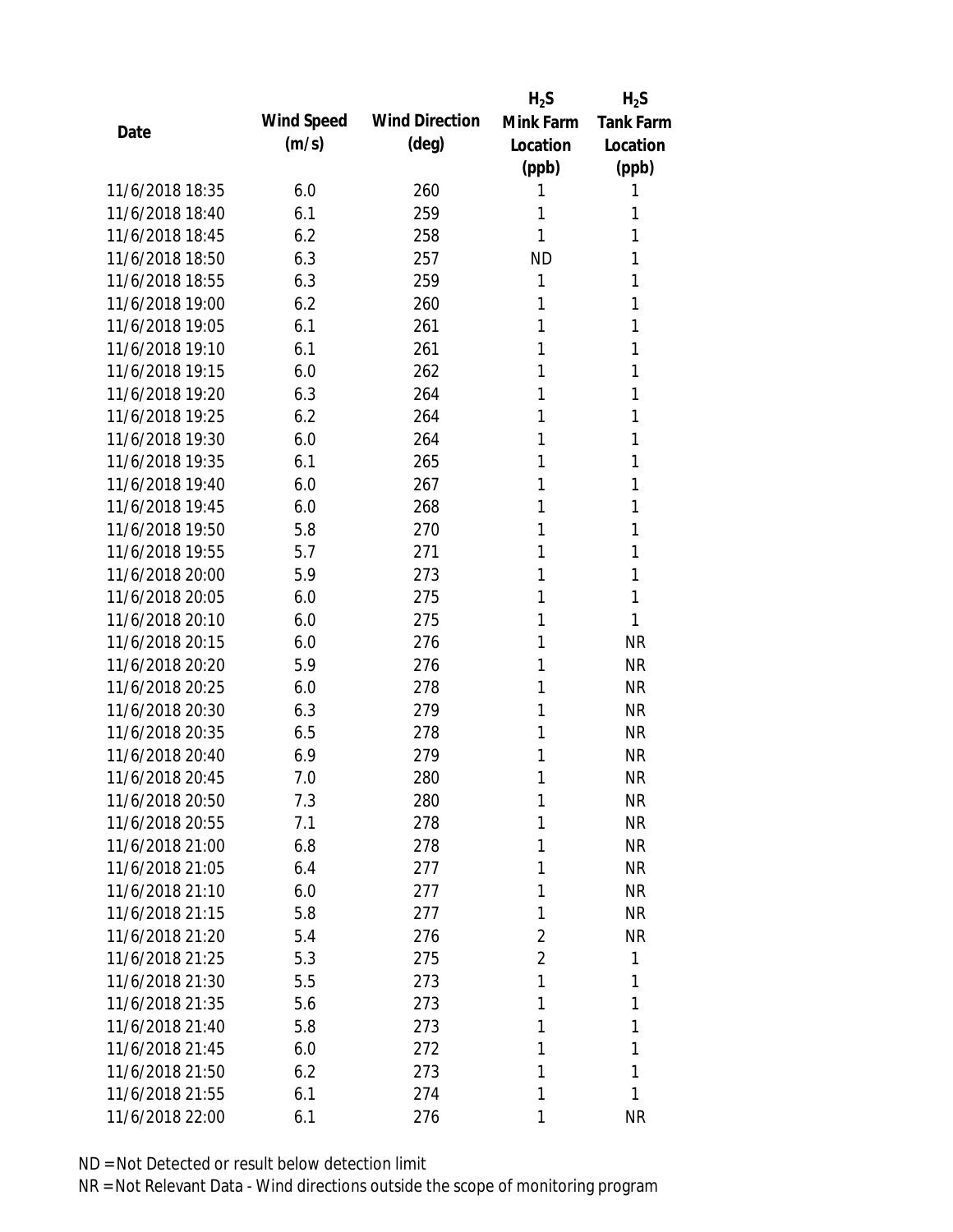|                 |            |                       | $H_2S$         | $H_2S$           |
|-----------------|------------|-----------------------|----------------|------------------|
| Date            | Wind Speed | <b>Wind Direction</b> | Mink Farm      | <b>Tank Farm</b> |
|                 | (m/s)      | $(\text{deg})$        | Location       | Location         |
|                 |            |                       | (ppb)          | (ppb)            |
| 11/6/2018 22:05 | 6.0        | 276                   | 1              | <b>NR</b>        |
| 11/6/2018 22:10 | 6.0        | 276                   | 1              | <b>NR</b>        |
| 11/6/2018 22:15 | 5.7        | 277                   | 1              | <b>NR</b>        |
| 11/6/2018 22:20 | 5.6        | 275                   | 1              | 1                |
| 11/6/2018 22:25 | 5.3        | 273                   | 1              | 1                |
| 11/6/2018 22:30 | 5.1        | 269                   | 1              | 1                |
| 11/6/2018 22:35 | 5.4        | 265                   | 1              | 1                |
| 11/6/2018 22:40 | 5.6        | 263                   | 1              | 1                |
| 11/6/2018 22:45 | 5.9        | 259                   | 1              | 1                |
| 11/6/2018 22:50 | 6.0        | 257                   | 1              | 1                |
| 11/6/2018 22:55 | 6.6        | 259                   | 1              | 1                |
| 11/6/2018 23:00 | 6.6        | 261                   | 1              | 1                |
| 11/6/2018 23:05 | 6.4        | 265                   | 1              | 1                |
| 11/6/2018 23:10 | 6.2        | 268                   | 1              | 1                |
| 11/6/2018 23:15 | 6.1        | 270                   | 1              | 1                |
| 11/6/2018 23:20 | 6.1        | 271                   | 1              | 1                |
| 11/6/2018 23:25 | 6.0        | 270                   | 1              | 1                |
| 11/6/2018 23:30 | 6.0        | 268                   | 1              | 1                |
| 11/6/2018 23:35 | 6.2        | 267                   | $\overline{2}$ | 1                |
| 11/6/2018 23:40 | 6.3        | 267                   | $\overline{2}$ | 1                |
| 11/6/2018 23:45 | 6.5        | 269                   | 1              | 1                |
| 11/6/2018 23:50 | 6.4        | 270                   | 1              | 1                |
| 11/6/2018 23:55 | 6.5        | 272                   | 1              | 1                |
| 11/6/2018 24:00 | 6.7        | 272                   | 1              | 1                |
| 11/7/2018 00:05 | 6.7        | 272                   | 1              | 1                |
| 11/7/2018 00:10 | 6.6        | 271                   | 1              | 1                |
| 11/7/2018 00:15 | 6.6        | 270                   | 1              | 1                |
| 11/7/2018 00:20 | 7.0        | 271                   | 1              | 1                |
| 11/7/2018 00:25 | 7.3        | 272                   | 1              | 1                |
| 11/7/2018 00:30 | 7.2        | 273                   | 1              | 1                |
| 11/7/2018 00:35 | 7.2        | 273                   | 1              | 1                |
| 11/7/2018 00:40 | 7.3        | 274                   | 1              | 1                |
| 11/7/2018 00:45 | 7.3        | 275                   | 1              | 1                |
| 11/7/2018 00:50 | 7.0        | 275                   | 1              | 1                |
| 11/7/2018 00:55 | 6.6        | 273                   | 1              | 1                |
| 11/7/2018 01:00 | 6.6        | 273                   | 1              | 1                |
| 11/7/2018 01:05 | 6.2        | 273                   | 1              | $\overline{2}$   |
| 11/7/2018 01:10 | 5.8        | 273                   | 1              | $\overline{2}$   |
| 11/7/2018 01:15 | 5.7        | 272                   | 1              | $\overline{2}$   |
| 11/7/2018 01:20 | 5.6        | 273                   | 1              | $\overline{2}$   |
| 11/7/2018 01:25 | 5.3        | 273                   | 1              | $\overline{2}$   |
| 11/7/2018 01:30 | 5.2        | 273                   | 1              | 2                |
|                 |            |                       |                |                  |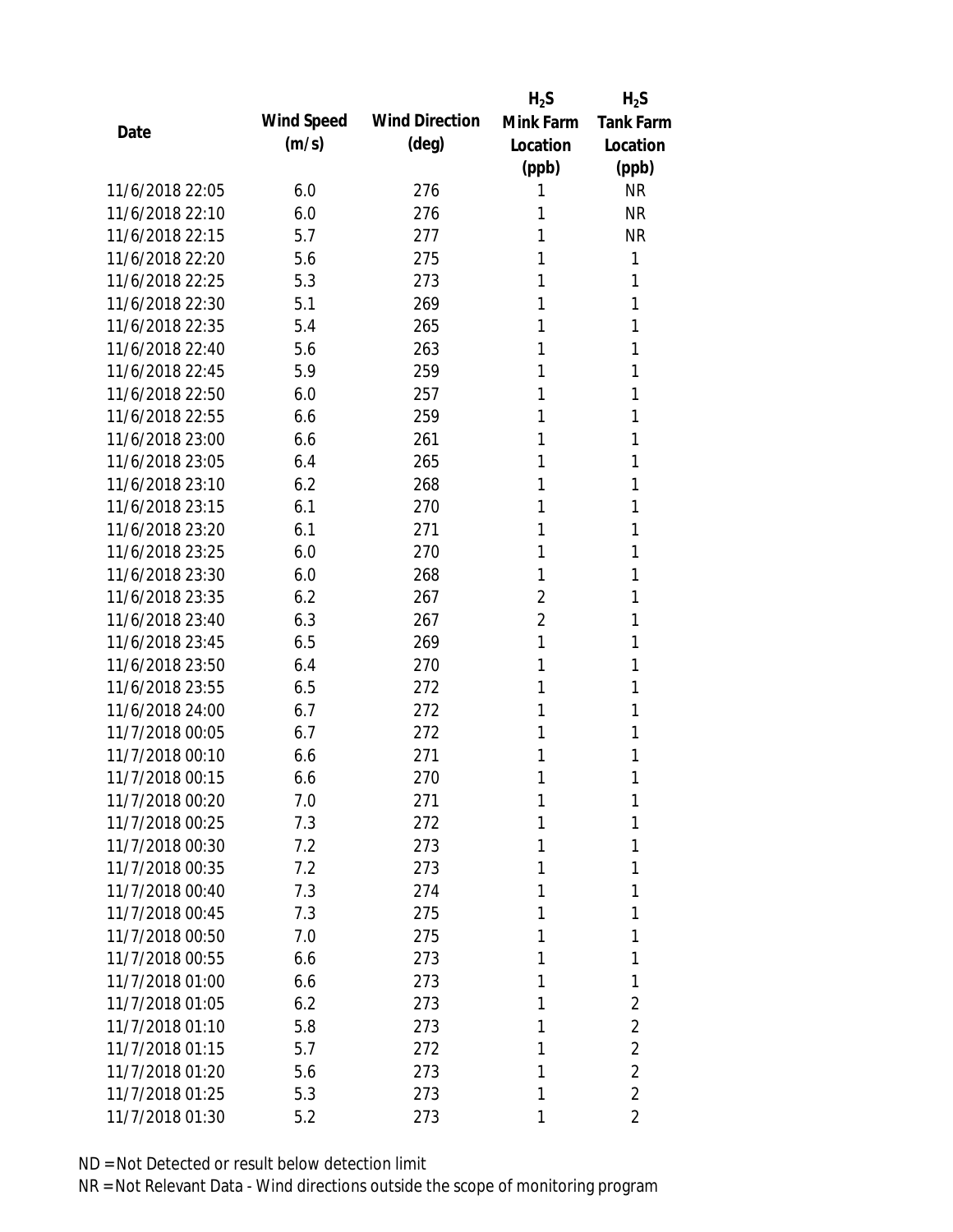|                 |            |                       | $H_2S$    | $H_2S$           |
|-----------------|------------|-----------------------|-----------|------------------|
| Date            | Wind Speed | <b>Wind Direction</b> | Mink Farm | <b>Tank Farm</b> |
|                 | (m/s)      | $(\text{deg})$        | Location  | Location         |
|                 |            |                       | (ppb)     | (ppb)            |
| 11/7/2018 01:35 | 5.3        | 273                   | 1         | 1                |
| 11/7/2018 01:40 | 5.3        | 270                   | 1         | 1                |
| 11/7/2018 01:45 | 5.2        | 267                   | 1         | 1                |
| 11/7/2018 01:50 | 4.9        | 265                   | 1         | 1                |
| 11/7/2018 01:55 | 5.1        | 263                   | 1         | 1                |
| 11/7/2018 02:00 | 5.3        | 260                   | 1         | 1                |
| 11/7/2018 02:05 | 5.3        | 259                   | 1         | 1                |
| 11/7/2018 02:10 | 5.1        | 258                   | 1         | 1                |
| 11/7/2018 02:15 | 4.9        | 258                   | 1         | $\overline{2}$   |
| 11/7/2018 02:20 | 5.1        | 258                   | 1         | $\overline{2}$   |
| 11/7/2018 02:25 | 5.2        | 256                   | 1         | $\overline{2}$   |
| 11/7/2018 02:30 | 5.2        | 256                   | 1         | $\overline{2}$   |
| 11/7/2018 02:35 | 5.1        | 255                   | 1         | $\overline{2}$   |
| 11/7/2018 02:40 | 5.2        | 255                   | 1         | $\overline{2}$   |
| 11/7/2018 02:45 | 5.2        | 256                   | 1         | $\overline{2}$   |
| 11/7/2018 02:50 | 5.0        | 255                   | 1         | $\overline{2}$   |
| 11/7/2018 02:55 | 4.8        | 257                   | 1         | $\overline{2}$   |
| 11/7/2018 03:00 | 4.8        | 260                   | 1         | $\overline{2}$   |
| 11/7/2018 03:05 | 5.0        | 261                   | 1         | $\overline{2}$   |
| 11/7/2018 03:10 | 5.4        | 262                   | 1         | $\overline{2}$   |
| 11/7/2018 03:15 | 5.7        | 260                   | 1         | $\overline{2}$   |
| 11/7/2018 03:20 | 6.1        | 259                   | 1         | $\overline{2}$   |
| 11/7/2018 03:25 | 6.2        | 259                   | 1         | $\overline{2}$   |
| 11/7/2018 03:30 | 6.3        | 257                   | 1         | $\overline{2}$   |
| 11/7/2018 03:35 | 6.1        | 256                   | 1         | $\overline{2}$   |
| 11/7/2018 03:40 | 6.1        | 255                   | <b>ND</b> | $\overline{2}$   |
| 11/7/2018 03:45 | 6.0        | 254                   | 1         | $\overline{2}$   |
| 11/7/2018 03:50 | 6.0        | 254                   | 1         | 1                |
| 11/7/2018 03:55 | 6.2        | 254                   | 1         | 1                |
| 11/7/2018 04:00 | 6.1        | 255                   | 1         | 1                |
| 11/7/2018 04:05 | 6.3        | 256                   | 1         | 1                |
| 11/7/2018 04:10 | 6.2        | 259                   | 1         | 1                |
| 11/7/2018 04:15 | 6.0        | 262                   | 1         | 1                |
| 11/7/2018 04:20 | 5.8        | 262                   | 1         | 1                |
| 11/7/2018 04:25 | 5.6        | 264                   | 1         | 1                |
| 11/7/2018 04:30 | 5.5        | 266                   | 1         | 1                |
| 11/7/2018 04:35 | 5.3        | 268                   | 1         | 1                |
| 11/7/2018 04:40 | 5.2        | 269                   | 1         | 1                |
| 11/7/2018 04:45 | 5.3        | 269                   | 1         | 1                |
| 11/7/2018 04:50 | 5.4        | 272                   | 1         | 1                |
| 11/7/2018 04:55 | 5.3        | 274                   | 1         | 1                |
| 11/7/2018 05:00 | 5.2        | 274                   | 1         | 1                |
|                 |            |                       |           |                  |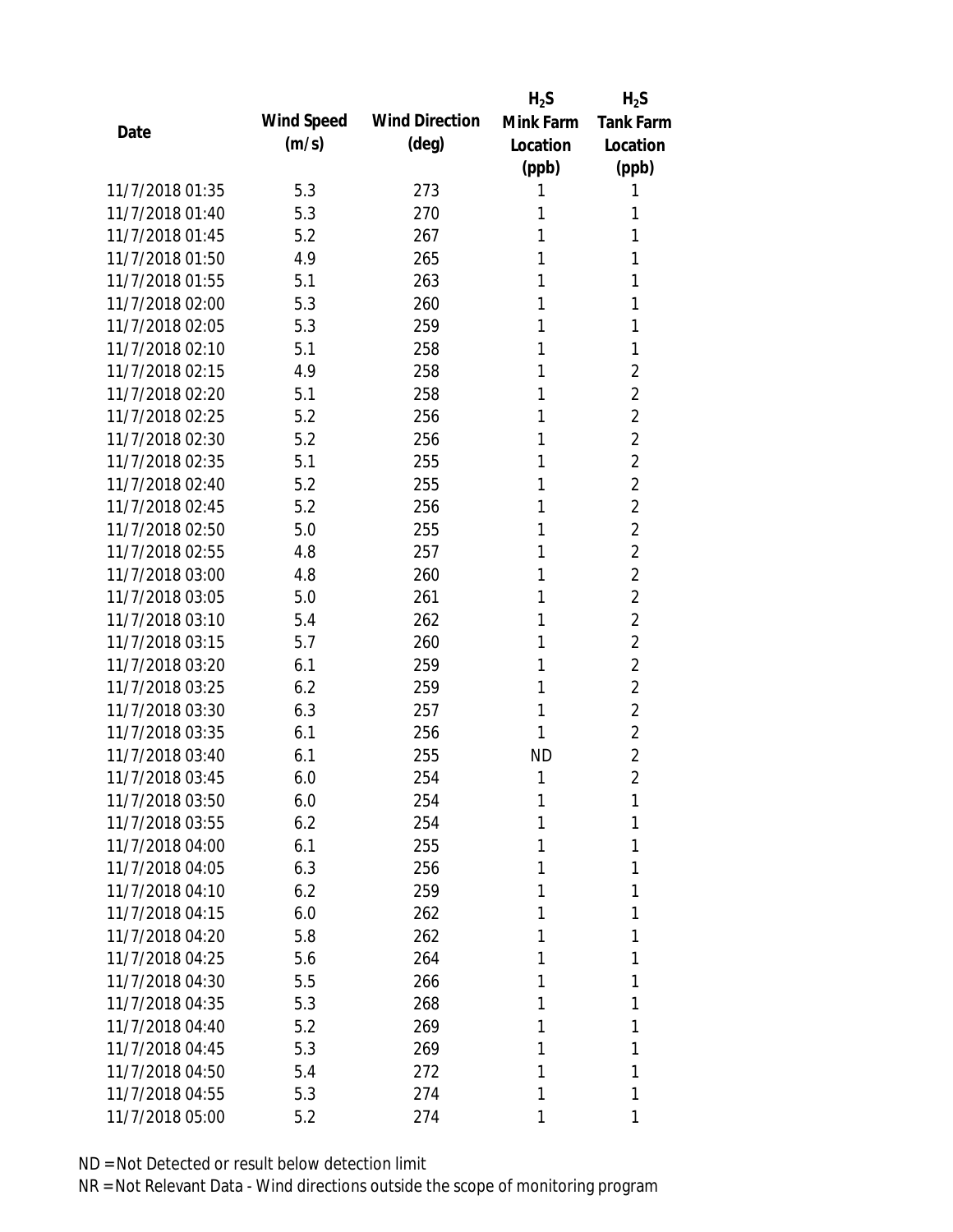|                 |            |                       | $H_2S$    | $H_2S$           |
|-----------------|------------|-----------------------|-----------|------------------|
|                 | Wind Speed | <b>Wind Direction</b> | Mink Farm | <b>Tank Farm</b> |
| Date            | (m/s)      | $(\text{deg})$        | Location  | Location         |
|                 |            |                       | (ppb)     | (ppb)            |
| 11/7/2018 05:05 | 5.1        | 273                   | 1         | 1                |
| 11/7/2018 05:10 | 4.9        | 271                   | 1         | 1                |
| 11/7/2018 05:15 | 5.2        | 269                   | 1         | 1                |
| 11/7/2018 05:20 | 5.4        | 267                   | 1         | 1                |
| 11/7/2018 05:25 | 5.6        | 265                   | 1         | 1                |
| 11/7/2018 05:30 | 5.6        | 262                   | 1         | 1                |
| 11/7/2018 05:35 | 5.7        | 262                   | 1         | 1                |
| 11/7/2018 05:40 | 6.0        | 260                   | 1         | 1                |
| 11/7/2018 05:45 | 5.8        | 260                   | 1         | 1                |
| 11/7/2018 05:50 | 5.7        | 259                   | 1         | 1                |
| 11/7/2018 05:55 | 5.6        | 258                   | 1         | 1                |
| 11/7/2018 06:00 | 5.6        | 258                   | 1         | 1                |
| 11/7/2018 06:05 | 5.7        | 256                   | 1         | 1                |
| 11/7/2018 06:10 | 5.6        | 257                   | 1         | 1                |
| 11/7/2018 06:15 | 5.6        | 257                   | <b>ND</b> | 1                |
| 11/7/2018 06:20 | 5.5        | 256                   | 1         | 1                |
| 11/7/2018 06:25 | 5.5        | 256                   | 1         | 1                |
| 11/7/2018 06:30 | 5.5        | 256                   | 1         | 1                |
| 11/7/2018 06:35 | 5.4        | 257                   | 1         | 1                |
| 11/7/2018 06:40 | 5.4        | 257                   | 1         | 1                |
| 11/7/2018 06:45 | 5.1        | 257                   | 1         | 1                |
| 11/7/2018 06:50 | 5.0        | 257                   | 1         | 1                |
| 11/7/2018 06:55 | 5.1        | 257                   | 1         | 1                |
| 11/7/2018 07:00 | 5.0        | 257                   | 1         | 1                |
| 11/7/2018 07:05 | 4.9        | 254                   | 1         | 1                |
| 11/7/2018 07:10 | 5.0        | 253                   | 1         | 1                |
| 11/7/2018 07:15 | 5.1        | 252                   | 1         | 1                |
| 11/7/2018 07:20 | 5.1        | 253                   | 1         | 1                |
| 11/7/2018 07:25 | 5.0        | 254                   | 1         | 1                |
| 11/7/2018 07:30 | 5.0        | 254                   | 1         | 1                |
| 11/7/2018 07:35 | 5.0        | 255                   | 1         | 1                |
| 11/7/2018 07:40 | 5.0        | 257                   | 1         | 1                |
| 11/7/2018 07:45 | 5.0        | 258                   | 1         | 1                |
| 11/7/2018 07:50 | 4.9        | 259                   | 1         | 1                |
| 11/7/2018 07:55 | 4.9        | 259                   | 1         | 1                |
| 11/7/2018 08:00 | 4.9        | 259                   | 1         | 1                |
| 11/7/2018 08:05 | 5.1        | 259                   | 1         | 1                |
| 11/7/2018 08:10 | 5.0        | 259                   | 1         | 1                |
| 11/7/2018 08:15 | 5.2        | 258                   | 1         | 1                |
| 11/7/2018 08:20 | 5.3        | 258                   | 1         | 1                |
| 11/7/2018 08:25 | 5.3        | 258                   | 1         | 1                |
| 11/7/2018 08:30 | 5.4        | 259                   | 1         | 1                |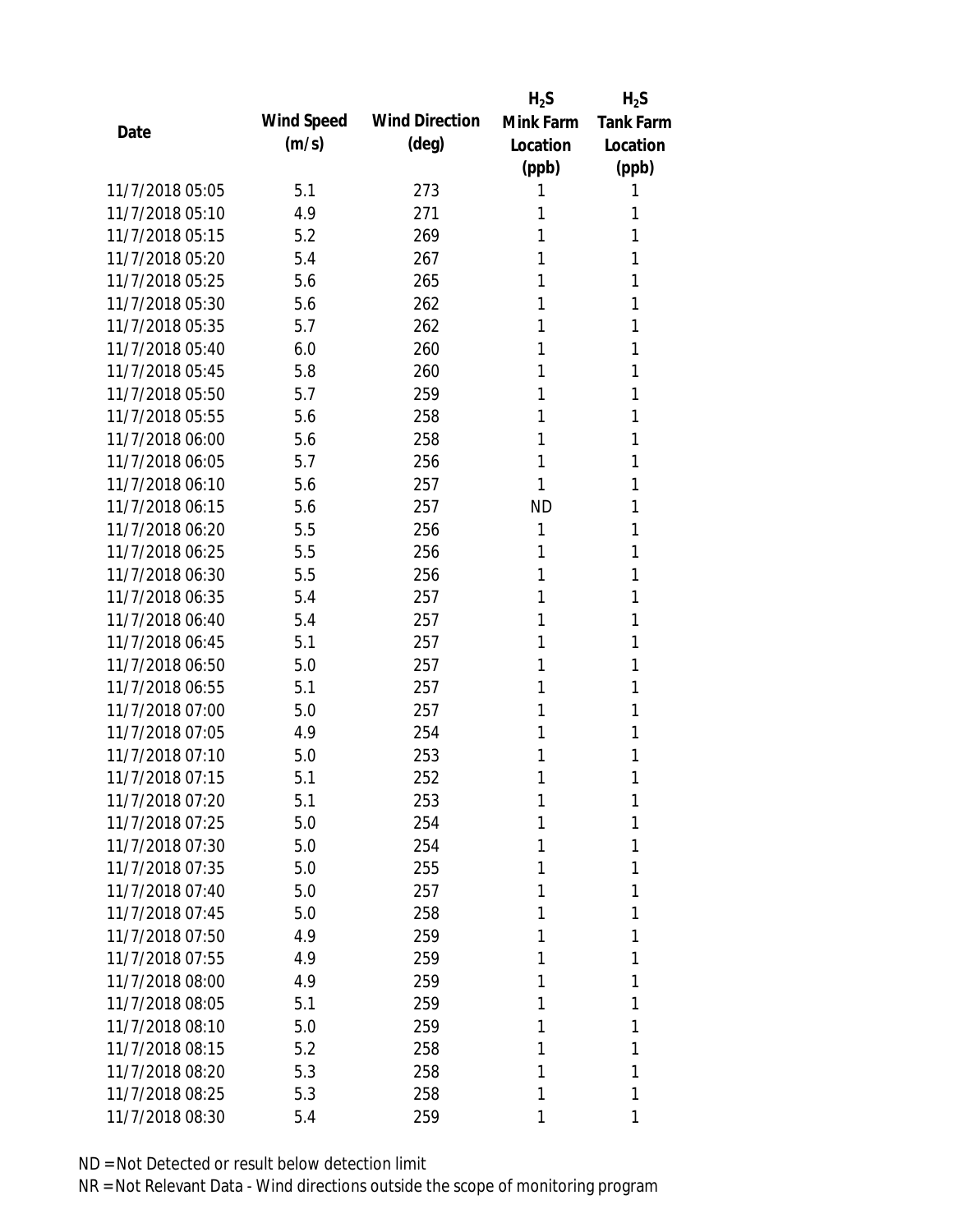|                 |            |                       | $H_2S$         | $H_2S$           |
|-----------------|------------|-----------------------|----------------|------------------|
| Date            | Wind Speed | <b>Wind Direction</b> | Mink Farm      | <b>Tank Farm</b> |
|                 | (m/s)      | $(\text{deg})$        | Location       | Location         |
|                 |            |                       | (ppb)          | (ppb)            |
| 11/7/2018 08:35 | 5.3        | 261                   | 1              | 1                |
| 11/7/2018 08:40 | 5.2        | 262                   | 1              | 1                |
| 11/7/2018 08:45 | 5.2        | 265                   | 1              | 1                |
| 11/7/2018 08:50 | 5.4        | 266                   | $\overline{2}$ | 1                |
| 11/7/2018 08:55 | 5.4        | 268                   | $\overline{2}$ | 1                |
| 11/7/2018 09:00 | 5.4        | 269                   | $\overline{2}$ | 1                |
| 11/7/2018 09:05 | 5.5        | 270                   | $\overline{2}$ | 1                |
| 11/7/2018 09:10 | 5.5        | 271                   | $\overline{2}$ | 1                |
| 11/7/2018 09:15 | 5.5        | 272                   | $\overline{2}$ | 1                |
| 11/7/2018 09:20 | 5.2        | 274                   | $\overline{2}$ | 1                |
| 11/7/2018 09:25 | 5.1        | 274                   | 1              | 1                |
| 11/7/2018 09:30 | 5.1        | 274                   | 1              | $\overline{2}$   |
| 11/7/2018 09:35 | 5.1        | 273                   | 1              | 1                |
| 11/7/2018 09:40 | 5.2        | 271                   | 1              | 1                |
| 11/7/2018 09:45 | 5.1        | 270                   | 1              | 1                |
| 11/7/2018 09:50 | 5.3        | 269                   | 1              | 1                |
| 11/7/2018 09:55 | 5.6        | 269                   | 1              | 1                |
| 11/7/2018 10:00 | 5.7        | 269                   | 1              | 1                |
| 11/7/2018 10:05 | 5.7        | 271                   | 1              | 1                |
| 11/7/2018 10:10 | 5.8        | 272                   | 1              | 1                |
| 11/7/2018 10:15 | 5.9        | 273                   | 1              | 1                |
| 11/7/2018 10:20 | 6.1        | 274                   | 1              | 1                |
| 11/7/2018 10:25 | 6.0        | 276                   | 1              | <b>NR</b>        |
| 11/7/2018 10:30 | 6.1        | 276                   | 1              | <b>NR</b>        |
| 11/7/2018 10:35 | 6.2        | 277                   | 1              | <b>NR</b>        |
| 11/7/2018 10:40 | 6.3        | 279                   | 1              | <b>NR</b>        |
| 11/7/2018 10:45 | 6.3        | 280                   | 1              | <b>NR</b>        |
| 11/7/2018 10:50 | 6.3        | 281                   | 1              | <b>NR</b>        |
| 11/7/2018 10:55 | 6.5        | 283                   | 1              | <b>NR</b>        |
| 11/7/2018 11:00 | 6.4        | 284                   | 1              | <b>NR</b>        |
| 11/7/2018 11:05 | 6.3        | 284                   | 1              | <b>NR</b>        |
| 11/7/2018 11:10 | 6.2        | 283                   | 1              | NR               |
| 11/7/2018 11:15 | 6.1        | 281                   | 1              | <b>NR</b>        |
| 11/7/2018 11:20 | 6.1        | 279                   | 1              | <b>NR</b>        |
| 11/7/2018 11:25 | 6.1        | 276                   | 1              | <b>NR</b>        |
| 11/7/2018 11:30 | 6.2        | 275                   | 1              | 1                |
| 11/7/2018 11:35 | 6.0        | 275                   | 1              | 1                |
| 11/7/2018 11:40 | 6.0        | 277                   | 1              | <b>NR</b>        |
| 11/7/2018 11:45 | 6.0        | 280                   | 1              | NR               |
| 11/7/2018 11:50 | 6.0        | 281                   | 1              | <b>NR</b>        |
| 11/7/2018 11:55 | 5.9        | 283                   | 1              | <b>NR</b>        |
| 11/7/2018 12:00 | 5.8        | 284                   | 1              | <b>NR</b>        |
|                 |            |                       |                |                  |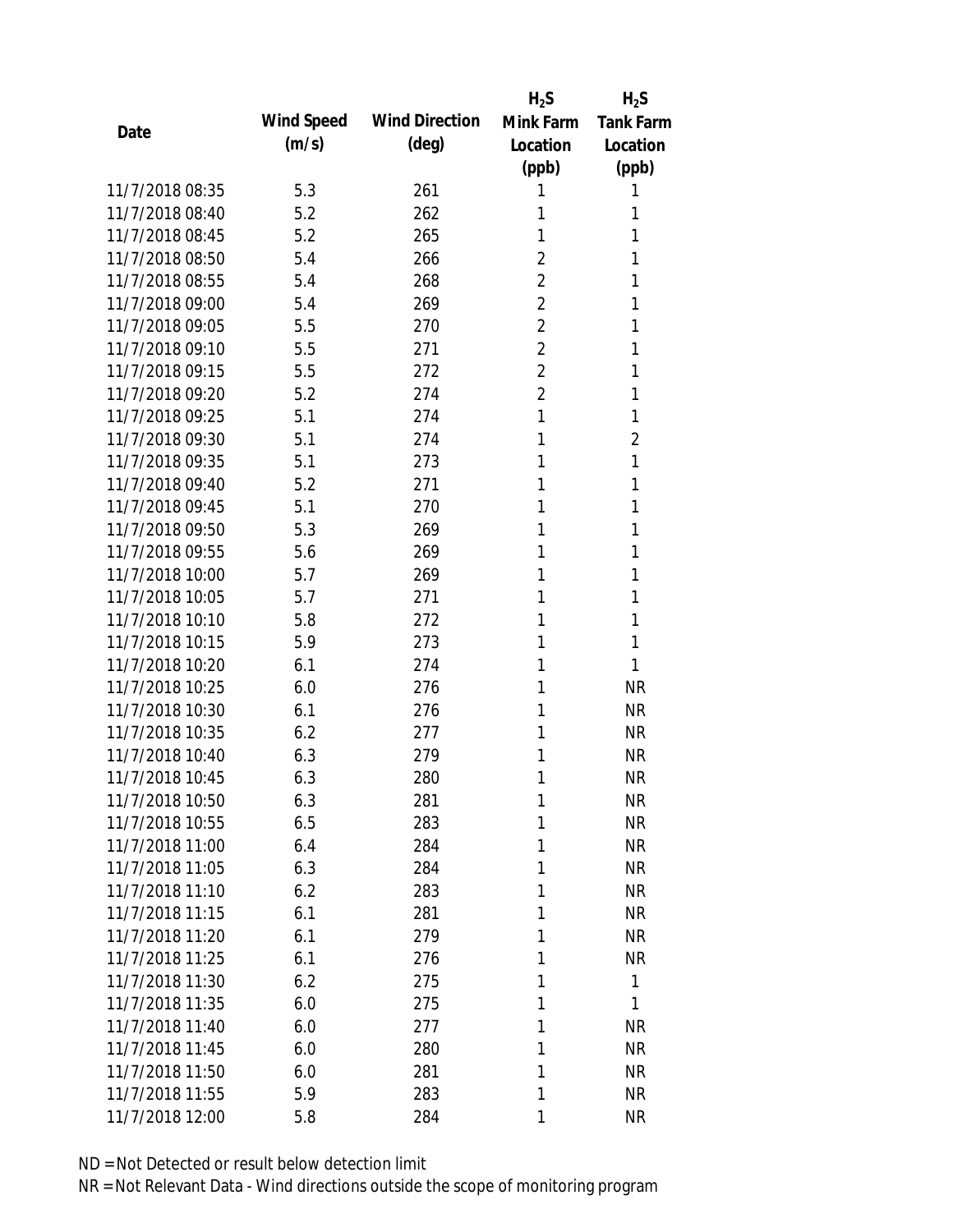|                 |            |                       | $H_2S$         | $H_2S$           |
|-----------------|------------|-----------------------|----------------|------------------|
| Date            | Wind Speed | <b>Wind Direction</b> | Mink Farm      | <b>Tank Farm</b> |
|                 | (m/s)      | $(\text{deg})$        | Location       | Location         |
|                 |            |                       | (ppb)          | (ppb)            |
| 11/7/2018 12:05 | 5.9        | 280                   | 1              | <b>NR</b>        |
| 11/7/2018 12:10 | 5.8        | 279                   | 1              | <b>NR</b>        |
| 11/7/2018 12:15 | 5.9        | 278                   | 1              | <b>NR</b>        |
| 11/7/2018 12:20 | 6.0        | 275                   | 1              | 1                |
| 11/7/2018 12:25 | 6.0        | 272                   | 1              | 1                |
| 11/7/2018 12:30 | 6.1        | 273                   | 1              | 1                |
| 11/7/2018 12:35 | 6.0        | 274                   | 1              | 1                |
| 11/7/2018 12:40 | 6.1        | 275                   | 1              | 1                |
| 11/7/2018 12:45 | 6.0        | 277                   | 1              | <b>NR</b>        |
| 11/7/2018 12:50 | 6.0        | 279                   | 1              | <b>NR</b>        |
| 11/7/2018 12:55 | 5.8        | 283                   | 1              | <b>NR</b>        |
| 11/7/2018 13:00 | 5.6        | 284                   | 1              | <b>NR</b>        |
| 11/7/2018 13:05 | 5.5        | 285                   | 1              | <b>NR</b>        |
| 11/7/2018 13:10 | 5.4        | 284                   | 1              | <b>NR</b>        |
| 11/7/2018 13:15 | 5.4        | 286                   | 1              | <b>NR</b>        |
| 11/7/2018 13:20 | 5.2        | 283                   | 1              | <b>NR</b>        |
| 11/7/2018 13:25 | 5.0        | 278                   | 1              | <b>NR</b>        |
| 11/7/2018 13:30 | 5.1        | 278                   | 1              | <b>NR</b>        |
| 11/7/2018 13:35 | 5.1        | 277                   | 1              | <b>NR</b>        |
| 11/7/2018 13:40 | 5.0        | 276                   | 1              | <b>NR</b>        |
| 11/7/2018 13:45 | 4.9        | 272                   | 1              | 1                |
| 11/7/2018 13:50 | 5.0        | 275                   | 1              | 1                |
| 11/7/2018 13:55 | 5.1        | 277                   | 1              | <b>NR</b>        |
| 11/7/2018 14:00 | 5.2        | 276                   | 1              | <b>NR</b>        |
| 11/7/2018 14:05 | 5.5        | 276                   | 1              | <b>NR</b>        |
| 11/7/2018 14:10 | 5.8        | 277                   | $\overline{2}$ | <b>NR</b>        |
| 11/7/2018 14:15 | 5.7        | 279                   | $\overline{2}$ | <b>NR</b>        |
| 11/7/2018 14:20 | 5.5        | 278                   | $\overline{2}$ | <b>NR</b>        |
| 11/7/2018 14:25 | 5.4        | 278                   | $\overline{2}$ | <b>NR</b>        |
| 11/7/2018 14:30 | 5.2        | 280                   | 1              | <b>NR</b>        |
| 11/7/2018 14:35 | 5.1        | 283                   | 1              | <b>NR</b>        |
| 11/7/2018 14:40 | 5.1        | 286                   | 1              | NR               |
| 11/7/2018 14:45 | 5.1        | 287                   | 1              | NR               |
| 11/7/2018 14:50 | 5.3        | 289                   | 1              | NR               |
| 11/7/2018 14:55 | 5.3        | 289                   | 1              | <b>NR</b>        |
| 11/7/2018 15:00 | 5.4        | 287                   | 1              | <b>NR</b>        |
| 11/7/2018 15:05 | 5.3        | 284                   | 1              | <b>NR</b>        |
| 11/7/2018 15:10 | 5.1        | 280                   | 1              | <b>NR</b>        |
| 11/7/2018 15:15 | 5.0        | 279                   | 1              | <b>NR</b>        |
| 11/7/2018 15:20 | 5.0        | 276                   | 1              | NR               |
| 11/7/2018 15:25 | 5.0        | 277                   | 1              | <b>NR</b>        |
| 11/7/2018 15:30 | 5.0        | 278                   | 1              | <b>NR</b>        |
|                 |            |                       |                |                  |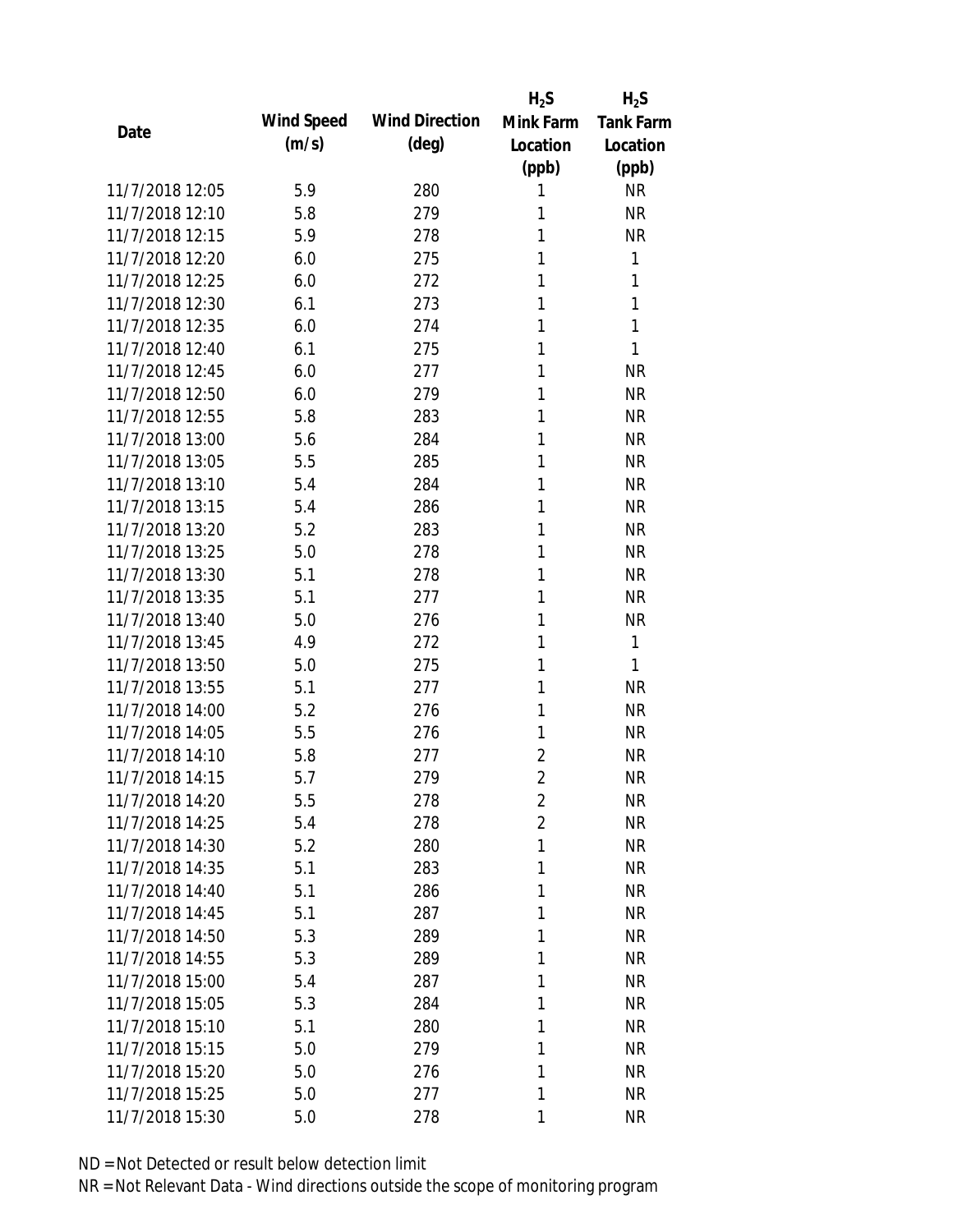|                 |            |                       | $H_2S$         | $H_2S$           |
|-----------------|------------|-----------------------|----------------|------------------|
|                 | Wind Speed | <b>Wind Direction</b> | Mink Farm      | <b>Tank Farm</b> |
| Date            | (m/s)      | $(\text{deg})$        | Location       | Location         |
|                 |            |                       | (ppb)          | (ppb)            |
| 11/7/2018 15:35 | 4.9        | 282                   | 1              | <b>NR</b>        |
| 11/7/2018 15:40 | 4.9        | 284                   | 1              | <b>NR</b>        |
| 11/7/2018 15:45 | 5.0        | 285                   | 1              | <b>NR</b>        |
| 11/7/2018 15:50 | 4.9        | 288                   | 1              | <b>NR</b>        |
| 11/7/2018 15:55 | 4.9        | 285                   | $\overline{2}$ | <b>NR</b>        |
| 11/7/2018 16:00 | 4.9        | 282                   | 1              | <b>NR</b>        |
| 11/7/2018 16:05 | 4.9        | 278                   | 1              | <b>NR</b>        |
| 11/7/2018 16:10 | 5.0        | 273                   | 1              | 1                |
| 11/7/2018 16:15 | 4.8        | 268                   | 1              | 1                |
| 11/7/2018 16:20 | 4.8        | 267                   | 1              | 1                |
| 11/7/2018 16:25 | 4.8        | 268                   | 1              | 1                |
| 11/7/2018 16:30 | 4.8        | 269                   | 1              | 1                |
| 11/7/2018 16:35 | 5.1        | 270                   | 1              | 1                |
| 11/7/2018 16:40 | 5.1        | 274                   | 1              | 1                |
| 11/7/2018 16:45 | 5.2        | 278                   | 1              | <b>NR</b>        |
| 11/7/2018 16:50 | 5.1        | 282                   | 1              | <b>NR</b>        |
| 11/7/2018 16:55 | 5.1        | 282                   | 1              | <b>NR</b>        |
| 11/7/2018 17:00 | 5.2        | 283                   | 1              | <b>NR</b>        |
| 11/7/2018 17:05 | 5.0        | 282                   | 1              | <b>NR</b>        |
| 11/7/2018 17:10 | 5.1        | 281                   | 1              | <b>NR</b>        |
| 11/7/2018 17:15 | 5.1        | 277                   | 1              | <b>NR</b>        |
| 11/7/2018 17:20 | 5.1        | 274                   | 1              | 1                |
| 11/7/2018 17:25 | 4.9        | 274                   | 1              | 1                |
| 11/7/2018 17:30 | 4.6        | 272                   | $\overline{2}$ | 1                |
| 11/7/2018 17:35 | 4.4        | 272                   | 1              | 1                |
| 11/7/2018 17:40 | 4.3        | 271                   | 1              | $\overline{2}$   |
| 11/7/2018 17:45 | 4.3        | 271                   | 1              | $\overline{2}$   |
| 11/7/2018 17:50 | 4.4        | 272                   | 1              | 2                |
| 11/7/2018 17:55 | 4.7        | 272                   | 1              | 1                |
| 11/7/2018 18:00 | 5.0        | 274                   | 1              | $\overline{2}$   |
| 11/7/2018 18:05 | 5.1        | 277                   | 1              | <b>NR</b>        |
| 11/7/2018 18:10 | 5.3        | 278                   | 1              | <b>NR</b>        |
| 11/7/2018 18:15 | 5.2        | 279                   | 1              | NR               |
| 11/7/2018 18:20 | 5.2        | 278                   | 1              | NR               |
| 11/7/2018 18:25 | 5.0        | 278                   | 2              | <b>NR</b>        |
| 11/7/2018 18:30 | 4.9        | 277                   | 1              | <b>NR</b>        |
| 11/7/2018 18:35 | 4.8        | 275                   | 1              | 1                |
| 11/7/2018 18:40 | 4.7        | 274                   | 1              | 1                |
| 11/7/2018 18:45 | 4.6        | 272                   | 1              | 1                |
| 11/7/2018 18:50 | 4.7        | 272                   | 1              | 1                |
| 11/7/2018 18:55 | 4.8        | 269                   | 1              | 1                |
| 11/7/2018 19:00 | 4.8        | 269                   | 1              | 1                |
|                 |            |                       |                |                  |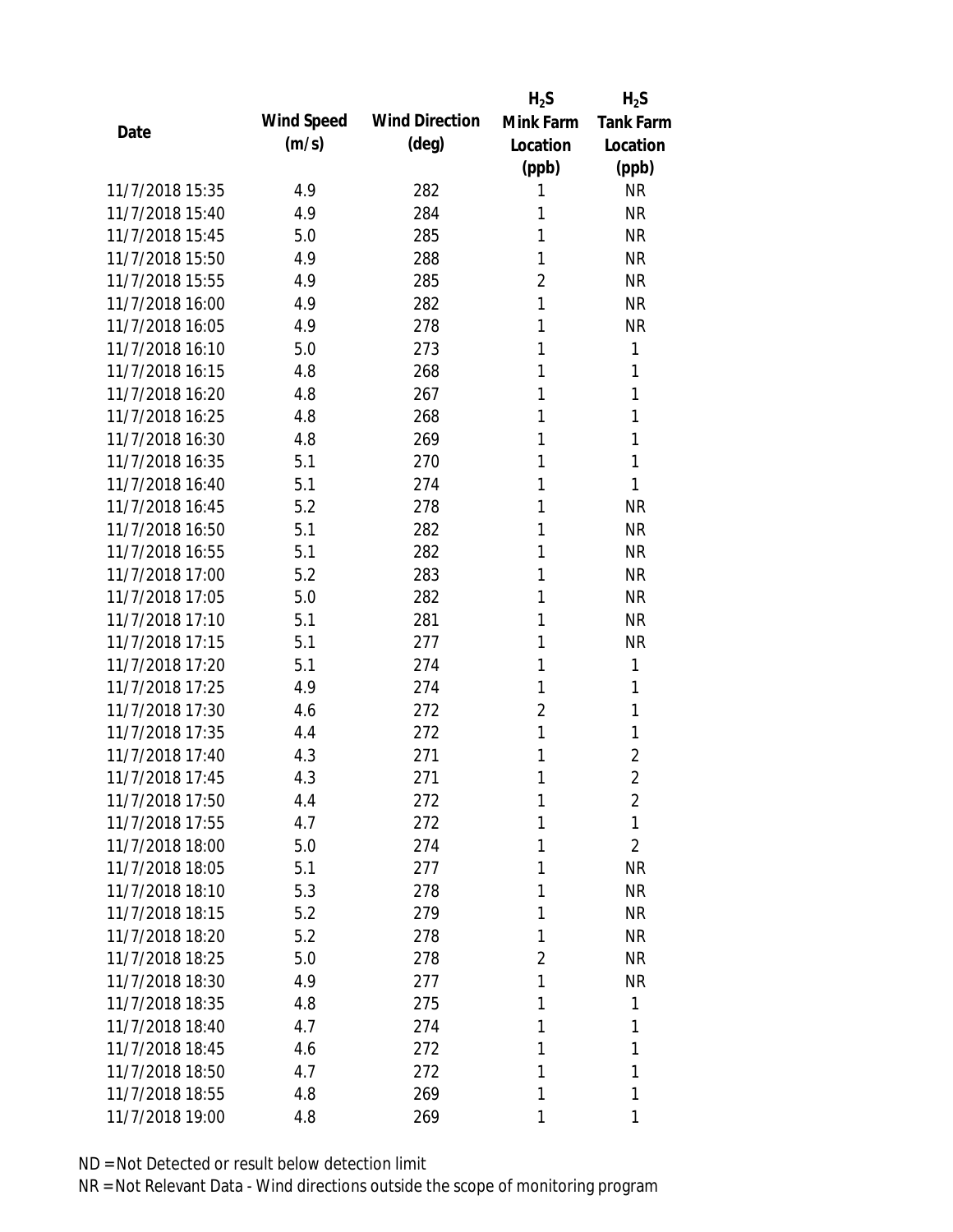|                 |            |                       | $H_2S$       | $H_2S$           |
|-----------------|------------|-----------------------|--------------|------------------|
| Date            | Wind Speed | <b>Wind Direction</b> | Mink Farm    | <b>Tank Farm</b> |
|                 | (m/s)      | $(\text{deg})$        | Location     | Location         |
|                 |            |                       | (ppb)        | (ppb)            |
| 11/7/2018 19:05 | 4.8        | 270                   | 1            | 1                |
| 11/7/2018 19:10 | 4.8        | 274                   | 1            | 1                |
| 11/7/2018 19:15 | 4.9        | 279                   | 1            | <b>NR</b>        |
| 11/7/2018 19:20 | 4.7        | 279                   | 1            | <b>NR</b>        |
| 11/7/2018 19:25 | 4.7        | 285                   | 1            | <b>NR</b>        |
| 11/7/2018 19:30 | 4.8        | 292                   | 1            | <b>NR</b>        |
| 11/7/2018 19:35 | 4.9        | 297                   | 1            | <b>NR</b>        |
| 11/7/2018 19:40 | 5.0        | 300                   | 1            | <b>NR</b>        |
| 11/7/2018 19:45 | 4.9        | 302                   | 1            | <b>NR</b>        |
| 11/7/2018 19:50 | 4.9        | 309                   | <b>ND</b>    | <b>NR</b>        |
| 11/7/2018 19:55 | 4.7        | 310                   | <b>ND</b>    | <b>NR</b>        |
| 11/7/2018 20:00 | 4.6        | 308                   | <b>ND</b>    | <b>NR</b>        |
| 11/7/2018 20:05 | 4.5        | 306                   | $\mathbf{1}$ | <b>NR</b>        |
| 11/7/2018 20:10 | 4.6        | 307                   | 1            | <b>NR</b>        |
| 11/7/2018 20:15 | 4.7        | 306                   | 1            | <b>NR</b>        |
| 11/7/2018 20:20 | 4.9        | 305                   | 1            | <b>NR</b>        |
| 11/7/2018 20:25 | 5.1        | 306                   | 1            | <b>NR</b>        |
| 11/7/2018 20:30 | 5.2        | 306                   | 1            | <b>NR</b>        |
| 11/7/2018 20:35 | 5.0        | 302                   | 1            | <b>NR</b>        |
| 11/7/2018 20:40 | 4.6        | 296                   | 1            | <b>NR</b>        |
| 11/7/2018 20:45 | 4.5        | 292                   | 1            | <b>NR</b>        |
| 11/7/2018 20:50 | 4.2        | 286                   | 1            | <b>NR</b>        |
| 11/7/2018 20:55 | 3.9        | 280                   | 1            | <b>NR</b>        |
| 11/7/2018 21:00 | 3.6        | 279                   | 1            | <b>NR</b>        |
| 11/7/2018 21:05 | 3.7        | 279                   | 1            | <b>NR</b>        |
| 11/7/2018 21:10 | 3.6        | 280                   | 1            | <b>NR</b>        |
| 11/7/2018 21:15 | 3.5        | 281                   | 1            | <b>NR</b>        |
| 11/7/2018 21:20 | 3.5        | 283                   | 1            | <b>NR</b>        |
| 11/7/2018 21:25 | 3.7        | 286                   | 1            | <b>NR</b>        |
| 11/7/2018 21:30 | 3.8        | 285                   | 1            | <b>NR</b>        |
| 11/7/2018 21:35 | 3.6        | 287                   | 1            | <b>NR</b>        |
| 11/7/2018 21:40 | 3.5        | 292                   | 1            | <b>NR</b>        |
| 11/7/2018 21:45 | 3.5        | 298                   | 1            | <b>NR</b>        |
| 11/7/2018 21:50 | 3.6        | 306                   | 1            | <b>NR</b>        |
| 11/7/2018 21:55 | 3.5        | 314                   | 1            | <b>NR</b>        |
| 11/7/2018 22:00 | 3.5        | 324                   | 1            | <b>NR</b>        |
| 11/7/2018 22:05 | 3.5        | 331                   | 1            | <b>NR</b>        |
| 11/7/2018 22:10 | 3.6        | 335                   | 1            | <b>NR</b>        |
| 11/7/2018 22:15 | 3.6        | 335                   | 1            | <b>NR</b>        |
| 11/7/2018 22:20 | 3.7        | 335                   | 1            | <b>NR</b>        |
| 11/7/2018 22:25 | 3.8        | 333                   | 1            | <b>NR</b>        |
| 11/7/2018 22:30 | 4.1        | 331                   | 1            | <b>NR</b>        |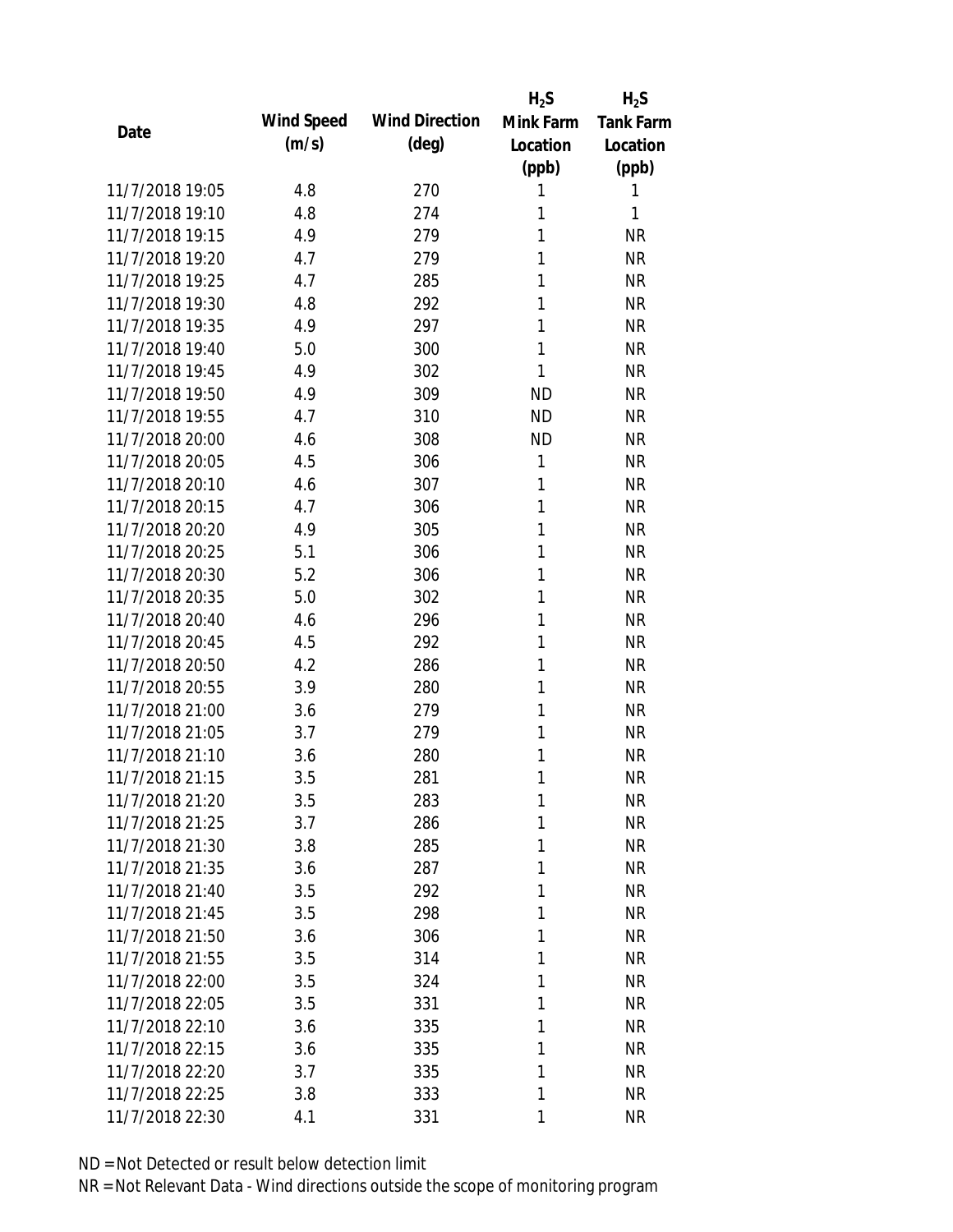|                 |            |                       | $H_2S$    | $H_2S$           |
|-----------------|------------|-----------------------|-----------|------------------|
| Date            | Wind Speed | <b>Wind Direction</b> | Mink Farm | <b>Tank Farm</b> |
|                 | (m/s)      | $(\text{deg})$        | Location  | Location         |
|                 |            |                       | (ppb)     | (ppb)            |
| 11/7/2018 22:35 | 4.2        | 331                   | 1         | <b>NR</b>        |
| 11/7/2018 22:40 | 4.4        | 331                   | 1         | <b>NR</b>        |
| 11/7/2018 22:45 | 4.4        | 332                   | 1         | <b>NR</b>        |
| 11/7/2018 22:50 | 4.3        | 327                   | 1         | <b>NR</b>        |
| 11/7/2018 22:55 | 4.2        | 322                   | 1         | <b>NR</b>        |
| 11/7/2018 23:00 | 3.9        | 317                   | 1         | <b>NR</b>        |
| 11/7/2018 23:05 | 3.7        | 312                   | 1         | <b>NR</b>        |
| 11/7/2018 23:10 | 3.6        | 307                   | 1         | <b>NR</b>        |
| 11/7/2018 23:15 | 3.5        | 303                   | 1         | <b>NR</b>        |
| 11/7/2018 23:20 | 3.5        | 307                   | 1         | <b>NR</b>        |
| 11/7/2018 23:25 | 3.6        | 312                   | 1         | <b>NR</b>        |
| 11/7/2018 23:30 | 3.6        | 316                   | <b>ND</b> | <b>NR</b>        |
| 11/7/2018 23:35 | 3.7        | 319                   | <b>ND</b> | <b>NR</b>        |
| 11/7/2018 23:40 | 3.7        | 322                   | <b>ND</b> | <b>NR</b>        |
| 11/7/2018 23:45 | 3.6        | 325                   | <b>ND</b> | <b>NR</b>        |
| 11/7/2018 23:50 | 3.3        | 327                   | <b>ND</b> | <b>NR</b>        |
| 11/7/2018 23:55 | 2.9        | 326                   | <b>ND</b> | <b>NR</b>        |
| 11/7/2018 24:00 | 3.0        | 327                   | <b>ND</b> | <b>NR</b>        |
| 11/8/2018 00:05 | 3.1        | 328                   | 1         | <b>NR</b>        |
| 11/8/2018 00:10 | 2.9        | 333                   | 1         | <b>NR</b>        |
| 11/8/2018 00:15 | 2.8        | 331                   | 1         | <b>NR</b>        |
| 11/8/2018 00:20 | 2.9        | 327                   | 1         | <b>NR</b>        |
| 11/8/2018 00:25 | 3.0        | 326                   | 1         | <b>NR</b>        |
| 11/8/2018 00:30 | 2.8        | 324                   | 1         | <b>NR</b>        |
| 11/8/2018 00:35 | 2.7        | 322                   | 1         | <b>NR</b>        |
| 11/8/2018 00:40 | 2.8        | 320                   | 1         | <b>NR</b>        |
| 11/8/2018 00:45 | 3.0        | 324                   | 1         | <b>NR</b>        |
| 11/8/2018 00:50 | 3.0        | 330                   | <b>ND</b> | <b>NR</b>        |
| 11/8/2018 00:55 | 3.1        | 334                   | <b>ND</b> | <b>NR</b>        |
| 11/8/2018 01:00 | 3.1        | 334                   | ND        | <b>NR</b>        |
| 11/8/2018 01:05 | 3.2        | 333                   | <b>ND</b> | <b>NR</b>        |
| 11/8/2018 01:10 | 3.3        | 330                   | 1         | <b>NR</b>        |
| 11/8/2018 01:15 | 3.3        | 330                   | 1         | <b>NR</b>        |
| 11/8/2018 01:20 | 3.3        | 328                   | 1         | <b>NR</b>        |
| 11/8/2018 01:25 | 3.2        | 325                   | 1         | <b>NR</b>        |
| 11/8/2018 01:30 | 3.3        | 324                   | 1         | <b>NR</b>        |
| 11/8/2018 01:35 | 3.2        | 324                   | 1         | <b>NR</b>        |
| 11/8/2018 01:40 | 3.2        | 322                   | 1         | <b>NR</b>        |
| 11/8/2018 01:45 | 3.2        | 318                   | 1         | <b>NR</b>        |
| 11/8/2018 01:50 | 3.1        | 315                   | 1         | <b>NR</b>        |
| 11/8/2018 01:55 | 3.2        | 313                   | 1         | <b>NR</b>        |
| 11/8/2018 02:00 | 3.3        | 317                   | 1         | <b>NR</b>        |
|                 |            |                       |           |                  |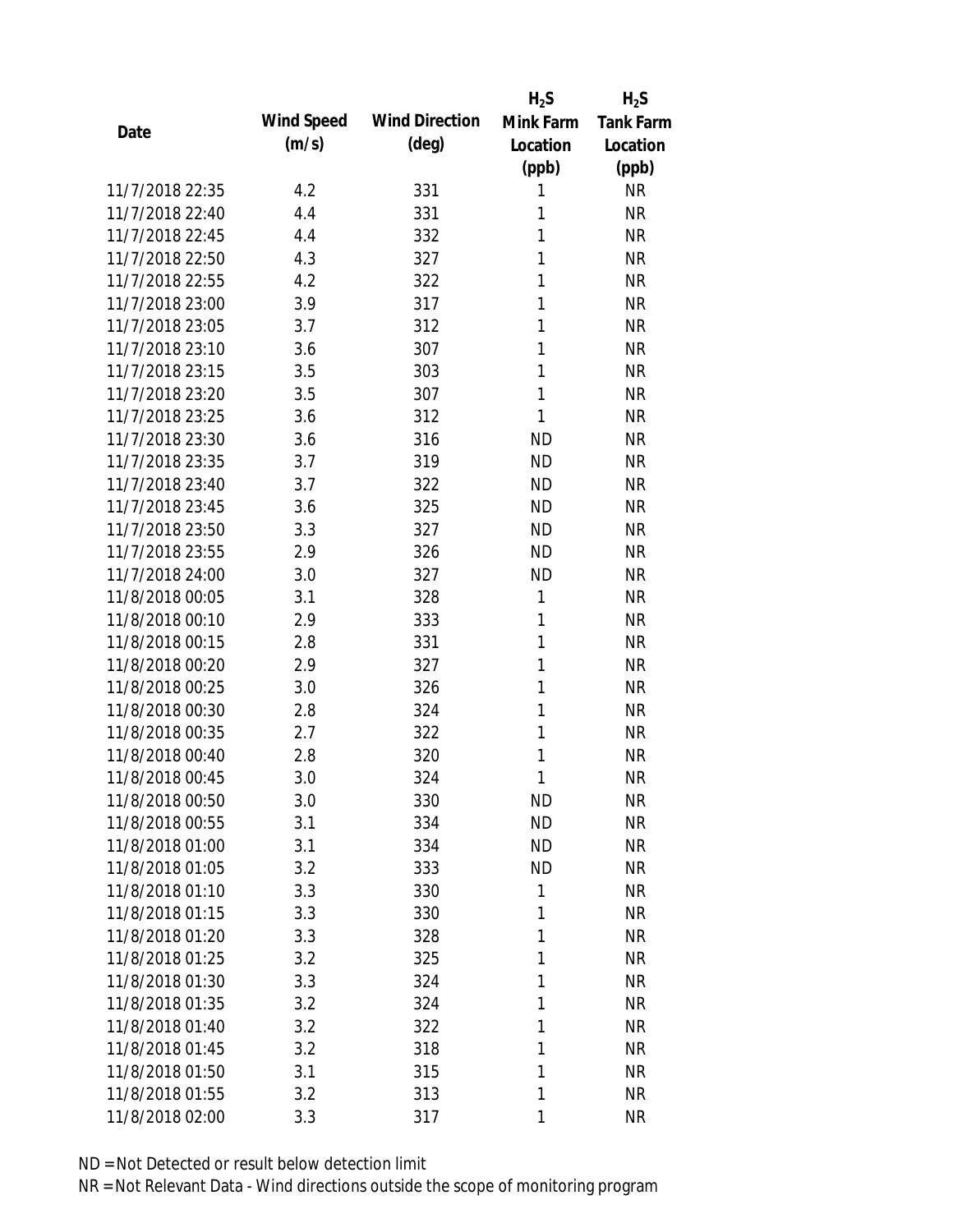|                 |            |                       | $H_2S$    | $H_2S$           |
|-----------------|------------|-----------------------|-----------|------------------|
| Date            | Wind Speed | <b>Wind Direction</b> | Mink Farm | <b>Tank Farm</b> |
|                 | (m/s)      | $(\text{deg})$        | Location  | Location         |
|                 |            |                       | (ppb)     | (ppb)            |
| 11/8/2018 02:05 | 3.5        | 321                   | 1         | <b>NR</b>        |
| 11/8/2018 02:10 | 3.5        | 326                   | 1         | <b>NR</b>        |
| 11/8/2018 02:15 | 3.4        | 330                   | 1         | <b>NR</b>        |
| 11/8/2018 02:20 | 3.5        | 334                   | 1         | <b>NR</b>        |
| 11/8/2018 02:25 | 3.4        | 337                   | 1         | <b>NR</b>        |
| 11/8/2018 02:30 | 3.4        | 335                   | 1         | <b>NR</b>        |
| 11/8/2018 02:35 | 3.4        | 332                   | 1         | <b>NR</b>        |
| 11/8/2018 02:40 | 3.5        | 330                   | 1         | <b>NR</b>        |
| 11/8/2018 02:45 | 3.7        | 326                   | 1         | <b>NR</b>        |
| 11/8/2018 02:50 | 3.7        | 322                   | 1         | <b>NR</b>        |
| 11/8/2018 02:55 | 3.7        | 317                   | 1         | <b>NR</b>        |
| 11/8/2018 03:00 | 3.8        | 317                   | 1         | <b>NR</b>        |
| 11/8/2018 03:05 | 3.8        | 318                   | 1         | <b>NR</b>        |
| 11/8/2018 03:10 | 3.8        | 319                   | 1         | <b>NR</b>        |
| 11/8/2018 03:15 | 3.7        | 324                   | 1         | <b>NR</b>        |
| 11/8/2018 03:20 | 3.6        | 325                   | 1         | <b>NR</b>        |
| 11/8/2018 03:25 | 3.4        | 328                   | 1         | <b>NR</b>        |
| 11/8/2018 03:30 | 3.2        | 329                   | 1         | <b>NR</b>        |
| 11/8/2018 03:35 | 3.1        | 329                   | <b>ND</b> | <b>NR</b>        |
| 11/8/2018 03:40 | 2.9        | 331                   | <b>ND</b> | <b>NR</b>        |
| 11/8/2018 03:45 | 2.9        | 330                   | <b>ND</b> | <b>NR</b>        |
| 11/8/2018 03:50 | 2.8        | 332                   | <b>ND</b> | <b>NR</b>        |
| 11/8/2018 03:55 | 2.9        | 331                   | <b>ND</b> | <b>NR</b>        |
| 11/8/2018 04:00 | 2.9        | 332                   | 1         | <b>NR</b>        |
| 11/8/2018 04:05 | 2.7        | 335                   | 1         | <b>NR</b>        |
| 11/8/2018 04:10 | 2.6        | 338                   | 1         | <b>NR</b>        |
| 11/8/2018 04:15 | 2.5        | 340                   | 1         | <b>NR</b>        |
| 11/8/2018 04:20 | 2.5        | 342                   | 1         | <b>NR</b>        |
| 11/8/2018 04:25 | 2.5        | 344                   | 1         | <b>NR</b>        |
| 11/8/2018 04:30 | 2.4        | 344                   | 1         | <b>NR</b>        |
| 11/8/2018 04:35 | 2.5        | 342                   | 1         | <b>NR</b>        |
| 11/8/2018 04:40 | 2.6        | 338                   | 1         | <b>NR</b>        |
| 11/8/2018 04:45 | 2.9        | 335                   | 1         | <b>NR</b>        |
| 11/8/2018 04:50 | 2.9        | 333                   | 1         | <b>NR</b>        |
| 11/8/2018 04:55 | 3.1        | 333                   | 1         | <b>NR</b>        |
| 11/8/2018 05:00 | 3.2        | 333                   | 1         | <b>NR</b>        |
| 11/8/2018 05:05 | 3.2        | 333                   | 1         | <b>NR</b>        |
| 11/8/2018 05:10 | 3.2        | 333                   | 1         | <b>NR</b>        |
| 11/8/2018 05:15 | 3.1        | 333                   | 1         | <b>NR</b>        |
| 11/8/2018 05:20 | 3.2        | 332                   | 1         | <b>NR</b>        |
| 11/8/2018 05:25 | 3.2        | 332                   | 1         | <b>NR</b>        |
| 11/8/2018 05:30 | 3.3        | 332                   | 1         | <b>NR</b>        |
|                 |            |                       |           |                  |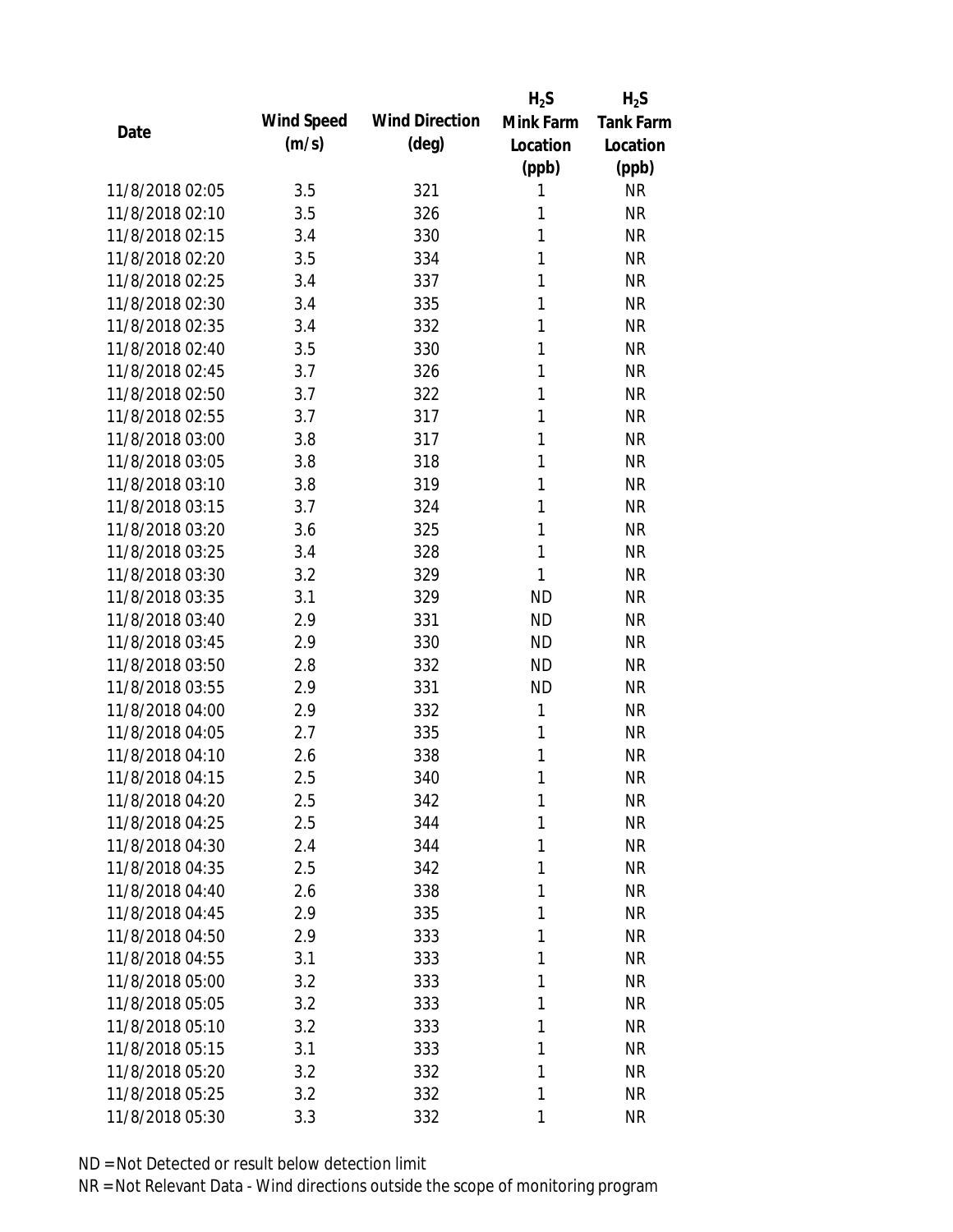|                 |            |                       | $H_2S$       | $H_2S$           |
|-----------------|------------|-----------------------|--------------|------------------|
| Date            | Wind Speed | <b>Wind Direction</b> | Mink Farm    | <b>Tank Farm</b> |
|                 | (m/s)      | $(\text{deg})$        | Location     | Location         |
|                 |            |                       | (ppb)        | (ppb)            |
| 11/8/2018 05:35 | 3.2        | 334                   | 1            | <b>NR</b>        |
| 11/8/2018 05:40 | 3.2        | 339                   | 1            | <b>NR</b>        |
| 11/8/2018 05:45 | 3.1        | 344                   | 1            | <b>NR</b>        |
| 11/8/2018 05:50 | 2.9        | 351                   | 1            | <b>NR</b>        |
| 11/8/2018 05:55 | 2.8        | 358                   | 1            | <b>NR</b>        |
| 11/8/2018 06:00 | 2.7        | 5                     | 1            | <b>NR</b>        |
| 11/8/2018 06:05 | 2.7        | 8                     | 1            | <b>NR</b>        |
| 11/8/2018 06:10 | 2.6        | 10                    | 1            | <b>NR</b>        |
| 11/8/2018 06:15 | 2.3        | 12                    | 1            | <b>NR</b>        |
| 11/8/2018 06:20 | 2.1        | 11                    | 1            | <b>NR</b>        |
| 11/8/2018 06:25 | 1.9        | 6                     | 1            | <b>NR</b>        |
| 11/8/2018 06:30 | 1.5        | 5                     | 1            | <b>NR</b>        |
| 11/8/2018 06:35 | 1.3        | 359                   | 1            | <b>NR</b>        |
| 11/8/2018 06:40 | 1.0        | 352                   | 1            | <b>NR</b>        |
| 11/8/2018 06:45 | 1.0        | 345                   | 1            | <b>NR</b>        |
| 11/8/2018 06:50 | 0.9        | 346                   | 1            | <b>NR</b>        |
| 11/8/2018 06:55 | 0.7        | 350                   | 1            | <b>NR</b>        |
| 11/8/2018 07:00 | 0.9        | 353                   | 1            | <b>NR</b>        |
| 11/8/2018 07:05 | 0.8        | 354                   | $\mathbf{1}$ | <b>NR</b>        |
| 11/8/2018 07:10 | 0.9        | 338                   | 1            | <b>NR</b>        |
| 11/8/2018 07:15 | 1.0        | 328                   | <b>NR</b>    | <b>NR</b>        |
| 11/8/2018 07:20 | 1.1        | 307                   | <b>NR</b>    | <b>NR</b>        |
| 11/8/2018 07:25 | 1.2        | 310                   | <b>NR</b>    | <b>NR</b>        |
| 11/8/2018 07:30 | 1.2        | 309                   | <b>NR</b>    | <b>NR</b>        |
| 11/8/2018 07:35 | 1.4        | 324                   | <b>NR</b>    | <b>NR</b>        |
| 11/8/2018 07:40 | 1.4        | 336                   | <b>NR</b>    | <b>NR</b>        |
| 11/8/2018 07:45 | 1.3        | 342                   | <b>NR</b>    | <b>NR</b>        |
| 11/8/2018 07:50 | 1.2        | 351                   | 1            | <b>NR</b>        |
| 11/8/2018 07:55 | 1.1        | 345                   | 1            | <b>NR</b>        |
| 11/8/2018 08:00 | 1.2        | 336                   | 1            | <b>NR</b>        |
| 11/8/2018 08:05 | 1.3        | 327                   | 1            | <b>NR</b>        |
| 11/8/2018 08:10 | 1.4        | 331                   | 1            | <b>NR</b>        |
| 11/8/2018 08:15 | 1.7        | 335                   | 1            | <b>NR</b>        |
| 11/8/2018 08:20 | 1.9        | 340                   | 1            | <b>NR</b>        |
| 11/8/2018 08:25 | 2.1        | 335                   | 1            | NR               |
| 11/8/2018 08:30 | 2.0        | 338                   | 1            | <b>NR</b>        |
| 11/8/2018 08:35 | 2.1        | 339                   | 1            | <b>NR</b>        |
| 11/8/2018 08:40 | 2.2        | 338                   | 1            | <b>NR</b>        |
| 11/8/2018 08:45 | 2.1        | 334                   | 1            | NR               |
| 11/8/2018 08:50 | 2.0        | 337                   | <b>ND</b>    | NR               |
| 11/8/2018 08:55 | 2.2        | 345                   | <b>ND</b>    | <b>NR</b>        |
| 11/8/2018 09:00 | 2.2        | 350                   | ND           | <b>NR</b>        |
|                 |            |                       |              |                  |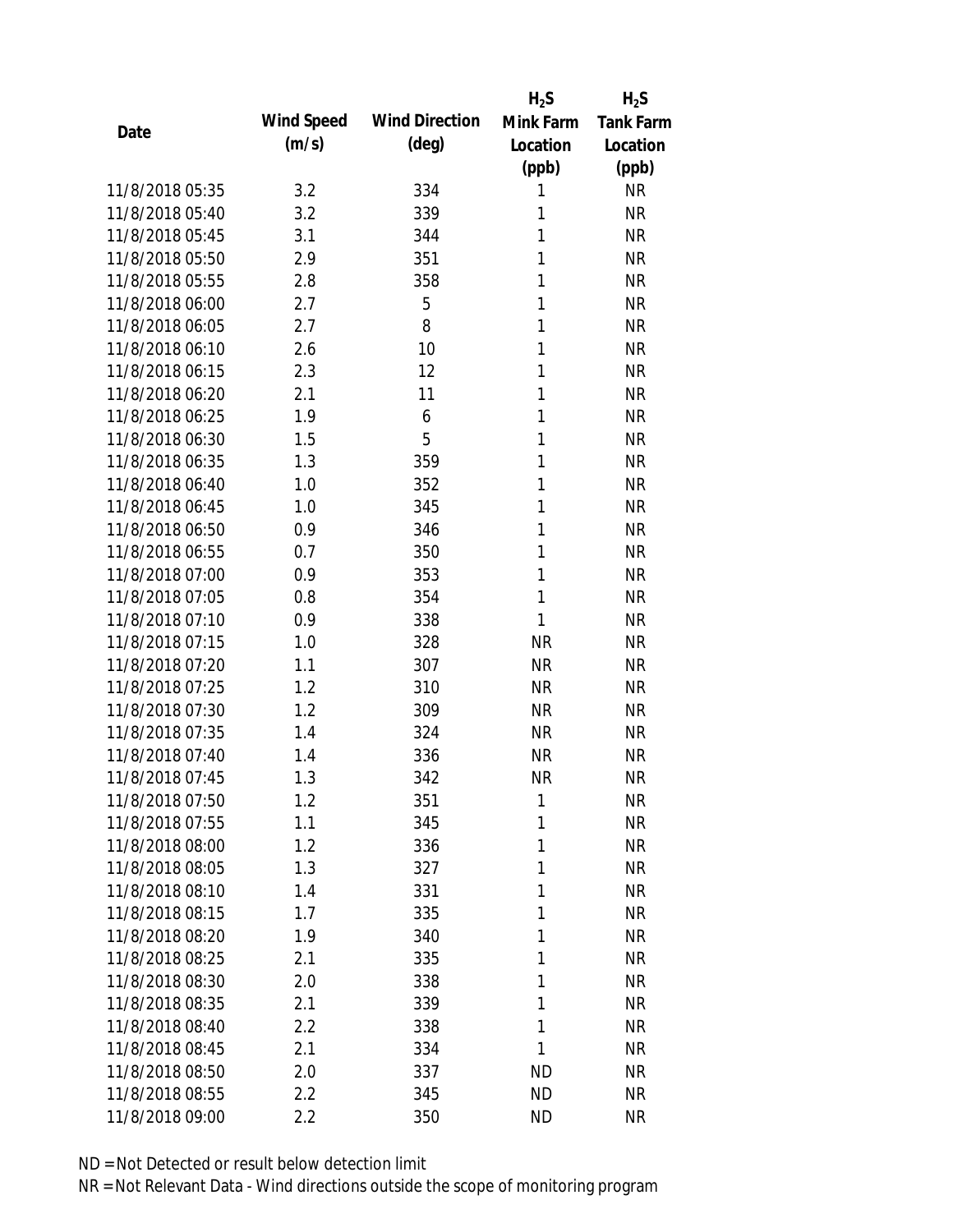|      |                 |            |                       | $H_2S$       | $H_2S$           |
|------|-----------------|------------|-----------------------|--------------|------------------|
| Date |                 | Wind Speed | <b>Wind Direction</b> | Mink Farm    | <b>Tank Farm</b> |
|      |                 | (m/s)      | $(\text{deg})$        | Location     | Location         |
|      |                 |            |                       | (ppb)        | (ppb)            |
|      | 11/8/2018 09:05 | 2.2        | 347                   | <b>ND</b>    | <b>NR</b>        |
|      | 11/8/2018 09:10 | 2.2        | 345                   | <b>ND</b>    | <b>NR</b>        |
|      | 11/8/2018 09:15 | 2.2        | 349                   | <b>ND</b>    | <b>NR</b>        |
|      | 11/8/2018 09:20 | 2.4        | 351                   | $\mathbf{1}$ | <b>NR</b>        |
|      | 11/8/2018 09:25 | 2.3        | 359                   | <b>ND</b>    | <b>NR</b>        |
|      | 11/8/2018 09:30 | 2.2        | $\overline{2}$        | <b>NR</b>    | <b>NR</b>        |
|      | 11/8/2018 09:35 | 2.0        | 11                    | <b>ND</b>    | <b>NR</b>        |
|      | 11/8/2018 09:40 | 1.7        | 21                    | <b>ND</b>    | <b>NR</b>        |
|      | 11/8/2018 09:45 | 1.7        | 28                    | <b>ND</b>    | <b>NR</b>        |
|      | 11/8/2018 09:50 | 1.6        | 26                    | <b>ND</b>    | <b>NR</b>        |
|      | 11/8/2018 09:55 | 1.6        | 19                    | 1            | <b>NR</b>        |
|      | 11/8/2018 10:00 | 1.7        | 13                    | $\mathbf{1}$ | <b>NR</b>        |
|      | 11/8/2018 10:05 | 1.8        | $\sqrt{4}$            | $\mathbf{1}$ | <b>NR</b>        |
|      | 11/8/2018 10:10 | 1.9        | 359                   | $\mathbf{1}$ | <b>NR</b>        |
|      | 11/8/2018 10:15 | 1.7        | 356                   | $\mathbf{1}$ | <b>NR</b>        |
|      | 11/8/2018 10:20 | 1.5        | 359                   | 1            | <b>NR</b>        |
|      | 11/8/2018 10:25 | 1.4        | 8                     | <b>NR</b>    | <b>NR</b>        |
|      | 11/8/2018 10:30 | 1.2        | 23                    | <b>NR</b>    | <b>NR</b>        |
|      | 11/8/2018 10:35 | 1.0        | 49                    | <b>NR</b>    | <b>NR</b>        |
|      | 11/8/2018 10:40 | 1.0        | 90                    | <b>NR</b>    | <b>NR</b>        |
|      | 11/8/2018 10:45 | 1.1        | 122                   | <b>NR</b>    | <b>NR</b>        |
|      | 11/8/2018 10:50 | 1.2        | 131                   | <b>NR</b>    | <b>NR</b>        |
|      | 11/8/2018 10:55 | 1.3        | 143                   | <b>NR</b>    | <b>NR</b>        |
|      | 11/8/2018 11:00 | 1.5        | 155                   | <b>NR</b>    | <b>NR</b>        |
|      | 11/8/2018 11:05 | 1.6        | 165                   | <b>NR</b>    | <b>NR</b>        |
|      | 11/8/2018 11:10 | 1.4        | 177                   | <b>NR</b>    | <b>NR</b>        |
|      | 11/8/2018 11:15 | 1.4        | 180                   | <b>NR</b>    | <b>NR</b>        |
|      | 11/8/2018 11:20 | 1.2        | 191                   | <b>NR</b>    | <b>NR</b>        |
|      | 11/8/2018 11:25 | 1.2        | 175                   | <b>NR</b>    | <b>NR</b>        |
|      | 11/8/2018 11:30 | 1.1        | 149                   | <b>NR</b>    | <b>NR</b>        |
|      | 11/8/2018 11:35 | 1.2        | 134                   | <b>NR</b>    | <b>NR</b>        |
|      | 11/8/2018 11:40 | 1.3        | 132                   | <b>NR</b>    | NR               |
|      | 11/8/2018 11:45 | 1.3        | 132                   | <b>NR</b>    | <b>NR</b>        |
|      | 11/8/2018 11:50 | 1.3        | 137                   | <b>NR</b>    | <b>NR</b>        |
|      | 11/8/2018 11:55 | 1.2        | 143                   | <b>NR</b>    | <b>NR</b>        |
|      | 11/8/2018 12:00 | 1.1        | 154                   | <b>NR</b>    | <b>NR</b>        |
|      | 11/8/2018 12:05 | 1.1        | 168                   | <b>NR</b>    | <b>NR</b>        |
|      | 11/8/2018 12:10 | 1.2        | 192                   |              | <b>NR</b>        |
|      |                 |            |                       | <b>NR</b>    |                  |
|      | 11/8/2018 12:15 | 1.2        | 213                   | <b>NR</b>    | <b>NR</b>        |
|      | 11/8/2018 12:20 | 1.4        | 225                   | <b>NR</b>    | <b>NR</b>        |
|      | 11/8/2018 12:25 | 1.6        | 245                   | <b>NR</b>    | <b>NR</b>        |
|      | 11/8/2018 12:30 | 1.7        | 263                   | $\mathbf{1}$ | $\mathbf{1}$     |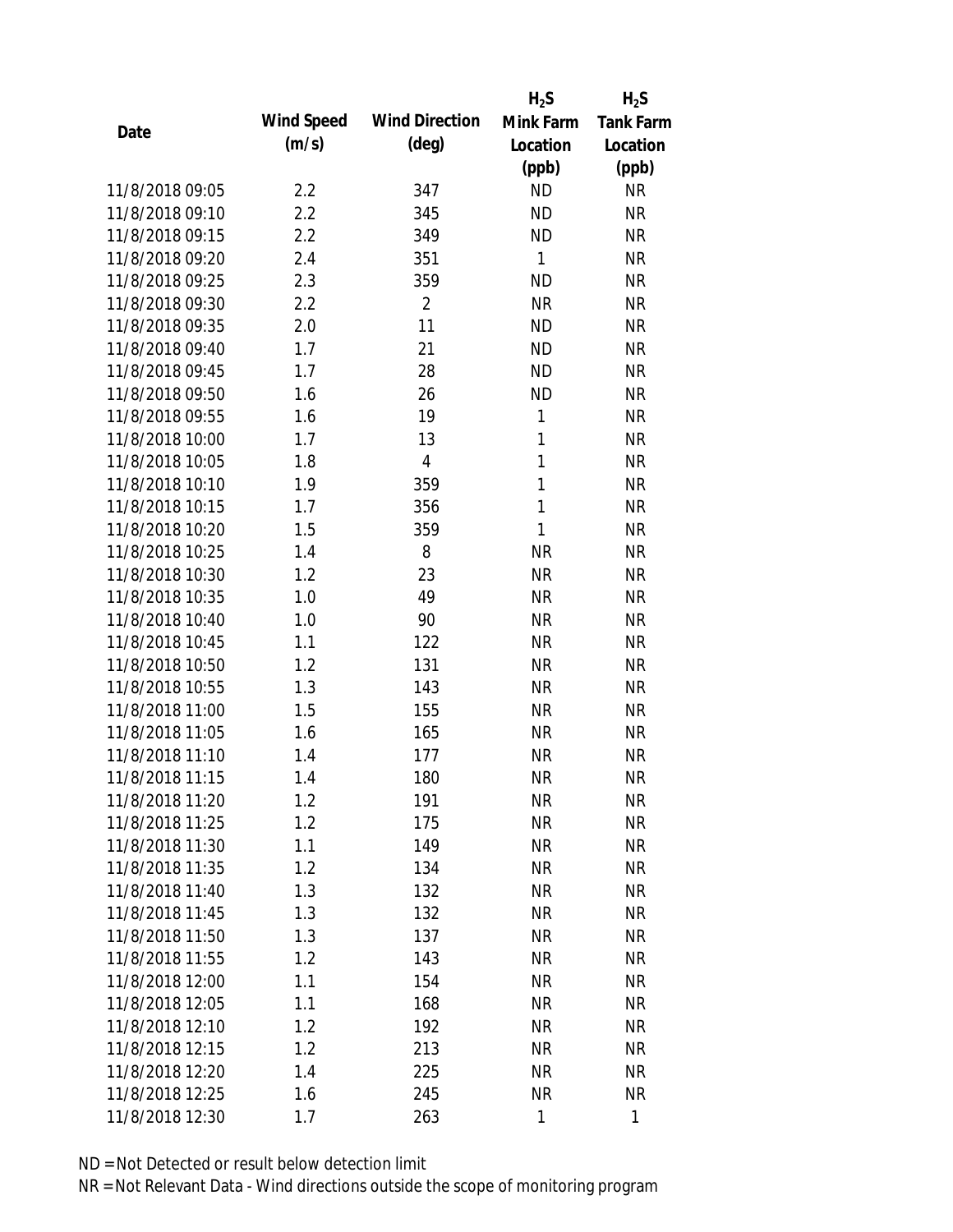|                 |            |                       | $H_2S$    | $H_2S$           |
|-----------------|------------|-----------------------|-----------|------------------|
|                 | Wind Speed | <b>Wind Direction</b> | Mink Farm | <b>Tank Farm</b> |
| Date            | (m/s)      | $(\text{deg})$        | Location  | Location         |
|                 |            |                       | (ppb)     | (ppb)            |
| 11/8/2018 12:35 | 1.7        | 266                   | 1         | 1                |
| 11/8/2018 12:40 | 1.7        | 257                   | <b>NR</b> | <b>NR</b>        |
| 11/8/2018 12:45 | 1.8        | 242                   | <b>NR</b> | <b>NR</b>        |
| 11/8/2018 12:50 | 1.9        | 215                   | <b>NR</b> | <b>NR</b>        |
| 11/8/2018 12:55 | 2.1        | 184                   | <b>NR</b> | <b>NR</b>        |
| 11/8/2018 13:00 | 2.1        | 166                   | <b>NR</b> | <b>NR</b>        |
| 11/8/2018 13:05 | 2.1        | 161                   | <b>NR</b> | <b>NR</b>        |
| 11/8/2018 13:10 | 2.3        | 154                   | <b>NR</b> | <b>NR</b>        |
| 11/8/2018 13:15 | 2.4        | 154                   | <b>NR</b> | <b>NR</b>        |
| 11/8/2018 13:20 | 2.3        | 149                   | <b>NR</b> | <b>NR</b>        |
| 11/8/2018 13:25 | 2.2        | 143                   | <b>NR</b> | <b>NR</b>        |
| 11/8/2018 13:30 | 2.3        | 143                   | <b>NR</b> | <b>NR</b>        |
| 11/8/2018 13:35 | 2.3        | 143                   | <b>NR</b> | <b>NR</b>        |
| 11/8/2018 13:40 | 2.2        | 138                   | <b>NR</b> | <b>NR</b>        |
| 11/8/2018 13:45 | 2.3        | 137                   | <b>NR</b> | <b>NR</b>        |
| 11/8/2018 13:50 | 2.4        | 147                   | <b>NR</b> | <b>NR</b>        |
| 11/8/2018 13:55 | 2.5        | 151                   | <b>NR</b> | <b>NR</b>        |
| 11/8/2018 14:00 | 2.5        | 153                   | <b>NR</b> | <b>NR</b>        |
| 11/8/2018 14:05 | 2.5        | 146                   | <b>NR</b> | <b>NR</b>        |
| 11/8/2018 14:10 | 2.3        | 147                   | <b>NR</b> | <b>NR</b>        |
| 11/8/2018 14:15 | 1.9        | 145                   | <b>NR</b> | <b>NR</b>        |
| 11/8/2018 14:20 | 1.7        | 131                   | <b>NR</b> | <b>NR</b>        |
| 11/8/2018 14:25 | 1.5        | 131                   | <b>NR</b> | <b>NR</b>        |
| 11/8/2018 14:30 | 1.3        | 122                   | <b>NR</b> | <b>NR</b>        |
| 11/8/2018 14:35 | 1.3        | 114                   | <b>NR</b> | <b>NR</b>        |
| 11/8/2018 14:40 | 1.4        | 97                    | <b>NR</b> | <b>NR</b>        |
| 11/8/2018 14:45 | 1.6        | 90                    | <b>NR</b> | <b>NR</b>        |
| 11/8/2018 14:50 | 1.7        | 93                    | <b>NR</b> | <b>NR</b>        |
| 11/8/2018 14:55 | 1.8        | 79                    | <b>NR</b> | <b>NR</b>        |
| 11/8/2018 15:00 | 1.6        | 71                    | <b>NR</b> | <b>NR</b>        |
| 11/8/2018 15:05 | 1.5        | 64                    | <b>NR</b> | <b>NR</b>        |
| 11/8/2018 15:10 | 1.5        | 95                    | <b>NR</b> | NR               |
| 11/8/2018 15:15 | 1.4        | 120                   | <b>NR</b> | NR               |
| 11/8/2018 15:20 | 1.5        | 107                   | <b>NR</b> | <b>NR</b>        |
| 11/8/2018 15:25 | 1.4        | 97                    | <b>NR</b> | <b>NR</b>        |
| 11/8/2018 15:30 | 1.6        | 79                    | <b>NR</b> | <b>NR</b>        |
| 11/8/2018 15:35 | 1.7        | 60                    | <b>NR</b> | NR               |
| 11/8/2018 15:40 |            | 29                    | <b>NR</b> | NR               |
|                 | 1.8        |                       |           |                  |
| 11/8/2018 15:45 | 1.9        | 10                    | <b>ND</b> | NR               |
| 11/8/2018 15:50 | 1.9        | $\overline{2}$        | 1         | NR               |
| 11/8/2018 15:55 | 1.9        | 356                   | 1         | <b>NR</b>        |
| 11/8/2018 16:00 | 1.9        | 351                   | 1         | <b>NR</b>        |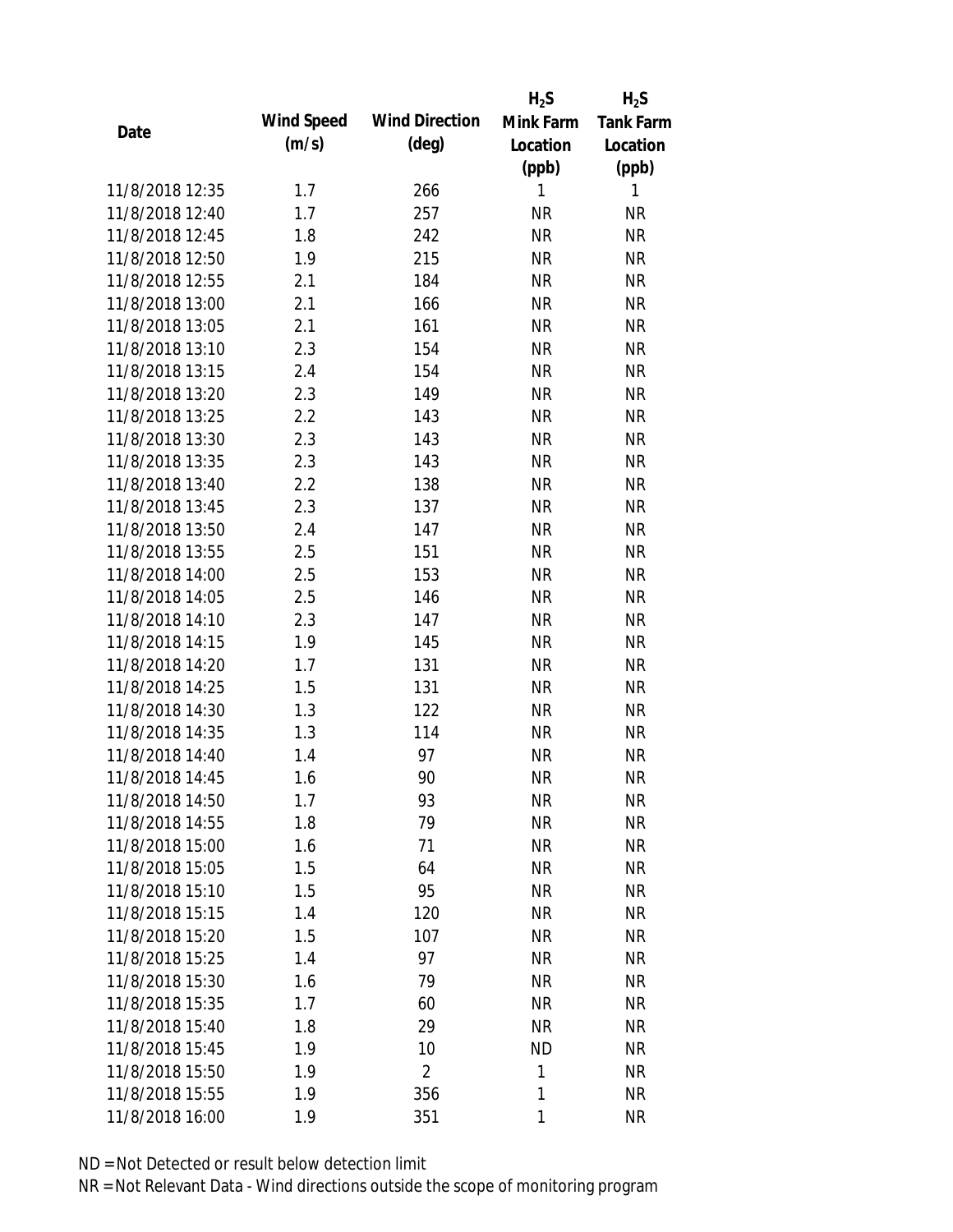|      |                 |            |                       | $H_2S$    | $H_2S$    |
|------|-----------------|------------|-----------------------|-----------|-----------|
| Date |                 | Wind Speed | <b>Wind Direction</b> | Mink Farm | Tank Farm |
|      |                 | (m/s)      | $(\text{deg})$        | Location  | Location  |
|      |                 |            |                       | (ppb)     | (ppb)     |
|      | 11/8/2018 16:05 | 1.8        | 345                   | 1         | <b>NR</b> |
|      | 11/8/2018 16:10 | 1.7        | 346                   | 1         | <b>NR</b> |
|      | 11/8/2018 16:15 | 1.6        | 354                   | 1         | <b>NR</b> |
|      | 11/8/2018 16:20 | 1.5        | 359                   | 1         | <b>NR</b> |
|      | 11/8/2018 16:25 | 1.5        | $\overline{2}$        | 1         | <b>NR</b> |
|      | 11/8/2018 16:30 | 1.4        | 10                    | 1         | <b>NR</b> |
|      | 11/8/2018 16:35 | 1.3        | 19                    | <b>NR</b> | <b>NR</b> |
|      | 11/8/2018 16:40 | 1.1        | 29                    | <b>NR</b> | <b>NR</b> |
|      | 11/8/2018 16:45 | 0.8        | 35                    | <b>NR</b> | <b>NR</b> |
|      | 11/8/2018 16:50 | 0.6        | 59                    | <b>NR</b> | <b>NR</b> |
|      | 11/8/2018 16:55 | 0.4        | 95                    | <b>NR</b> | <b>NR</b> |
|      | 11/8/2018 17:00 | 0.3        | 205                   | <b>NR</b> | 1         |
|      | 11/8/2018 17:05 | 0.3        | 244                   | 1         | 1         |
|      | 11/8/2018 17:10 | 0.5        | 245                   | 1         | 1         |
|      | 11/8/2018 17:15 | 0.6        | 238                   | 1         | 1         |
|      | 11/8/2018 17:20 | 0.8        | 239                   | 1         | 1         |
|      | 11/8/2018 17:25 | 0.8        | 239                   | 1         | 1         |
|      | 11/8/2018 17:30 | 0.9        | 239                   | 1         | 1         |
|      | 11/8/2018 17:35 | 0.9        | 237                   | 1         | 1         |
|      | 11/8/2018 17:40 | 0.7        | 240                   | 1         | 1         |
|      | 11/8/2018 17:45 | 0.7        | 258                   | 1         | 1         |
|      | 11/8/2018 17:50 | 0.7        | 284                   | 1         | <b>NR</b> |
|      | 11/8/2018 17:55 | 0.8        | 308                   | <b>NR</b> | <b>NR</b> |
|      | 11/8/2018 18:00 | 0.7        | 340                   | 1         | <b>NR</b> |
|      | 11/8/2018 18:05 | 0.8        | 355                   | 1         | <b>NR</b> |
|      | 11/8/2018 18:10 | 1.0        | 4                     | 1         | <b>NR</b> |
|      | 11/8/2018 18:15 | 1.2        | 9                     | 1         | <b>NR</b> |
|      | 11/8/2018 18:20 | 1.2        | 15                    | 1         | <b>NR</b> |
|      | 11/8/2018 18:25 | 1.3        | 19                    | 1         | <b>NR</b> |
|      | 11/8/2018 18:30 | 1.4        | 21                    | 1         | <b>NR</b> |
|      | 11/8/2018 18:35 | 1.4        | 25                    | 1         | <b>NR</b> |
|      | 11/8/2018 18:40 | 1.4        | 25                    | 1         | <b>NR</b> |
|      | 11/8/2018 18:45 | 1.5        | 28                    | 1         | <b>NR</b> |
|      | 11/8/2018 18:50 | 1.5        | 30                    | 1         | <b>NR</b> |
|      | 11/8/2018 18:55 | 1.5        | 32                    | 1         | <b>NR</b> |
|      | 11/8/2018 19:00 | 1.6        | 34                    | 1         | <b>NR</b> |
|      | 11/8/2018 19:05 | 1.8        | 36                    | 1         | <b>NR</b> |
|      | 11/8/2018 19:10 | 1.7        | 39                    | 1         | <b>NR</b> |
|      | 11/8/2018 19:15 | 1.7        | 41                    |           | <b>NR</b> |
|      | 11/8/2018 19:20 |            | 43                    | <b>NR</b> |           |
|      |                 | 1.7        |                       | <b>NR</b> | <b>NR</b> |
|      | 11/8/2018 19:25 | 1.6        | 46                    | <b>NR</b> | <b>NR</b> |
|      | 11/8/2018 19:30 | 1.5        | 49                    | <b>NR</b> | <b>NR</b> |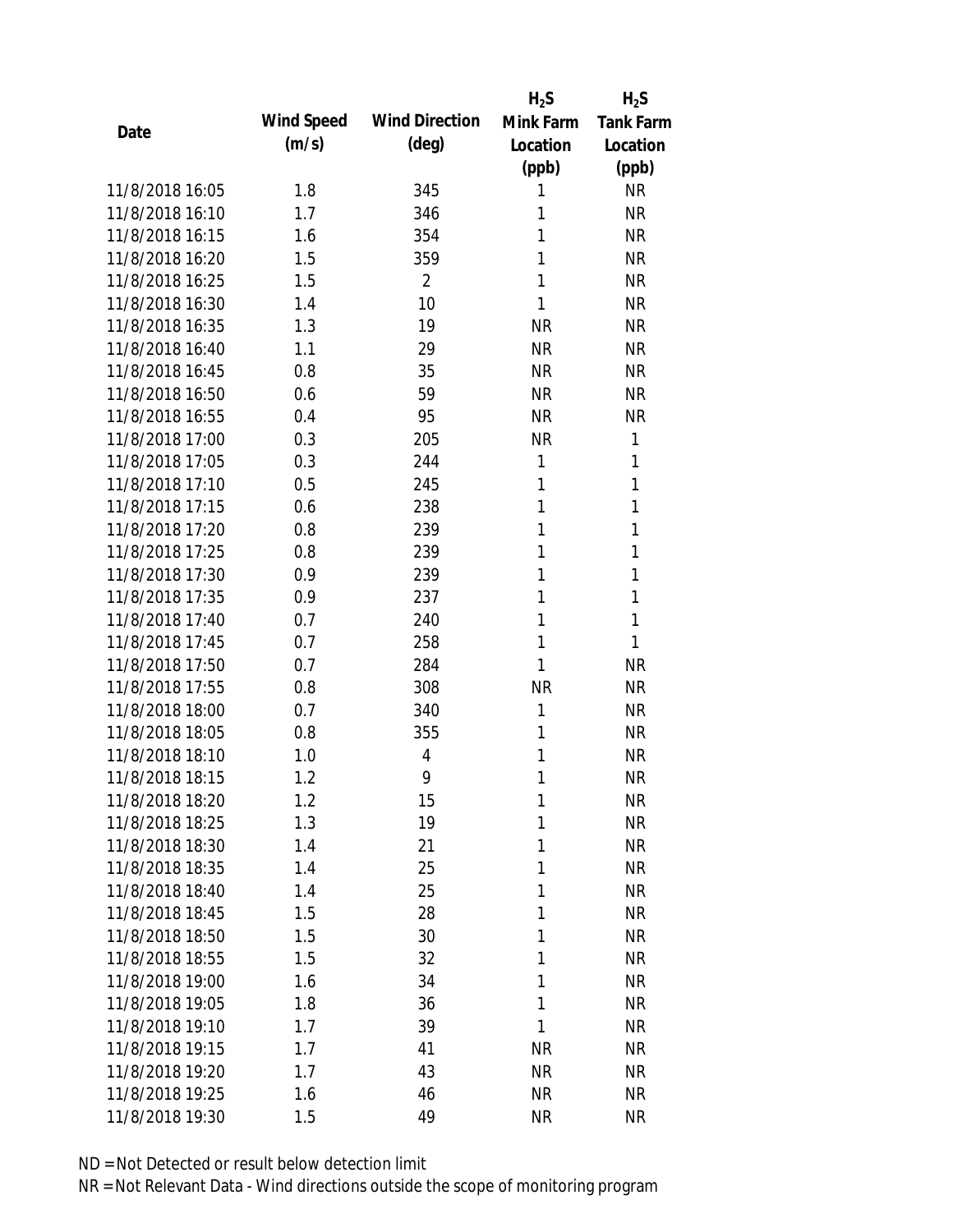|                 |            |                       | $H_2S$    | $H_2S$           |
|-----------------|------------|-----------------------|-----------|------------------|
|                 | Wind Speed | <b>Wind Direction</b> | Mink Farm | <b>Tank Farm</b> |
| Date            | (m/s)      | $(\text{deg})$        | Location  | Location         |
|                 |            |                       | (ppb)     | (ppb)            |
| 11/8/2018 19:35 | 1.4        | 52                    | <b>NR</b> | <b>NR</b>        |
| 11/8/2018 19:40 | 1.5        | 52                    | <b>NR</b> | <b>NR</b>        |
| 11/8/2018 19:45 | 1.6        | 53                    | <b>NR</b> | <b>NR</b>        |
| 11/8/2018 19:50 | 1.5        | 54                    | <b>NR</b> | <b>NR</b>        |
| 11/8/2018 19:55 | 1.6        | 52                    | <b>NR</b> | <b>NR</b>        |
| 11/8/2018 20:00 | 1.6        | 51                    | <b>NR</b> | <b>NR</b>        |
| 11/8/2018 20:05 | 1.7        | 51                    | <b>NR</b> | <b>NR</b>        |
| 11/8/2018 20:10 | 1.7        | 51                    | <b>NR</b> | <b>NR</b>        |
| 11/8/2018 20:15 | 1.7        | 50                    | <b>NR</b> | <b>NR</b>        |
| 11/8/2018 20:20 | 1.7        | 51                    | <b>NR</b> | <b>NR</b>        |
| 11/8/2018 20:25 | 1.7        | 54                    | <b>NR</b> | <b>NR</b>        |
| 11/8/2018 20:30 | 1.6        | 55                    | <b>NR</b> | <b>NR</b>        |
| 11/8/2018 20:35 | 1.6        | 54                    | <b>NR</b> | <b>NR</b>        |
| 11/8/2018 20:40 | 1.6        | 54                    | <b>NR</b> | <b>NR</b>        |
| 11/8/2018 20:45 | 1.5        | 52                    | <b>NR</b> | <b>NR</b>        |
| 11/8/2018 20:50 | 1.5        | 49                    | <b>NR</b> | <b>NR</b>        |
| 11/8/2018 20:55 | 1.5        | 47                    | <b>NR</b> | <b>NR</b>        |
| 11/8/2018 21:00 | 1.5        | 46                    | <b>NR</b> | <b>NR</b>        |
| 11/8/2018 21:05 | 1.5        | 46                    | <b>NR</b> | <b>NR</b>        |
| 11/8/2018 21:10 | 1.4        | 46                    | <b>NR</b> | <b>NR</b>        |
| 11/8/2018 21:15 | 1.3        | 49                    | <b>NR</b> | <b>NR</b>        |
| 11/8/2018 21:20 | 1.3        | 51                    | <b>NR</b> | <b>NR</b>        |
| 11/8/2018 21:25 | 1.2        | 53                    | <b>NR</b> | <b>NR</b>        |
| 11/8/2018 21:30 | 1.2        | 56                    | <b>NR</b> | <b>NR</b>        |
| 11/8/2018 21:35 | 1.2        | 57                    | <b>NR</b> | <b>NR</b>        |
| 11/8/2018 21:40 | 1.2        | 58                    | <b>NR</b> | <b>NR</b>        |
| 11/8/2018 21:45 | 1.2        | 59                    | <b>NR</b> | <b>NR</b>        |
| 11/8/2018 21:50 | 1.2        | 60                    | <b>NR</b> | <b>NR</b>        |
| 11/8/2018 21:55 | 1.0        | 60                    | <b>NR</b> | <b>NR</b>        |
| 11/8/2018 22:00 | 0.9        | 62                    | <b>NR</b> | <b>NR</b>        |
| 11/8/2018 22:05 | 0.8        | 67                    | <b>NR</b> | <b>NR</b>        |
| 11/8/2018 22:10 | 0.8        | 72                    | <b>NR</b> | NR               |
| 11/8/2018 22:15 | 0.6        | 74                    | <b>NR</b> | NR               |
| 11/8/2018 22:20 | 0.5        | 78                    | <b>NR</b> | <b>NR</b>        |
| 11/8/2018 22:25 | 0.4        | 80                    | <b>NR</b> | NR               |
| 11/8/2018 22:30 | 0.4        | 80                    | <b>NR</b> | NR               |
| 11/8/2018 22:35 | 0.2        | 76                    | <b>NR</b> | NR               |
| 11/8/2018 22:40 | 0.1        | 72                    | <b>NR</b> | NR               |
| 11/8/2018 22:45 | 0.1        | 349                   | 1         | NR               |
| 11/8/2018 22:50 | 0.3        | 329                   | 1         | NR               |
| 11/8/2018 22:55 | 0.5        | 333                   | 1         | <b>NR</b>        |
|                 |            |                       | 1         | <b>NR</b>        |
| 11/8/2018 23:00 | 0.7        | 337                   |           |                  |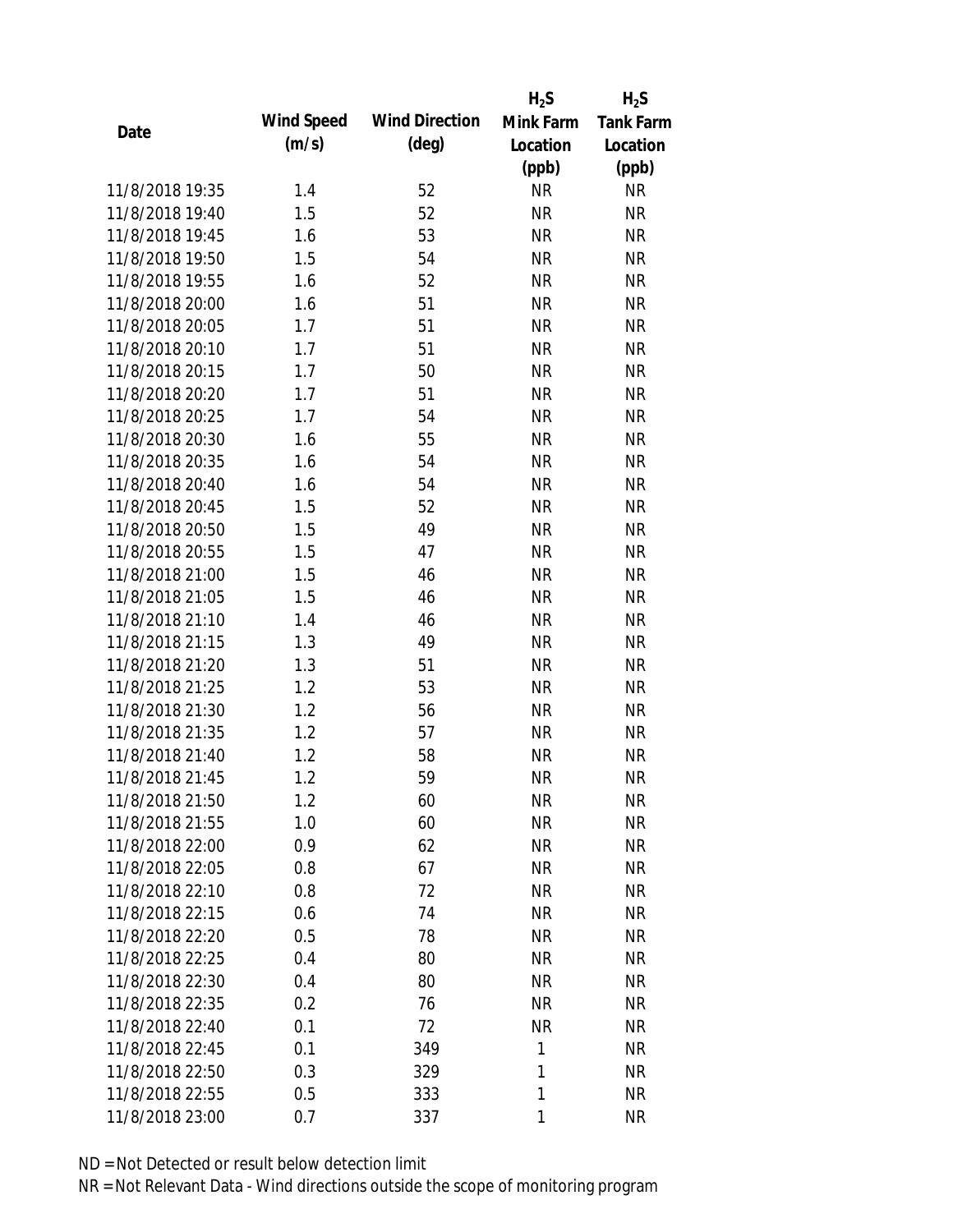|                 |            |                       | $H_2S$    | $H_2S$           |
|-----------------|------------|-----------------------|-----------|------------------|
| Date            | Wind Speed | <b>Wind Direction</b> | Mink Farm | <b>Tank Farm</b> |
|                 | (m/s)      | $(\text{deg})$        | Location  | Location         |
|                 |            |                       | (ppb)     | (ppb)            |
| 11/8/2018 23:05 | 0.9        | 344                   | 1         | <b>NR</b>        |
| 11/8/2018 23:10 | 1.2        | 350                   | 1         | <b>NR</b>        |
| 11/8/2018 23:15 | 1.3        | 356                   | 1         | <b>NR</b>        |
| 11/8/2018 23:20 | 1.4        | 4                     | 1         | <b>NR</b>        |
| 11/8/2018 23:25 | 1.4        | 10                    | 1         | <b>NR</b>        |
| 11/8/2018 23:30 | 1.4        | 15                    | 1         | <b>NR</b>        |
| 11/8/2018 23:35 | 1.4        | 13                    | 1         | <b>NR</b>        |
| 11/8/2018 23:40 | 1.4        | 10                    | 1         | <b>NR</b>        |
| 11/8/2018 23:45 | 1.3        | $\overline{7}$        | 1         | <b>NR</b>        |
| 11/8/2018 23:50 | 1.3        | 3                     | 1         | <b>NR</b>        |
| 11/8/2018 23:55 | 1.3        | 360                   | 1         | <b>NR</b>        |
| 11/8/2018 24:00 | 1.3        | 1                     | 1         | <b>NR</b>        |
| 11/9/2018 00:05 | 1.3        | 5                     | 1         | <b>NR</b>        |
| 11/9/2018 00:10 | 1.3        | 10                    | 1         | <b>NR</b>        |
| 11/9/2018 00:15 | 1.3        | 16                    | 1         | <b>NR</b>        |
| 11/9/2018 00:20 | 1.3        | 20                    | 1         | <b>NR</b>        |
| 11/9/2018 00:25 | 1.2        | 23                    | 1         | <b>NR</b>        |
| 11/9/2018 00:30 | 1.1        | 24                    | 1         | <b>NR</b>        |
| 11/9/2018 00:35 | 0.9        | 23                    | 1         | <b>NR</b>        |
| 11/9/2018 00:40 | 0.9        | 22                    | 1         | <b>NR</b>        |
| 11/9/2018 00:45 | 0.9        | 20                    | 1         | <b>NR</b>        |
| 11/9/2018 00:50 | 0.9        | 18                    | 1         | <b>NR</b>        |
| 11/9/2018 00:55 | 0.9        | 17                    | 1         | <b>NR</b>        |
| 11/9/2018 01:00 | 0.9        | 13                    | 1         | <b>NR</b>        |
| 11/9/2018 01:05 | 1.0        | 11                    | 1         | <b>NR</b>        |
| 11/9/2018 01:10 | 1.1        | 10                    | 1         | <b>NR</b>        |
| 11/9/2018 01:15 | 1.1        | 11                    | 1         | <b>NR</b>        |
| 11/9/2018 01:20 | 1.1        | 11                    | 1         | <b>NR</b>        |
| 11/9/2018 01:25 | 1.2        | 14                    | 1         | <b>NR</b>        |
| 11/9/2018 01:30 | 1.3        | 18                    | 1         | <b>NR</b>        |
| 11/9/2018 01:35 | 1.3        | 22                    | 1         | <b>NR</b>        |
| 11/9/2018 01:40 | 1.3        | 25                    | 1         | <b>NR</b>        |
| 11/9/2018 01:45 | 1.4        | 28                    | 1         | <b>NR</b>        |
| 11/9/2018 01:50 | 1.4        | 33                    | 1         | <b>NR</b>        |
| 11/9/2018 01:55 | 1.4        | 36                    | 1         | <b>NR</b>        |
| 11/9/2018 02:00 | 1.5        | 39                    | 1         | <b>NR</b>        |
| 11/9/2018 02:05 | 1.6        | 41                    | <b>NR</b> | <b>NR</b>        |
| 11/9/2018 02:10 | 1.6        | 41                    | <b>NR</b> | <b>NR</b>        |
| 11/9/2018 02:15 | 1.6        | 42                    | <b>NR</b> | <b>NR</b>        |
| 11/9/2018 02:20 | 1.6        | 42                    | <b>NR</b> | <b>NR</b>        |
| 11/9/2018 02:25 | 1.7        | 41                    | <b>NR</b> | <b>NR</b>        |
| 11/9/2018 02:30 |            | 40                    | 1         | <b>NR</b>        |
|                 | 1.7        |                       |           |                  |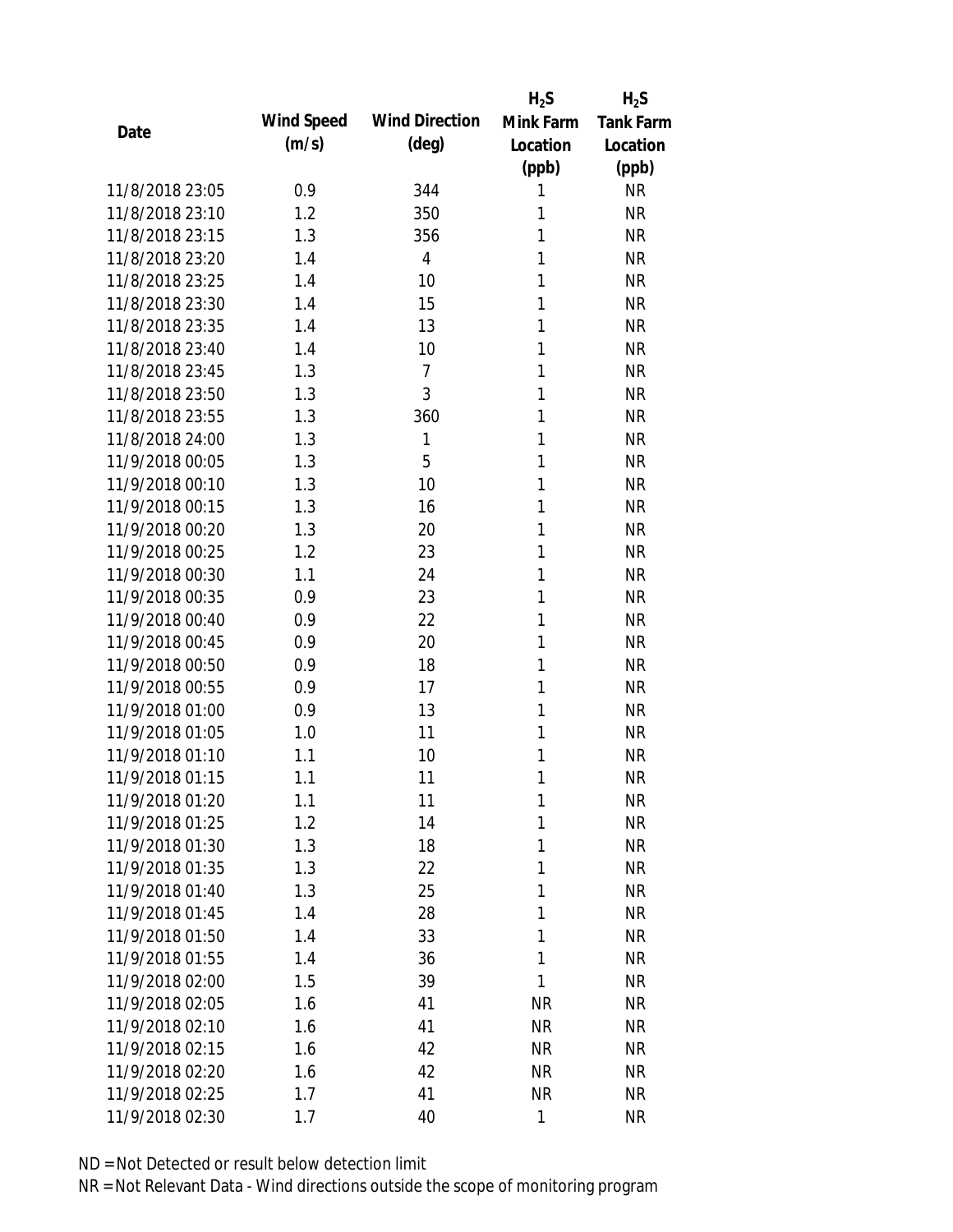|                 |            |                       | $H_2S$         | $H_2S$           |
|-----------------|------------|-----------------------|----------------|------------------|
| Date            | Wind Speed | <b>Wind Direction</b> | Mink Farm      | <b>Tank Farm</b> |
|                 | (m/s)      | $(\text{deg})$        | Location       | Location         |
|                 |            |                       | (ppb)          | (ppb)            |
| 11/9/2018 02:35 | 1.6        | 46                    | <b>NR</b>      | <b>NR</b>        |
| 11/9/2018 02:40 | 1.6        | 56                    | <b>NR</b>      | <b>NR</b>        |
| 11/9/2018 02:45 | 1.6        | 61                    | <b>NR</b>      | <b>NR</b>        |
| 11/9/2018 02:50 | 1.5        | 60                    | <b>NR</b>      | <b>NR</b>        |
| 11/9/2018 02:55 | 1.3        | 61                    | <b>NR</b>      | <b>NR</b>        |
| 11/9/2018 03:00 | 1.3        | 72                    | <b>NR</b>      | <b>NR</b>        |
| 11/9/2018 03:05 | 1.4        | 86                    | <b>NR</b>      | <b>NR</b>        |
| 11/9/2018 03:10 | 1.5        | 97                    | <b>NR</b>      | <b>NR</b>        |
| 11/9/2018 03:15 | 1.5        | 115                   | <b>NR</b>      | <b>NR</b>        |
| 11/9/2018 03:20 | 1.6        | 127                   | <b>NR</b>      | <b>NR</b>        |
| 11/9/2018 03:25 | 1.4        | 136                   | <b>NR</b>      | <b>NR</b>        |
| 11/9/2018 03:30 | 1.2        | 136                   | <b>NR</b>      | <b>NR</b>        |
| 11/9/2018 03:35 | 0.8        | 133                   | <b>NR</b>      | <b>NR</b>        |
| 11/9/2018 03:40 | 0.5        | 132                   | <b>NR</b>      | <b>NR</b>        |
| 11/9/2018 03:45 | 0.3        | 132                   | <b>NR</b>      | <b>NR</b>        |
| 11/9/2018 03:50 | 0.3        | 140                   | <b>NR</b>      | <b>NR</b>        |
| 11/9/2018 03:55 | 0.3        | 138                   | <b>NR</b>      | <b>NR</b>        |
| 11/9/2018 04:00 | 0.3        | 138                   | <b>NR</b>      | <b>NR</b>        |
| 11/9/2018 04:05 | 0.3        | 138                   | <b>NR</b>      | <b>NR</b>        |
| 11/9/2018 04:10 | 0.3        | 138                   | <b>NR</b>      | <b>NR</b>        |
| 11/9/2018 04:15 | 0.3        | 135                   | <b>NR</b>      | <b>NR</b>        |
| 11/9/2018 04:20 | 0.1        | 130                   | <b>NR</b>      | <b>NR</b>        |
| 11/9/2018 04:25 | 0.0        | CALM                  | <b>NR</b>      | <b>NR</b>        |
| 11/9/2018 04:30 | 0.1        | 325                   | 1              | <b>NR</b>        |
| 11/9/2018 04:35 | 0.2        | 338                   | 1              | <b>NR</b>        |
| 11/9/2018 04:40 | 0.3        | 341                   | $\mathbf{1}$   | <b>NR</b>        |
| 11/9/2018 04:45 | 0.5        | 349                   | 1              | <b>NR</b>        |
| 11/9/2018 04:50 | 0.7        | 356                   | 1              | <b>NR</b>        |
| 11/9/2018 04:55 | 0.9        | 358                   | 1              | <b>NR</b>        |
| 11/9/2018 05:00 | 0.9        | 360                   | 1              | <b>NR</b>        |
| 11/9/2018 05:05 | 0.8        | 4                     | 1              | <b>NR</b>        |
| 11/9/2018 05:10 | 1.0        | 3                     | 1              | <b>NR</b>        |
| 11/9/2018 05:15 | 0.8        | 3                     | 1              | <b>NR</b>        |
| 11/9/2018 05:20 | 0.6        | 359                   | 1              | <b>NR</b>        |
| 11/9/2018 05:25 | 0.5        | 359                   | 1              | <b>NR</b>        |
| 11/9/2018 05:30 | 0.6        | 360                   | $\overline{2}$ | <b>NR</b>        |
| 11/9/2018 05:35 | 0.5        | 360                   | $\overline{2}$ | <b>NR</b>        |
| 11/9/2018 05:40 | 0.5        | 4                     | $\overline{2}$ | <b>NR</b>        |
| 11/9/2018 05:45 | 0.6        | 6                     | $\overline{2}$ | <b>NR</b>        |
| 11/9/2018 05:50 | 0.7        | 4                     | $\overline{2}$ | <b>NR</b>        |
| 11/9/2018 05:55 | 0.6        | 4                     | $\overline{2}$ | <b>NR</b>        |
| 11/9/2018 06:00 | 0.5        | 6                     | 2              | <b>NR</b>        |
|                 |            |                       |                |                  |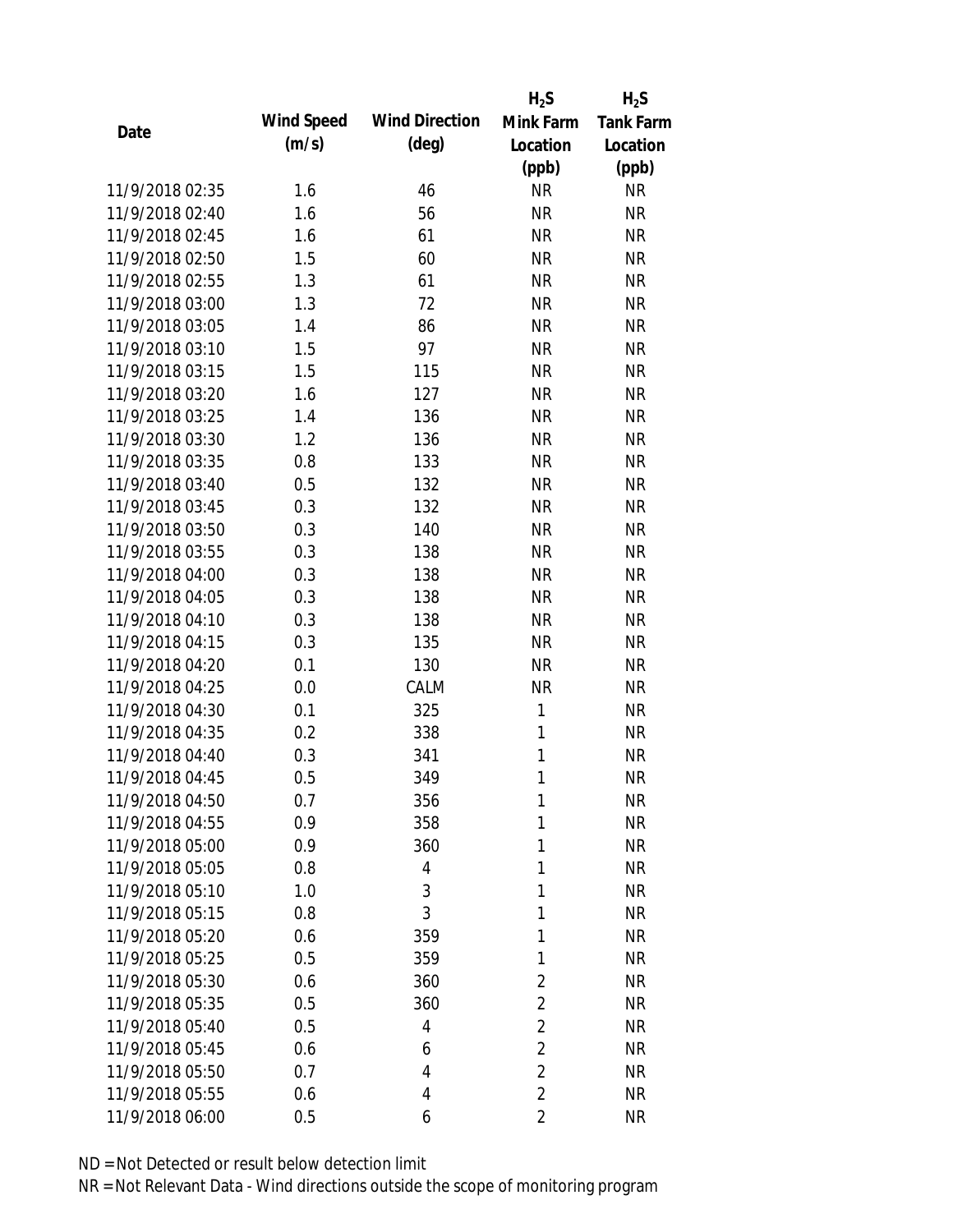|                 |            |                       | $H_2S$         | $H_2S$           |
|-----------------|------------|-----------------------|----------------|------------------|
| Date            | Wind Speed | <b>Wind Direction</b> | Mink Farm      | <b>Tank Farm</b> |
|                 | (m/s)      | $(\text{deg})$        | Location       | Location         |
|                 |            |                       | (ppb)          | (ppb)            |
| 11/9/2018 06:05 | 0.4        | 7                     | $\overline{2}$ | <b>NR</b>        |
| 11/9/2018 06:10 | 0.3        | 5                     | $\overline{2}$ | <b>NR</b>        |
| 11/9/2018 06:15 | 0.1        | 359                   | $\overline{2}$ | <b>NR</b>        |
| 11/9/2018 06:20 | 0.1        | 1                     | $\overline{2}$ | <b>NR</b>        |
| 11/9/2018 06:25 | 0.2        | 349                   | $\overline{2}$ | <b>NR</b>        |
| 11/9/2018 06:30 | 0.3        | 344                   | $\overline{2}$ | <b>NR</b>        |
| 11/9/2018 06:35 | 0.4        | 347                   | $\overline{2}$ | <b>NR</b>        |
| 11/9/2018 06:40 | 0.6        | 350                   | $\overline{2}$ | <b>NR</b>        |
| 11/9/2018 06:45 | 0.8        | 345                   | $\mathbf{1}$   | <b>NR</b>        |
| 11/9/2018 06:50 | 0.9        | 346                   | 1              | <b>NR</b>        |
| 11/9/2018 06:55 | 1.0        | 340                   | 1              | <b>NR</b>        |
| 11/9/2018 07:00 | 1.0        | 332                   | 1              | <b>NR</b>        |
| 11/9/2018 07:05 | 1.1        | 324                   | 1              | <b>NR</b>        |
| 11/9/2018 07:10 | 1.2        | 315                   | 1              | <b>NR</b>        |
| 11/9/2018 07:15 | 1.4        | 311                   | 1              | <b>NR</b>        |
| 11/9/2018 07:20 | 1.5        | 303                   | 1              | <b>NR</b>        |
| 11/9/2018 07:25 | 1.5        | 302                   | 1              | <b>NR</b>        |
| 11/9/2018 07:30 | 1.6        | 303                   | 1              | <b>NR</b>        |
| 11/9/2018 07:35 | 1.7        | 303                   | 1              | <b>NR</b>        |
| 11/9/2018 07:40 | 2.0        | 304                   | 1              | <b>NR</b>        |
| 11/9/2018 07:45 | 2.0        | 304                   | 1              | <b>NR</b>        |
| 11/9/2018 07:50 | 2.3        | 305                   | 1              | <b>NR</b>        |
| 11/9/2018 07:55 | 2.5        | 305                   | 1              | <b>NR</b>        |
| 11/9/2018 08:00 | 2.9        | 306                   | 1              | <b>NR</b>        |
| 11/9/2018 08:05 | 3.0        | 306                   | 1              | <b>NR</b>        |
| 11/9/2018 08:10 | 2.9        | 306                   | 1              | <b>NR</b>        |
| 11/9/2018 08:15 | 2.7        | 307                   | 1              | <b>NR</b>        |
| 11/9/2018 08:20 | 2.7        | 307                   | 1              | <b>NR</b>        |
| 11/9/2018 08:25 | 2.7        | 307                   | 1              | <b>NR</b>        |
| 11/9/2018 08:30 | 2.7        | 306                   | 1              | <b>NR</b>        |
| 11/9/2018 08:35 | 2.9        | 307                   | 1              | <b>NR</b>        |
| 11/9/2018 08:40 | 3.1        | 306                   | 1              | NR               |
| 11/9/2018 08:45 | 3.2        | 301                   | 1              | NR               |
| 11/9/2018 08:50 | 3.4        | 299                   | 1              | <b>NR</b>        |
| 11/9/2018 08:55 | 3.4        | 297                   | 1              | <b>NR</b>        |
| 11/9/2018 09:00 | 3.4        | 296                   | 1              | <b>NR</b>        |
| 11/9/2018 09:05 | 3.5        | 296                   | 1              | <b>NR</b>        |
| 11/9/2018 09:10 | 3.6        | 298                   | 1              | NR               |
| 11/9/2018 09:15 | 3.9        | 302                   | 1              | NR               |
| 11/9/2018 09:20 | 4.0        | 304                   | 1              | NR               |
| 11/9/2018 09:25 | 4.2        | 308                   | 1              | <b>NR</b>        |
| 11/9/2018 09:30 | 4.3        | 312                   | 1              | <b>NR</b>        |
|                 |            |                       |                |                  |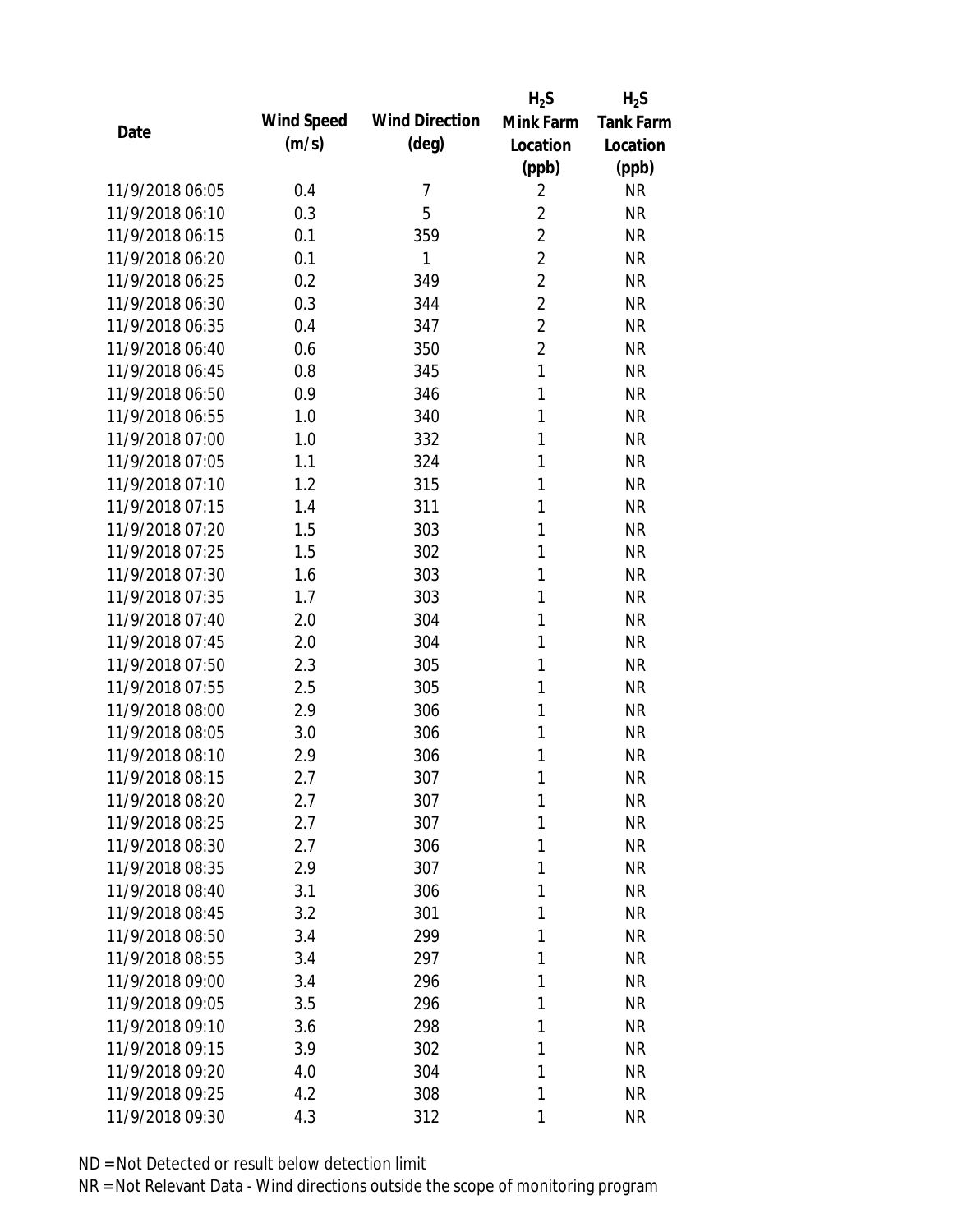|                 |            |                       | $H_2S$         | $H_2S$           |
|-----------------|------------|-----------------------|----------------|------------------|
|                 | Wind Speed | <b>Wind Direction</b> | Mink Farm      | <b>Tank Farm</b> |
| Date            | (m/s)      | $(\text{deg})$        | Location       | Location         |
|                 |            |                       | (ppb)          | (ppb)            |
| 11/9/2018 09:35 | 4.2        | 311                   | <b>ND</b>      | <b>NR</b>        |
| 11/9/2018 09:40 | 4.1        | 311                   | 1              | <b>NR</b>        |
| 11/9/2018 09:45 | 3.7        | 313                   | <b>ND</b>      | <b>NR</b>        |
| 11/9/2018 09:50 | 3.5        | 315                   | <b>ND</b>      | <b>NR</b>        |
| 11/9/2018 09:55 | 3.4        | 315                   | $\mathbf{1}$   | <b>NR</b>        |
| 11/9/2018 10:00 | 3.2        | 313                   | 1              | <b>NR</b>        |
| 11/9/2018 10:05 | 3.0        | 313                   | 1              | <b>NR</b>        |
| 11/9/2018 10:10 | 3.0        | 310                   | 1              | <b>NR</b>        |
| 11/9/2018 10:15 | 3.3        | 308                   | 1              | <b>NR</b>        |
| 11/9/2018 10:20 | 3.6        | 306                   | $\overline{2}$ | <b>NR</b>        |
| 11/9/2018 10:25 | 3.8        | 305                   | $\overline{2}$ | <b>NR</b>        |
| 11/9/2018 10:30 | 4.2        | 304                   | $\overline{2}$ | <b>NR</b>        |
| 11/9/2018 10:35 | 4.4        | 303                   | $\overline{2}$ | <b>NR</b>        |
| 11/9/2018 10:40 | 4.6        | 303                   | 3              | <b>NR</b>        |
| 11/9/2018 10:45 | 4.4        | 303                   | 3              | <b>NR</b>        |
| 11/9/2018 10:50 | 4.3        | 301                   | 3              | <b>NR</b>        |
| 11/9/2018 10:55 | 4.4        | 300                   | 3              | <b>NR</b>        |
| 11/9/2018 11:00 | 4.5        | 301                   | $\overline{2}$ | <b>NR</b>        |
| 11/9/2018 11:05 | 4.5        | 300                   | $\overline{2}$ | <b>NR</b>        |
| 11/9/2018 11:10 | 4.4        | 303                   | $\overline{2}$ | <b>NR</b>        |
| 11/9/2018 11:15 | 4.5        | 302                   | $\mathbf{1}$   | <b>NR</b>        |
| 11/9/2018 11:20 | 4.6        | 304                   | 1              | <b>NR</b>        |
| 11/9/2018 11:25 | 4.3        | 305                   | 1              | <b>NR</b>        |
| 11/9/2018 11:30 | 4.0        | 302                   | 1              | <b>NR</b>        |
| 11/9/2018 11:35 | 4.0        | 303                   | 1              | <b>NR</b>        |
| 11/9/2018 11:40 | 4.3        | 302                   | 1              | <b>NR</b>        |
| 11/9/2018 11:45 | 4.4        | 303                   | 1              | <b>NR</b>        |
| 11/9/2018 11:50 | 4.4        | 304                   | 1              | <b>NR</b>        |
| 11/9/2018 11:55 | 4.6        | 303                   | 1              | <b>NR</b>        |
| 11/9/2018 12:00 | 4.9        | 306                   | 1              | <b>NR</b>        |
| 11/9/2018 12:05 | 4.9        | 307                   | 1              | <b>NR</b>        |
| 11/9/2018 12:10 | 5.0        | 307                   | 1              | <b>NR</b>        |
| 11/9/2018 12:15 | 5.2        | 307                   | 1              | <b>NR</b>        |
| 11/9/2018 12:20 | 5.4        | 306                   | 1              | <b>NR</b>        |
| 11/9/2018 12:25 | 5.4        | 305                   | 1              | <b>NR</b>        |
| 11/9/2018 12:30 | 5.8        | 305                   | 1              | <b>NR</b>        |
| 11/9/2018 12:35 | 5.9        | 306                   | 1              | <b>NR</b>        |
| 11/9/2018 12:40 | 5.7        | 304                   | 1              | <b>NR</b>        |
| 11/9/2018 12:45 | 5.8        | 304                   | 1              | <b>NR</b>        |
| 11/9/2018 12:50 | 5.7        | 301                   | 1              | <b>NR</b>        |
| 11/9/2018 12:55 | 5.6        | 300                   | 1              | <b>NR</b>        |
| 11/9/2018 13:00 | 5.1        | 297                   | 1              | <b>NR</b>        |
|                 |            |                       |                |                  |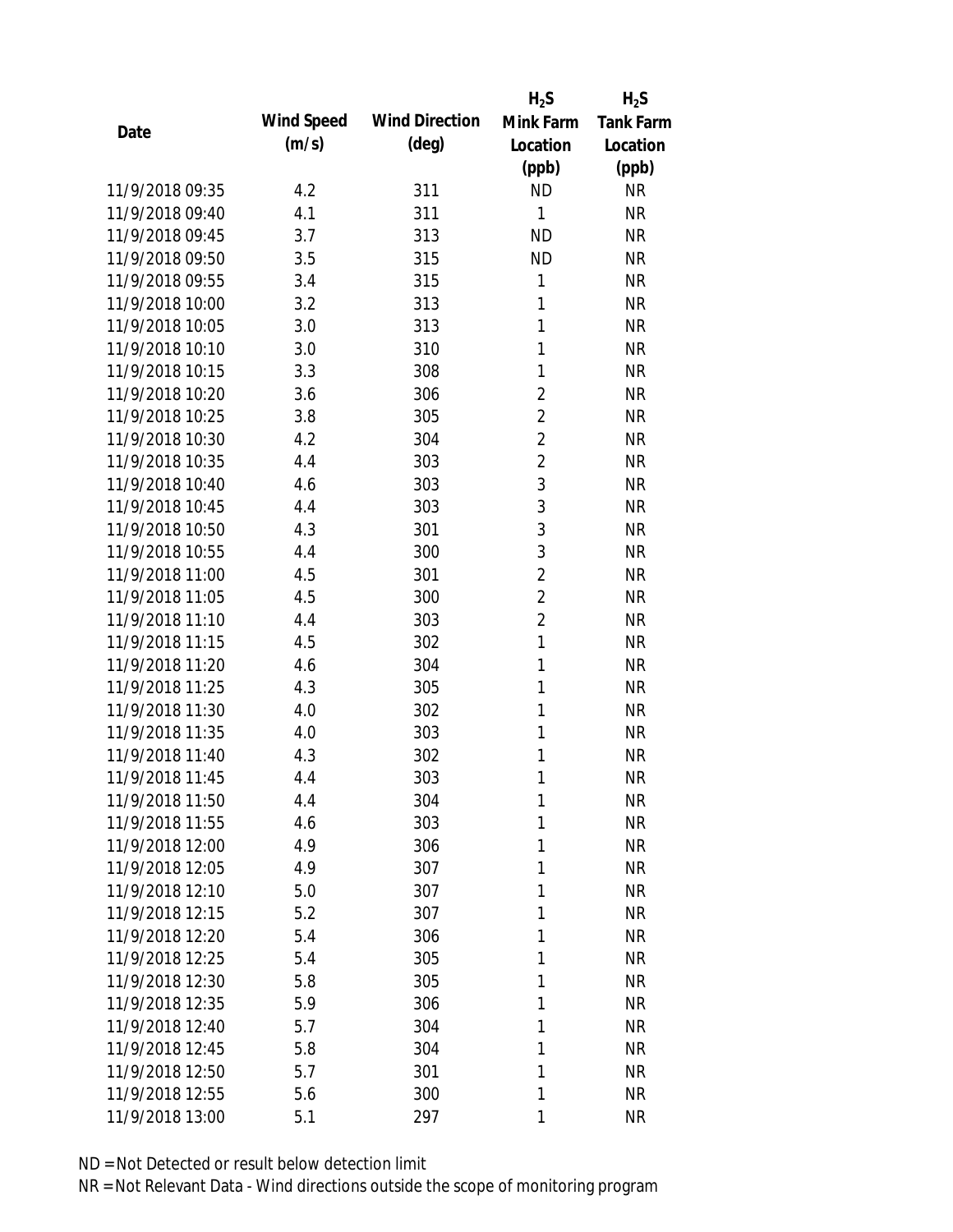|                 |            |                       | $H_2S$         | $H_2S$           |
|-----------------|------------|-----------------------|----------------|------------------|
|                 | Wind Speed | <b>Wind Direction</b> | Mink Farm      | <b>Tank Farm</b> |
| Date            | (m/s)      | $(\text{deg})$        | Location       | Location         |
|                 |            |                       | (ppb)          | (ppb)            |
| 11/9/2018 13:05 | 5.1        | 296                   | 1              | <b>NR</b>        |
| 11/9/2018 13:10 | 5.2        | 296                   | 1              | <b>NR</b>        |
| 11/9/2018 13:15 | 5.1        | 297                   | 1              | <b>NR</b>        |
| 11/9/2018 13:20 | 5.3        | 299                   | 1              | <b>NR</b>        |
| 11/9/2018 13:25 | 5.2        | 301                   | 1              | <b>NR</b>        |
| 11/9/2018 13:30 | 5.1        | 301                   | 1              | <b>NR</b>        |
| 11/9/2018 13:35 | 4.7        | 302                   | 1              | <b>NR</b>        |
| 11/9/2018 13:40 | 4.4        | 302                   | 1              | <b>NR</b>        |
| 11/9/2018 13:45 | 4.5        | 301                   | 1              | <b>NR</b>        |
| 11/9/2018 13:50 | 4.2        | 301                   | 1              | <b>NR</b>        |
| 11/9/2018 13:55 | 4.4        | 300                   | 1              | <b>NR</b>        |
| 11/9/2018 14:00 | 4.7        | 303                   | 1              | <b>NR</b>        |
| 11/9/2018 14:05 | 5.1        | 305                   | 1              | <b>NR</b>        |
| 11/9/2018 14:10 | 5.4        | 306                   | 1              | <b>NR</b>        |
| 11/9/2018 14:15 | 5.6        | 307                   | 1              | <b>NR</b>        |
| 11/9/2018 14:20 | 5.8        | 308                   | 1              | <b>NR</b>        |
| 11/9/2018 14:25 | 5.9        | 307                   | 1              | <b>NR</b>        |
| 11/9/2018 14:30 | 6.0        | 306                   | 1              | <b>NR</b>        |
| 11/9/2018 14:35 | 6.0        | 304                   | 1              | <b>NR</b>        |
| 11/9/2018 14:40 | 6.0        | 305                   | 1              | <b>NR</b>        |
| 11/9/2018 14:45 | 5.8        | 305                   | 1              | <b>NR</b>        |
| 11/9/2018 14:50 | 5.7        | 304                   | 1              | <b>NR</b>        |
| 11/9/2018 14:55 | 5.7        | 305                   | 1              | <b>NR</b>        |
| 11/9/2018 15:00 | 5.7        | 305                   | 1              | <b>NR</b>        |
| 11/9/2018 15:05 | 5.6        | 302                   | 1              | <b>NR</b>        |
| 11/9/2018 15:10 | 5.6        | 298                   | 1              | <b>NR</b>        |
| 11/9/2018 15:15 | 5.4        | 295                   | 1              | <b>NR</b>        |
| 11/9/2018 15:20 | 5.4        | 292                   | 1              | <b>NR</b>        |
| 11/9/2018 15:25 | 5.3        | 290                   | 1              | <b>NR</b>        |
| 11/9/2018 15:30 | 5.3        | 287                   | 1              | <b>NR</b>        |
| 11/9/2018 15:35 | 5.4        | 290                   | 1              | <b>NR</b>        |
| 11/9/2018 15:40 | 5.2        | 290                   | 1              | <b>NR</b>        |
| 11/9/2018 15:45 | 5.4        | 290                   | 1              | <b>NR</b>        |
| 11/9/2018 15:50 | 5.4        | 290                   | 1              | <b>NR</b>        |
| 11/9/2018 15:55 | 5.4        | 289                   | $\mathbf{1}$   | <b>NR</b>        |
| 11/9/2018 16:00 | 5.5        | 289                   | 1              | <b>NR</b>        |
| 11/9/2018 16:05 | 5.4        | 287                   | 1              | <b>NR</b>        |
| 11/9/2018 16:10 | 5.7        | 287                   | 1              | <b>NR</b>        |
| 11/9/2018 16:15 | 5.8        | 287                   | $\overline{2}$ | <b>NR</b>        |
| 11/9/2018 16:20 | 5.7        | 287                   | $\overline{2}$ | <b>NR</b>        |
| 11/9/2018 16:25 | 5.8        | 289                   | $\overline{2}$ | <b>NR</b>        |
|                 |            |                       |                |                  |
| 11/9/2018 16:30 | 5.7        | 291                   | $\overline{2}$ | <b>NR</b>        |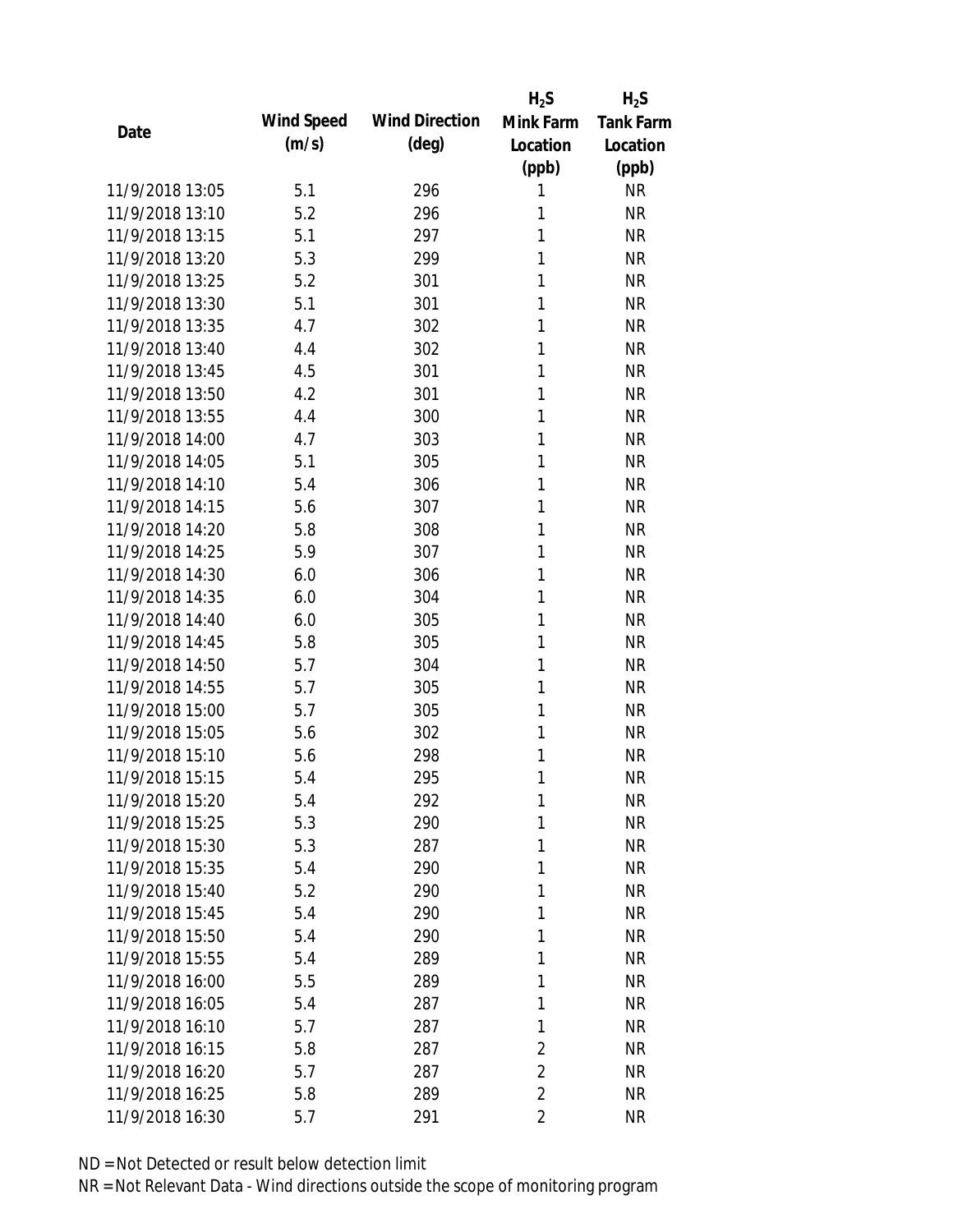|                 |            |                       | $H_2S$         | $H_2S$           |
|-----------------|------------|-----------------------|----------------|------------------|
| Date            | Wind Speed | <b>Wind Direction</b> | Mink Farm      | <b>Tank Farm</b> |
|                 | (m/s)      | $(\text{deg})$        | Location       | Location         |
|                 |            |                       | (ppb)          | (ppb)            |
| 11/9/2018 16:35 | 5.5        | 290                   | 2              | <b>NR</b>        |
| 11/9/2018 16:40 | 5.4        | 290                   | 1              | <b>NR</b>        |
| 11/9/2018 16:45 | 5.3        | 290                   | 1              | <b>NR</b>        |
| 11/9/2018 16:50 | 5.5        | 290                   | 1              | <b>NR</b>        |
| 11/9/2018 16:55 | 5.4        | 290                   | 1              | <b>NR</b>        |
| 11/9/2018 17:00 | 5.3        | 286                   | 1              | <b>NR</b>        |
| 11/9/2018 17:05 | 5.5        | 287                   | 1              | <b>NR</b>        |
| 11/9/2018 17:10 | 5.5        | 287                   | 1              | <b>NR</b>        |
| 11/9/2018 17:15 | 5.8        | 289                   | 1              | <b>NR</b>        |
| 11/9/2018 17:20 | 5.9        | 289                   | 1              | <b>NR</b>        |
| 11/9/2018 17:25 | 6.0        | 289                   | 1              | <b>NR</b>        |
| 11/9/2018 17:30 | 6.3        | 290                   | 1              | <b>NR</b>        |
| 11/9/2018 17:35 | 6.6        | 290                   | 1              | <b>NR</b>        |
| 11/9/2018 17:40 | 6.6        | 290                   | 1              | <b>NR</b>        |
| 11/9/2018 17:45 | 6.5        | 288                   | 1              | <b>NR</b>        |
| 11/9/2018 17:50 | 6.2        | 289                   | 1              | <b>NR</b>        |
| 11/9/2018 17:55 | 6.1        | 291                   | 1              | <b>NR</b>        |
| 11/9/2018 18:00 | 5.7        | 291                   | 1              | <b>NR</b>        |
| 11/9/2018 18:05 | 5.2        | 291                   | 1              | <b>NR</b>        |
| 11/9/2018 18:10 | 5.1        | 290                   | 1              | <b>NR</b>        |
| 11/9/2018 18:15 | 4.8        | 290                   | 1              | <b>NR</b>        |
| 11/9/2018 18:20 | 4.7        | 289                   | 1              | <b>NR</b>        |
| 11/9/2018 18:25 | 4.6        | 287                   | 1              | <b>NR</b>        |
| 11/9/2018 18:30 | 4.5        | 287                   | 1              | <b>NR</b>        |
| 11/9/2018 18:35 | 4.6        | 288                   | 1              | <b>NR</b>        |
| 11/9/2018 18:40 | 4.6        | 288                   | 1              | <b>NR</b>        |
| 11/9/2018 18:45 | 4.6        | 289                   | 1              | <b>NR</b>        |
| 11/9/2018 18:50 | 4.6        | 288                   | 1              | <b>NR</b>        |
| 11/9/2018 18:55 | 4.6        | 288                   | 1              | <b>NR</b>        |
| 11/9/2018 19:00 | 4.7        | 286                   | 1              | <b>NR</b>        |
| 11/9/2018 19:05 | 5.1        | 285                   | 1              | <b>NR</b>        |
| 11/9/2018 19:10 | 5.3        | 283                   | 1              | NR               |
| 11/9/2018 19:15 | 5.5        | 282                   | 1              | <b>NR</b>        |
| 11/9/2018 19:20 | 5.7        | 283                   | 1              | <b>NR</b>        |
| 11/9/2018 19:25 | 5.8        | 283                   | 1              | <b>NR</b>        |
| 11/9/2018 19:30 | 6.0        | 285                   | 1              | <b>NR</b>        |
| 11/9/2018 19:35 | 5.7        | 286                   | 1              | <b>NR</b>        |
| 11/9/2018 19:40 | 5.6        | 288                   | 2              | <b>NR</b>        |
| 11/9/2018 19:45 | 5.6        | 288                   | $\overline{2}$ | <b>NR</b>        |
| 11/9/2018 19:50 | 5.5        | 288                   | 1              | NR               |
| 11/9/2018 19:55 | 5.3        |                       | 1              | <b>NR</b>        |
|                 |            | 287                   |                |                  |
| 11/9/2018 20:00 | 5.4        | 288                   | 1              | <b>NR</b>        |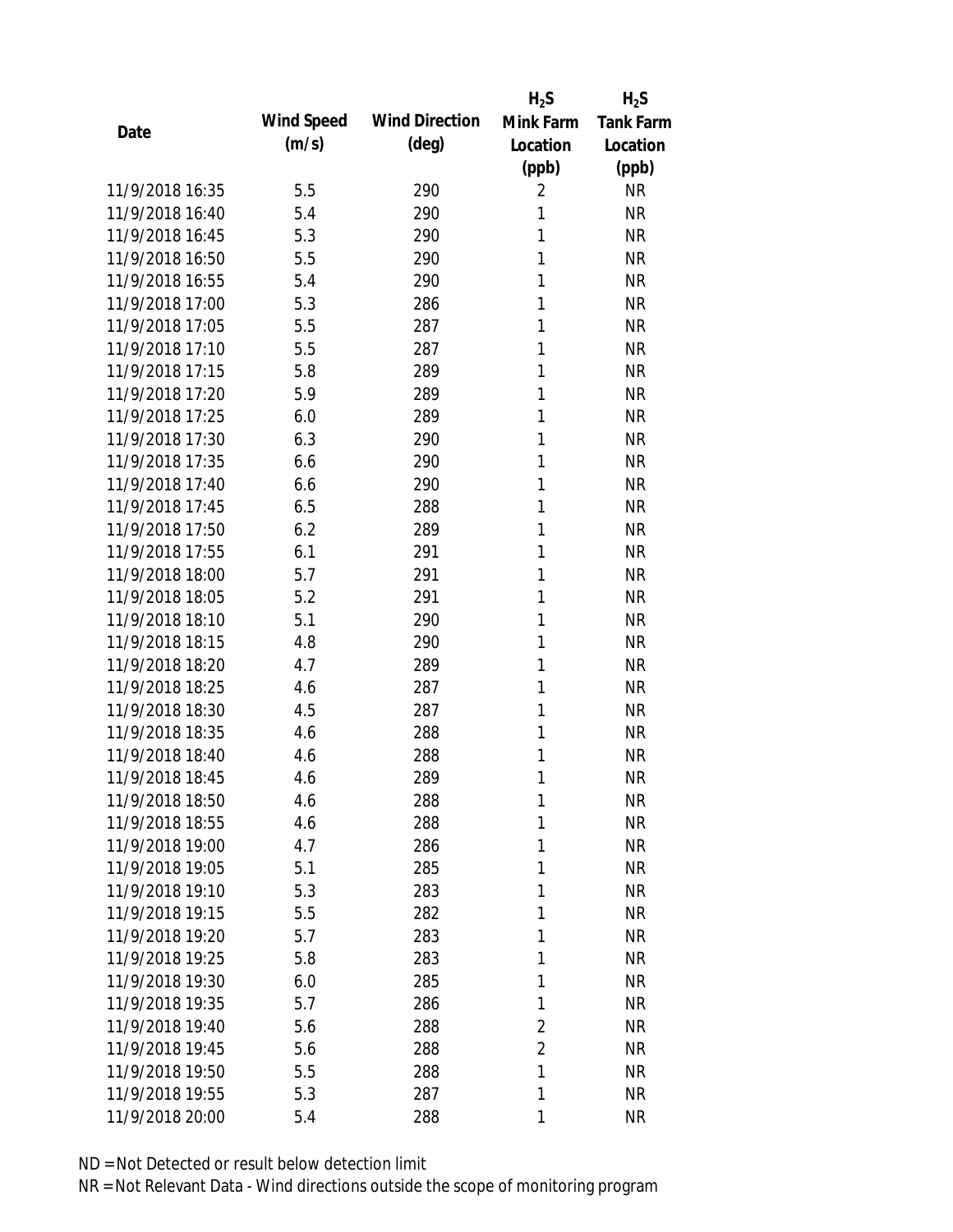|                 |            |                       | $H_2S$       | $H_2S$           |
|-----------------|------------|-----------------------|--------------|------------------|
| Date            | Wind Speed | <b>Wind Direction</b> | Mink Farm    | <b>Tank Farm</b> |
|                 | (m/s)      | $(\text{deg})$        | Location     | Location         |
|                 |            |                       | (ppb)        | (ppb)            |
| 11/9/2018 20:05 | 5.7        | 290                   | 1            | <b>NR</b>        |
| 11/9/2018 20:10 | 5.8        | 289                   | 1            | <b>NR</b>        |
| 11/9/2018 20:15 | 6.0        | 290                   | 1            | <b>NR</b>        |
| 11/9/2018 20:20 | 6.1        | 291                   | 1            | <b>NR</b>        |
| 11/9/2018 20:25 | 6.4        | 292                   | 1            | <b>NR</b>        |
| 11/9/2018 20:30 | 6.2        | 292                   | 1            | <b>NR</b>        |
| 11/9/2018 20:35 | 6.5        | 293                   | 1            | <b>NR</b>        |
| 11/9/2018 20:40 | 6.7        | 295                   | 1            | <b>NR</b>        |
| 11/9/2018 20:45 | 6.9        | 293                   | 1            | <b>NR</b>        |
| 11/9/2018 20:50 | 7.3        | 290                   | 1            | <b>NR</b>        |
| 11/9/2018 20:55 | 7.5        | 289                   | 1            | <b>NR</b>        |
| 11/9/2018 21:00 | 7.8        | 287                   | 1            | <b>NR</b>        |
| 11/9/2018 21:05 | 7.6        | 284                   | 1            | <b>NR</b>        |
| 11/9/2018 21:10 | 7.6        | 282                   | 1            | <b>NR</b>        |
| 11/9/2018 21:15 | 7.4        | 282                   | 1            | <b>NR</b>        |
| 11/9/2018 21:20 | 7.3        | 282                   | 1            | <b>NR</b>        |
| 11/9/2018 21:25 | 7.5        | 282                   | 1            | <b>NR</b>        |
| 11/9/2018 21:30 | 7.6        | 281                   | 1            | <b>NR</b>        |
| 11/9/2018 21:35 | 7.5        | 280                   | 1            | <b>NR</b>        |
| 11/9/2018 21:40 | 7.5        | 282                   | 1            | <b>NR</b>        |
| 11/9/2018 21:45 | 7.5        | 282                   | 1            | <b>NR</b>        |
| 11/9/2018 21:50 | 7.3        | 281                   | 1            | <b>NR</b>        |
| 11/9/2018 21:55 | 7.3        | 280                   | 1            | <b>NR</b>        |
| 11/9/2018 22:00 | 7.4        | 282                   | 1            | <b>NR</b>        |
| 11/9/2018 22:05 | 7.3        | 281                   | 1            | <b>NR</b>        |
| 11/9/2018 22:10 | 7.4        | 281                   | 1            | <b>NR</b>        |
| 11/9/2018 22:15 | 7.5        | 282                   | 1            | <b>NR</b>        |
| 11/9/2018 22:20 | 7.3        | 283                   | $\mathbf{1}$ | <b>NR</b>        |
| 11/9/2018 22:25 | 7.0        | 283                   | 1            | <b>NR</b>        |
| 11/9/2018 22:30 | 6.7        | 282                   | 1            | <b>NR</b>        |
| 11/9/2018 22:35 | 6.7        | 282                   | 1            | <b>NR</b>        |
| 11/9/2018 22:40 | 6.5        | 282                   | 1            | <b>NR</b>        |
| 11/9/2018 22:45 | 6.4        | 283                   | 1            | <b>NR</b>        |
| 11/9/2018 22:50 | 6.6        | 285                   | 1            | <b>NR</b>        |
| 11/9/2018 22:55 | 6.7        | 288                   | 1            | <b>NR</b>        |
| 11/9/2018 23:00 | 6.8        | 290                   | 1            | <b>NR</b>        |
| 11/9/2018 23:05 | 6.5        | 290                   | 1            | <b>NR</b>        |
| 11/9/2018 23:10 | 6.6        | 291                   | 1            | <b>NR</b>        |
| 11/9/2018 23:15 |            |                       | 1            | <b>NR</b>        |
| 11/9/2018 23:20 | 6.6        | 289                   | 1            | <b>NR</b>        |
|                 | 6.6        | 288                   |              |                  |
| 11/9/2018 23:25 | 6.3        | 287                   | 1            | <b>NR</b>        |
| 11/9/2018 23:30 | 6.2        | 285                   | 1            | <b>NR</b>        |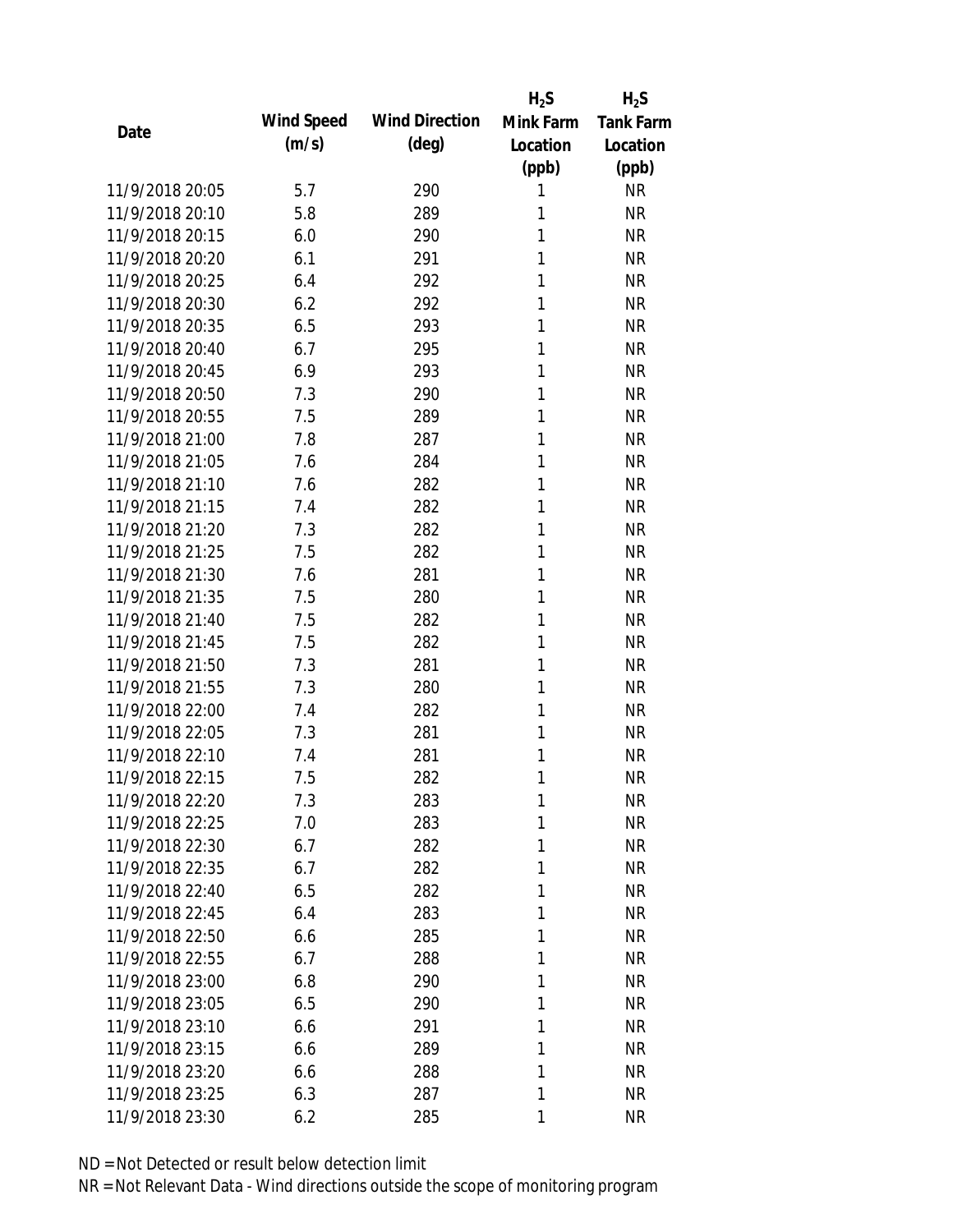|                  |            |                       | $H_2S$         | $H_2S$           |
|------------------|------------|-----------------------|----------------|------------------|
| Date             | Wind Speed | <b>Wind Direction</b> | Mink Farm      | <b>Tank Farm</b> |
|                  | (m/s)      | $(\text{deg})$        | Location       | Location         |
|                  |            |                       | (ppb)          | (ppb)            |
| 11/9/2018 23:35  | 6.3        | 284                   | 1              | <b>NR</b>        |
| 11/9/2018 23:40  | 6.0        | 282                   | 1              | <b>NR</b>        |
| 11/9/2018 23:45  | 6.0        | 281                   | 1              | <b>NR</b>        |
| 11/9/2018 23:50  | 6.0        | 280                   | 1              | <b>NR</b>        |
| 11/9/2018 23:55  | 6.0        | 279                   | 1              | <b>NR</b>        |
| 11/9/2018 24:00  | 6.1        | 281                   | 1              | <b>NR</b>        |
| 11/10/2018 00:05 | 6.0        | 281                   | 1              | <b>NR</b>        |
| 11/10/2018 00:10 | 6.0        | 280                   | $\overline{2}$ | <b>NR</b>        |
| 11/10/2018 00:15 | 6.1        | 280                   | $\overline{2}$ | <b>NR</b>        |
| 11/10/2018 00:20 | 6.0        | 280                   | $\overline{2}$ | <b>NR</b>        |
| 11/10/2018 00:25 | 5.9        | 280                   | 1              | <b>NR</b>        |
| 11/10/2018 00:30 | 5.9        | 278                   | 1              | <b>NR</b>        |
| 11/10/2018 00:35 | 5.7        | 277                   | 1              | <b>NR</b>        |
| 11/10/2018 00:40 | 5.7        | 277                   | 1              | <b>NR</b>        |
| 11/10/2018 00:45 | 5.6        | 277                   | 1              | <b>NR</b>        |
| 11/10/2018 00:50 | 5.7        | 276                   | 1              | <b>NR</b>        |
| 11/10/2018 00:55 | 5.6        | 276                   | 1              | <b>NR</b>        |
| 11/10/2018 01:00 | 5.7        | 275                   | 1              | 1                |
| 11/10/2018 01:05 | 5.8        | 275                   | 1              | 1                |
| 11/10/2018 01:10 | 5.7        | 274                   | $\overline{2}$ | 1                |
| 11/10/2018 01:15 | 5.6        | 272                   | 1              | 1                |
| 11/10/2018 01:20 | 5.4        | 272                   | 1              | 1                |
| 11/10/2018 01:25 | 5.5        | 271                   | 1              | 1                |
| 11/10/2018 01:30 | 5.6        | 270                   | 1              | 1                |
| 11/10/2018 01:35 | 5.7        | 269                   | 1              | 1                |
| 11/10/2018 01:40 | 5.7        | 270                   | <b>ND</b>      | 1                |
| 11/10/2018 01:45 | 5.8        | 270                   | 1              | 1                |
| 11/10/2018 01:50 | 5.8        | 269                   | 1              | 2                |
| 11/10/2018 01:55 | 5.9        | 268                   | 1              | $\overline{2}$   |
| 11/10/2018 02:00 | 5.8        | 268                   | 1              | $\overline{2}$   |
| 11/10/2018 02:05 | 5.7        | 268                   | 1              | $\overline{2}$   |
| 11/10/2018 02:10 | 5.8        | 268                   | 1              | $\overline{2}$   |
| 11/10/2018 02:15 | 5.8        | 269                   | 1              | 1                |
| 11/10/2018 02:20 | 5.9        | 271                   | 1              | 1                |
| 11/10/2018 02:25 | 5.9        | 273                   | 1              | 1                |
| 11/10/2018 02:30 | 5.9        | 274                   | 1              | 1                |
| 11/10/2018 02:35 | 5.9        | 277                   | 1              | <b>NR</b>        |
| 11/10/2018 02:40 | 6.1        | 277                   | 1              | <b>NR</b>        |
| 11/10/2018 02:45 | 6.1        | 277                   | 1              | <b>NR</b>        |
| 11/10/2018 02:50 | 6.1        | 277                   | 1              | <b>NR</b>        |
| 11/10/2018 02:55 | 6.1        | 276                   | 1              | <b>NR</b>        |
| 11/10/2018 03:00 |            |                       |                | <b>NR</b>        |
|                  | 6.3        | 276                   | 1              |                  |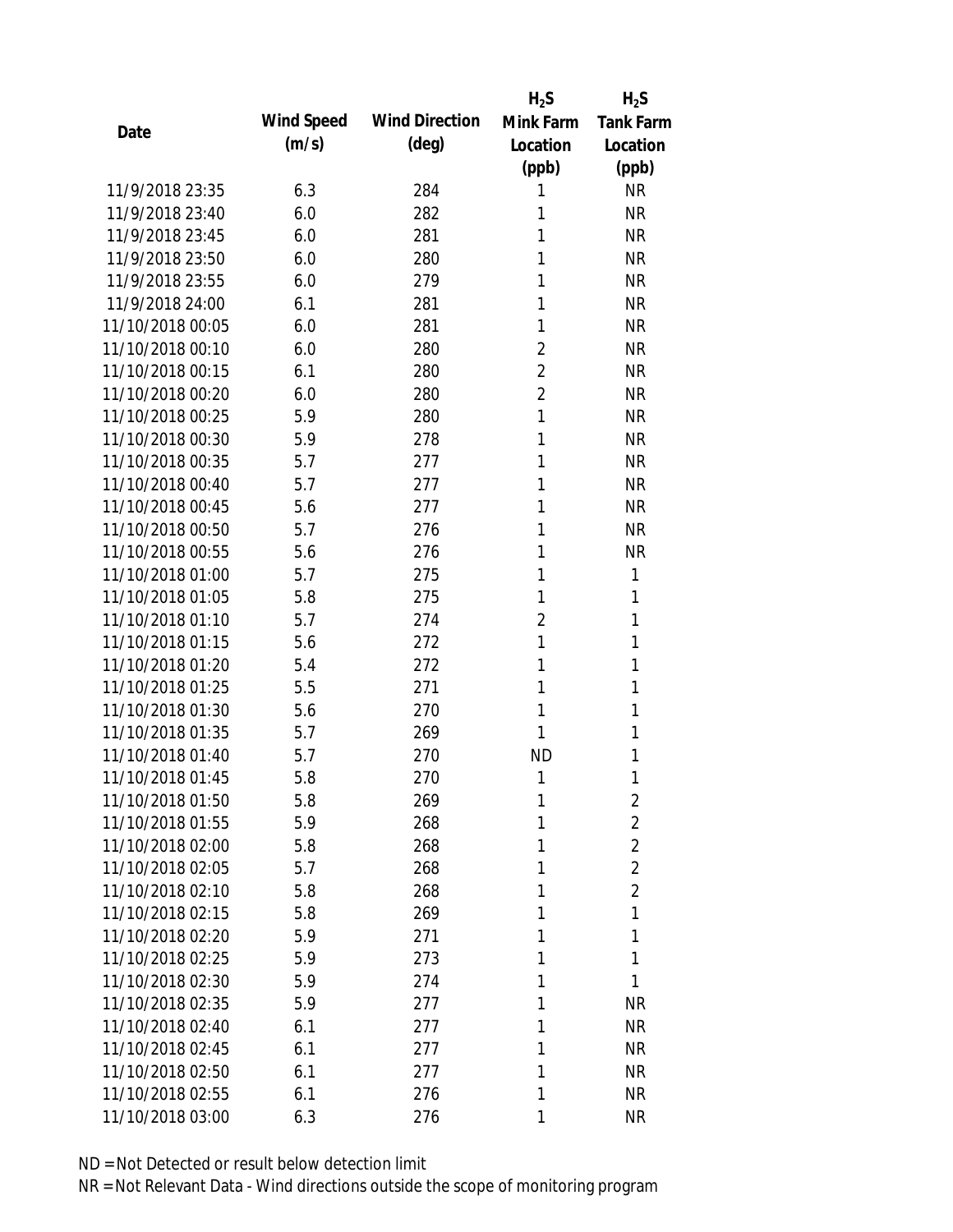|                  |            |                       | $H_2S$         | $H_2S$           |
|------------------|------------|-----------------------|----------------|------------------|
| Date             | Wind Speed | <b>Wind Direction</b> | Mink Farm      | <b>Tank Farm</b> |
|                  | (m/s)      | $(\text{deg})$        | Location       | Location         |
|                  |            |                       | (ppb)          | (ppb)            |
| 11/10/2018 03:05 | 6.3        | 275                   | 1              | 1                |
| 11/10/2018 03:10 | 6.1        | 274                   | 1              | 1                |
| 11/10/2018 03:15 | 6.2        | 274                   | 1              | 1                |
| 11/10/2018 03:20 | 6.3        | 274                   | 1              | 1                |
| 11/10/2018 03:25 | 6.3        | 274                   | 1              | 1                |
| 11/10/2018 03:30 | 6.2        | 274                   | 1              | 1                |
| 11/10/2018 03:35 | 6.1        | 274                   | 1              | 1                |
| 11/10/2018 03:40 | 6.3        | 274                   | 1              | 1                |
| 11/10/2018 03:45 | 6.2        | 273                   | <b>ND</b>      | $\overline{2}$   |
| 11/10/2018 03:50 | 6.1        | 274                   | <b>ND</b>      | $\overline{2}$   |
| 11/10/2018 03:55 | 6.0        | 274                   | <b>ND</b>      | $\overline{2}$   |
| 11/10/2018 04:00 | 6.2        | 274                   | $\mathbf{1}$   | 1                |
| 11/10/2018 04:05 | 6.3        | 275                   | 1              | 1                |
| 11/10/2018 04:10 | 6.2        | 277                   | 1              | <b>NR</b>        |
| 11/10/2018 04:15 | 6.2        | 280                   | 1              | <b>NR</b>        |
| 11/10/2018 04:20 | 6.0        | 281                   | 1              | <b>NR</b>        |
| 11/10/2018 04:25 | 6.0        | 283                   | 1              | <b>NR</b>        |
| 11/10/2018 04:30 | 5.7        | 284                   | 1              | <b>NR</b>        |
| 11/10/2018 04:35 | 5.5        | 286                   | 1              | <b>NR</b>        |
| 11/10/2018 04:40 | 5.4        | 286                   | 1              | <b>NR</b>        |
| 11/10/2018 04:45 | 5.6        | 287                   | 1              | <b>NR</b>        |
| 11/10/2018 04:50 | 5.7        | 287                   | 1              | <b>NR</b>        |
| 11/10/2018 04:55 | 5.8        | 287                   | 1              | <b>NR</b>        |
| 11/10/2018 05:00 | 6.1        | 288                   | 1              | <b>NR</b>        |
| 11/10/2018 05:05 | 6.3        | 289                   | 1              | <b>NR</b>        |
| 11/10/2018 05:10 | 6.3        | 291                   | 1              | <b>NR</b>        |
| 11/10/2018 05:15 | 5.9        | 290                   | 1              | <b>NR</b>        |
| 11/10/2018 05:20 | 5.8        | 290                   | 1              | <b>NR</b>        |
| 11/10/2018 05:25 | 5.6        | 291                   | 1              | <b>NR</b>        |
| 11/10/2018 05:30 | 5.7        | 290                   | 1              | <b>NR</b>        |
| 11/10/2018 05:35 | 5.7        | 289                   | $\overline{2}$ | <b>NR</b>        |
| 11/10/2018 05:40 | 5.8        | 288                   | 1              | <b>NR</b>        |
| 11/10/2018 05:45 | 6.0        | 288                   | 1              | <b>NR</b>        |
| 11/10/2018 05:50 | 6.1        | 287                   | 1              | <b>NR</b>        |
| 11/10/2018 05:55 | 6.1        | 287                   | 1              | <b>NR</b>        |
| 11/10/2018 06:00 | 6.0        | 287                   | 1              | <b>NR</b>        |
| 11/10/2018 06:05 | 5.8        | 287                   | 1              | <b>NR</b>        |
| 11/10/2018 06:10 | 5.6        | 285                   | 1              | <b>NR</b>        |
| 11/10/2018 06:15 | 5.4        | 284                   | 1              | <b>NR</b>        |
| 11/10/2018 06:20 | 5.1        | 283                   | 2              | <b>NR</b>        |
| 11/10/2018 06:25 | 4.9        | 282                   | 3              | <b>NR</b>        |
| 11/10/2018 06:30 | 4.8        | 281                   | 4              | <b>NR</b>        |
|                  |            |                       |                |                  |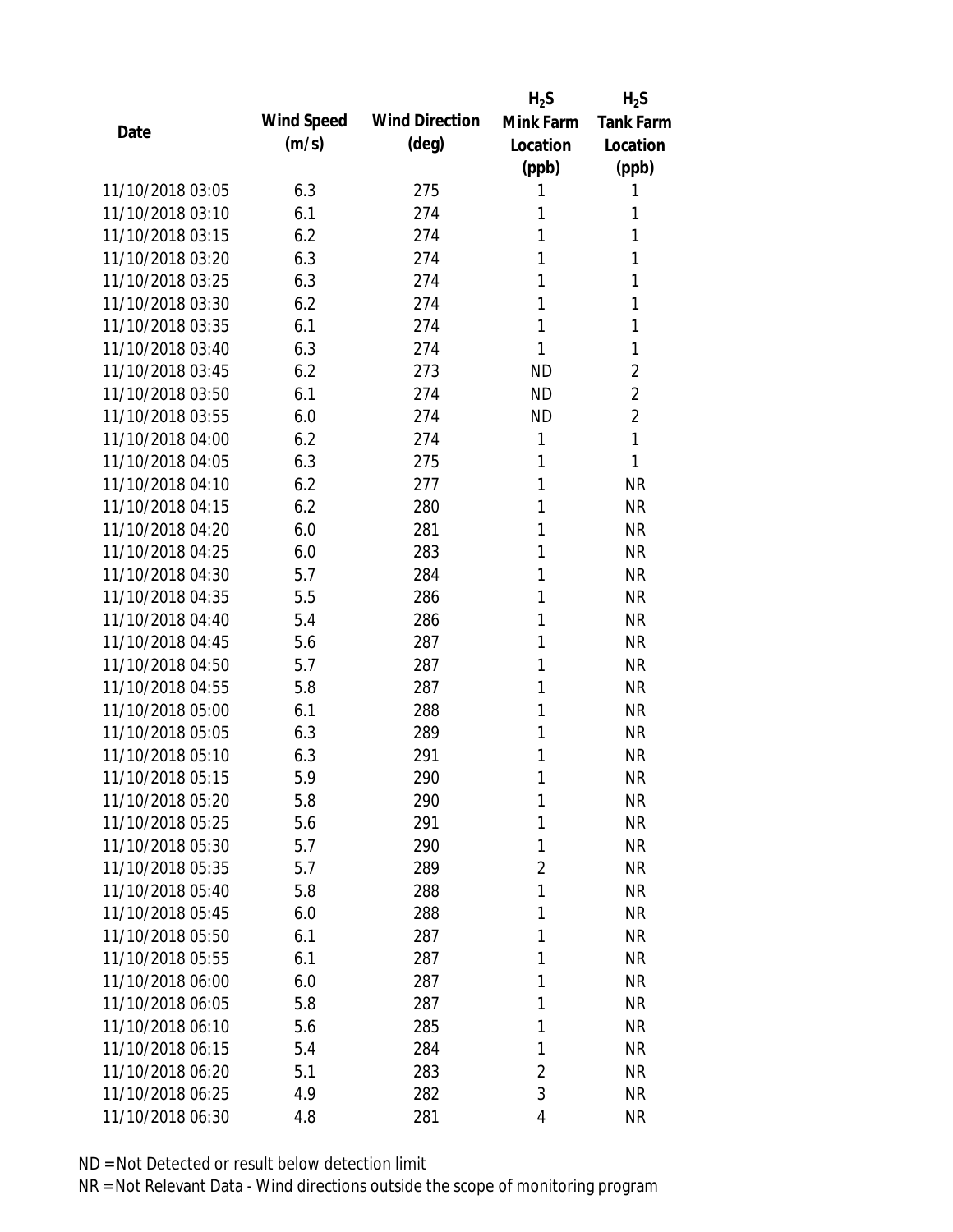|                  |            |                       | $H_2S$         | $H_2S$           |
|------------------|------------|-----------------------|----------------|------------------|
| Date             | Wind Speed | <b>Wind Direction</b> | Mink Farm      | <b>Tank Farm</b> |
|                  | (m/s)      | $(\text{deg})$        | Location       | Location         |
|                  |            |                       | (ppb)          | (ppb)            |
| 11/10/2018 06:35 | 4.6        | 280                   | 4              | <b>NR</b>        |
| 11/10/2018 06:40 | 4.5        | 280                   | 4              | <b>NR</b>        |
| 11/10/2018 06:45 | 4.6        | 280                   | 4              | <b>NR</b>        |
| 11/10/2018 06:50 | 4.7        | 281                   | 4              | <b>NR</b>        |
| 11/10/2018 06:55 | 4.7        | 282                   | 3              | <b>NR</b>        |
| 11/10/2018 07:00 | 4.8        | 283                   | 3              | <b>NR</b>        |
| 11/10/2018 07:05 | 4.7        | 282                   | 3              | <b>NR</b>        |
| 11/10/2018 07:10 | 4.5        | 282                   | 3              | <b>NR</b>        |
| 11/10/2018 07:15 | 4.5        | 282                   | $\overline{2}$ | <b>NR</b>        |
| 11/10/2018 07:20 | 4.5        | 281                   | $\overline{2}$ | <b>NR</b>        |
| 11/10/2018 07:25 | 4.6        | 281                   | $\overline{2}$ | <b>NR</b>        |
| 11/10/2018 07:30 | 4.4        | 281                   | $\overline{2}$ | <b>NR</b>        |
| 11/10/2018 07:35 | 4.6        | 285                   | $\overline{2}$ | <b>NR</b>        |
| 11/10/2018 07:40 | 4.8        | 287                   | $\overline{2}$ | <b>NR</b>        |
| 11/10/2018 07:45 | 4.8        | 287                   | $\overline{2}$ | <b>NR</b>        |
| 11/10/2018 07:50 | 4.6        | 285                   | $\overline{2}$ | <b>NR</b>        |
| 11/10/2018 07:55 | 4.6        | 284                   | $\overline{2}$ | <b>NR</b>        |
| 11/10/2018 08:00 | 4.6        | 281                   | $\overline{2}$ | <b>NR</b>        |
| 11/10/2018 08:05 | 4.3        | 278                   | 3              | <b>NR</b>        |
| 11/10/2018 08:10 | 4.2        | 276                   | 3              | <b>NR</b>        |
| 11/10/2018 08:15 | 4.4        | 276                   | 3              | <b>NR</b>        |
| 11/10/2018 08:20 | 4.6        | 277                   | 3              | <b>NR</b>        |
| 11/10/2018 08:25 | 4.6        | 278                   | 3              | <b>NR</b>        |
| 11/10/2018 08:30 | 4.7        | 279                   | $\overline{2}$ | <b>NR</b>        |
| 11/10/2018 08:35 | 5.0        | 282                   | $\overline{2}$ | <b>NR</b>        |
| 11/10/2018 08:40 | 5.1        | 284                   | $\overline{2}$ | <b>NR</b>        |
| 11/10/2018 08:45 | 5.1        | 286                   | $\mathbf{1}$   | <b>NR</b>        |
| 11/10/2018 08:50 | 4.8        | 289                   | 1              | <b>NR</b>        |
| 11/10/2018 08:55 | 5.0        | 290                   | 1              | <b>NR</b>        |
| 11/10/2018 09:00 | 4.9        | 290                   | 1              | <b>NR</b>        |
| 11/10/2018 09:05 | 4.7        | 291                   | 1              | <b>NR</b>        |
| 11/10/2018 09:10 | 4.6        | 288                   | 1              | <b>NR</b>        |
| 11/10/2018 09:15 | 4.5        | 289                   | 1              | <b>NR</b>        |
| 11/10/2018 09:20 | 4.7        | 287                   | 1              | <b>NR</b>        |
| 11/10/2018 09:25 | 4.6        | 285                   | 1              | <b>NR</b>        |
| 11/10/2018 09:30 | 4.6        | 284                   | $\overline{2}$ | <b>NR</b>        |
| 11/10/2018 09:35 | 4.8        | 282                   | $\overline{2}$ | <b>NR</b>        |
| 11/10/2018 09:40 | 4.8        | 280                   | $\overline{2}$ | <b>NR</b>        |
| 11/10/2018 09:45 | 5.0        | 276                   | $\overline{2}$ | <b>NR</b>        |
| 11/10/2018 09:50 | 5.1        | 275                   | $\overline{2}$ | 1                |
| 11/10/2018 09:55 | 5.3        | 278                   | 3              | <b>NR</b>        |
| 11/10/2018 10:00 | 5.4        | 279                   | 2              | <b>NR</b>        |
|                  |            |                       |                |                  |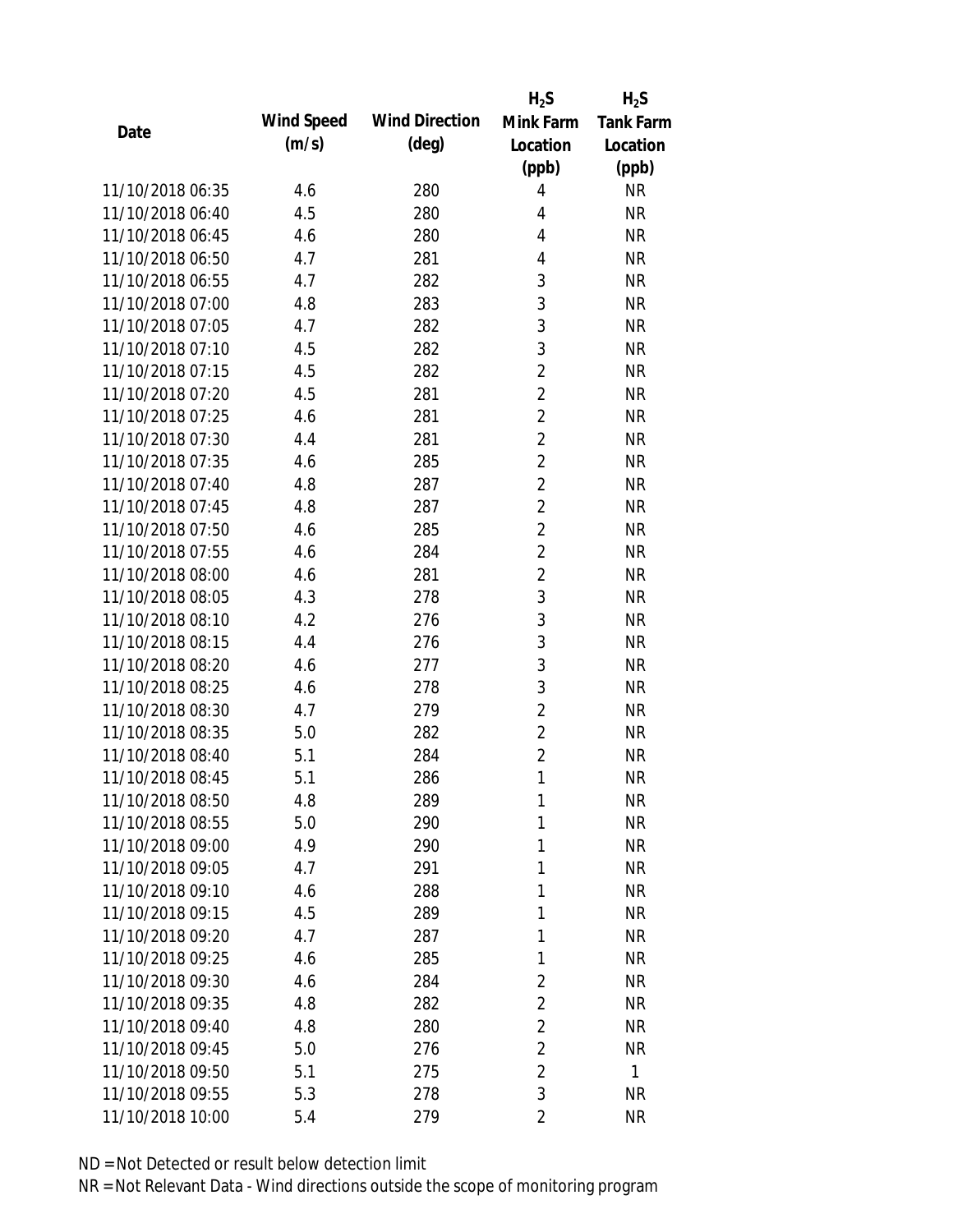|                  |            |                       | $H_2S$         | $H_2S$           |
|------------------|------------|-----------------------|----------------|------------------|
| Date             | Wind Speed | <b>Wind Direction</b> | Mink Farm      | <b>Tank Farm</b> |
|                  | (m/s)      | $(\text{deg})$        | Location       | Location         |
|                  |            |                       | (ppb)          | (ppb)            |
| 11/10/2018 10:05 | 5.4        | 280                   | 2              | <b>NR</b>        |
| 11/10/2018 10:10 | 5.4        | 283                   | $\overline{2}$ | <b>NR</b>        |
| 11/10/2018 10:15 | 5.2        | 284                   | $\overline{2}$ | <b>NR</b>        |
| 11/10/2018 10:20 | 5.0        | 283                   | $\overline{2}$ | <b>NR</b>        |
| 11/10/2018 10:25 | 4.9        | 278                   | 1              | <b>NR</b>        |
| 11/10/2018 10:30 | 4.6        | 277                   | 1              | <b>NR</b>        |
| 11/10/2018 10:35 | 4.4        | 276                   | 1              | <b>NR</b>        |
| 11/10/2018 10:40 | 4.1        | 274                   | 1              | 1                |
| 11/10/2018 10:45 | 4.1        | 272                   | 1              | 1                |
| 11/10/2018 10:50 | 3.9        | 271                   | 1              | 1                |
| 11/10/2018 10:55 | 3.9        | 271                   | 1              | 1                |
| 11/10/2018 11:00 | 4.0        | 268                   | 1              | 1                |
| 11/10/2018 11:05 | 4.1        | 265                   | 1              | 1                |
| 11/10/2018 11:10 | 4.3        | 263                   | 1              | 1                |
| 11/10/2018 11:15 | 4.2        | 266                   | 1              | 1                |
| 11/10/2018 11:20 | 4.2        | 270                   | 1              | 1                |
| 11/10/2018 11:25 | 4.3        | 270                   | 1              | 1                |
| 11/10/2018 11:30 | 4.2        | 269                   | 1              | 1                |
| 11/10/2018 11:35 | 4.2        | 269                   | 1              | 1                |
| 11/10/2018 11:40 | 4.0        | 266                   | 1              | 1                |
| 11/10/2018 11:45 | 4.1        | 263                   | 1              | 1                |
| 11/10/2018 11:50 | 4.2        | 260                   | 1              | 1                |
| 11/10/2018 11:55 | 4.2        | 258                   | 1              | 1                |
| 11/10/2018 12:00 | 4.1        | 258                   | 1              | 1                |
| 11/10/2018 12:05 | 4.1        | 259                   | 1              | 1                |
| 11/10/2018 12:10 | 4.1        | 263                   | 1              | 1                |
| 11/10/2018 12:15 | 4.1        | 264                   | 1              | 1                |
| 11/10/2018 12:20 | 4.0        | 263                   | 1              | 1                |
| 11/10/2018 12:25 | 3.9        | 265                   | <b>ND</b>      | 1                |
| 11/10/2018 12:30 | 4.0        | 263                   | ND             | 1                |
| 11/10/2018 12:35 | 4.0        | 262                   | ND             | 1                |
| 11/10/2018 12:40 | 3.9        | 263                   | <b>ND</b>      | 1                |
| 11/10/2018 12:45 | 3.9        | 262                   | ND             | 1                |
| 11/10/2018 12:50 | 3.8        | 263                   | <b>ND</b>      | 1                |
| 11/10/2018 12:55 | 3.9        | 261                   | ND             | 1                |
| 11/10/2018 13:00 | 3.8        | 262                   | ND             | 1                |
| 11/10/2018 13:05 | 3.7        | 263                   | ND             | 1                |
| 11/10/2018 13:10 | 3.6        | 260                   | ND             | 1                |
| 11/10/2018 13:15 | 3.5        | 262                   | <b>ND</b>      | 1                |
| 11/10/2018 13:20 | 3.5        | 261                   | 1              | 1                |
| 11/10/2018 13:25 | 3.4        | 262                   | 1              | 1                |
| 11/10/2018 13:30 | 3.3        | 261                   | 1              | 1                |
|                  |            |                       |                |                  |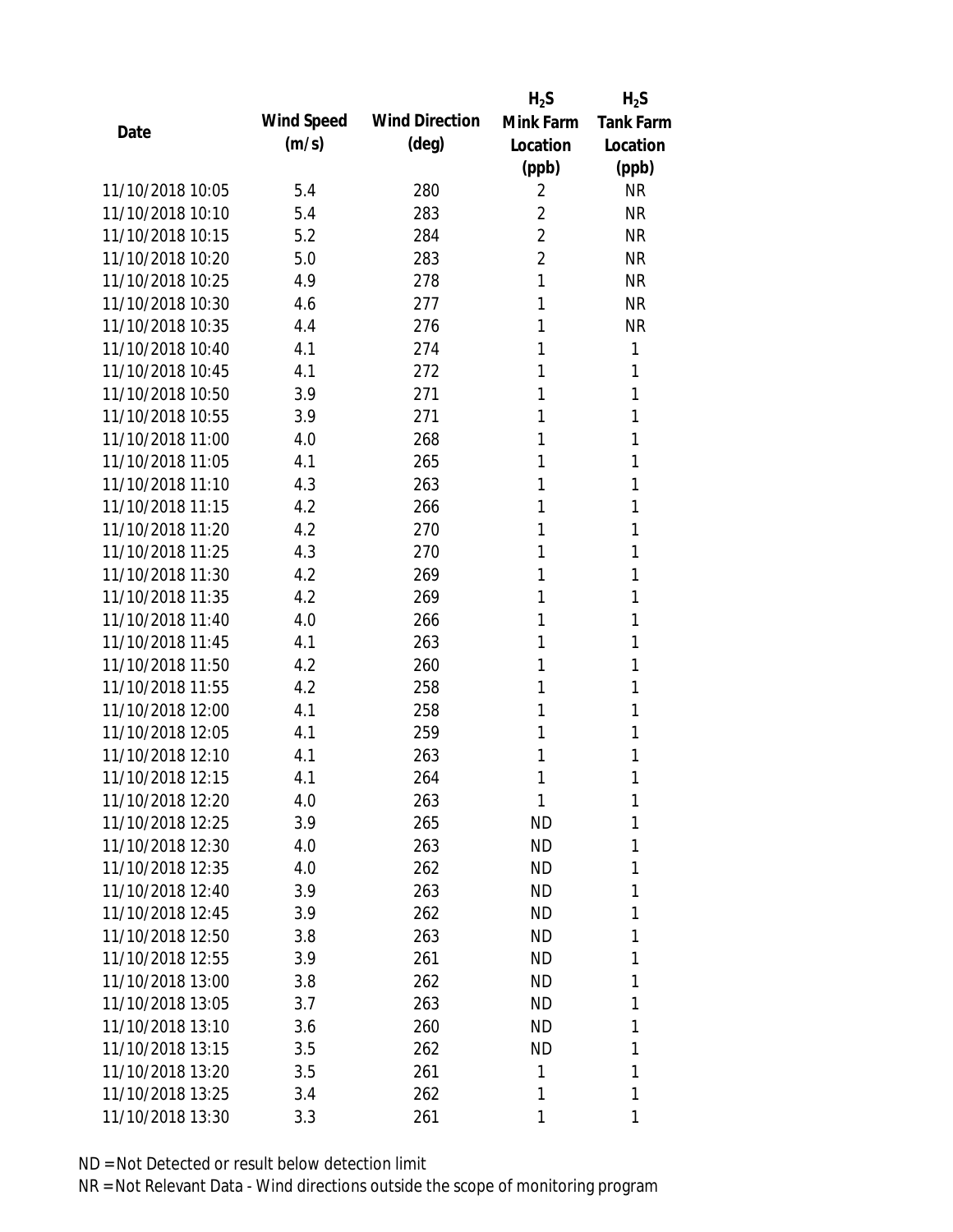|                  |            |                       | $H_2S$    | $H_2S$           |
|------------------|------------|-----------------------|-----------|------------------|
| Date             | Wind Speed | <b>Wind Direction</b> | Mink Farm | <b>Tank Farm</b> |
|                  | (m/s)      | $(\text{deg})$        | Location  | Location         |
|                  |            |                       | (ppb)     | (ppb)            |
| 11/10/2018 13:35 | 3.1        | 260                   | 1         | 1                |
| 11/10/2018 13:40 | 3.2        | 261                   | 1         | 1                |
| 11/10/2018 13:45 | 3.2        | 258                   | 1         | 1                |
| 11/10/2018 13:50 | 3.2        | 257                   | 1         | 1                |
| 11/10/2018 13:55 | 3.1        | 261                   | 1         | 1                |
| 11/10/2018 14:00 | 3.2        | 261                   | 1         | 1                |
| 11/10/2018 14:05 | 3.2        | 263                   | 1         | 1                |
| 11/10/2018 14:10 | 3.1        | 258                   | 1         | 1                |
| 11/10/2018 14:15 | 3.2        | 258                   | 1         | 1                |
| 11/10/2018 14:20 | 3.0        | 257                   | 1         | 1                |
| 11/10/2018 14:25 | 3.1        | 260                   | 1         | 1                |
| 11/10/2018 14:30 | 2.9        | 262                   | 1         | 1                |
| 11/10/2018 14:35 | 3.0        | 267                   | 1         | 1                |
| 11/10/2018 14:40 | 2.8        | 274                   | 1         | 1                |
| 11/10/2018 14:45 | 2.8        | 269                   | 1         | 1                |
| 11/10/2018 14:50 | 2.7        | 268                   | 1         | 1                |
| 11/10/2018 14:55 | 2.6        | 263                   | 1         | 1                |
| 11/10/2018 15:00 | 2.7        | 262                   | 1         | 1                |
| 11/10/2018 15:05 | 2.6        | 258                   | 1         | 1                |
| 11/10/2018 15:10 | 2.6        | 256                   | 1         | 1                |
| 11/10/2018 15:15 | 2.6        | 260                   | 1         | 1                |
| 11/10/2018 15:20 | 2.9        | 263                   | 1         | 1                |
| 11/10/2018 15:25 | 2.8        | 269                   | 1         | 1                |
| 11/10/2018 15:30 | 2.8        | 264                   | 1         | 1                |
| 11/10/2018 15:35 | 2.6        | 256                   | <b>ND</b> | 1                |
| 11/10/2018 15:40 | 2.6        | 247                   | <b>ND</b> | <b>ND</b>        |
| 11/10/2018 15:45 | 2.5        | 234                   | <b>NR</b> | <b>NR</b>        |
| 11/10/2018 15:50 | 2.3        | 216                   | <b>NR</b> | <b>NR</b>        |
| 11/10/2018 15:55 | $2.2\,$    | 199                   | <b>NR</b> | 1                |
| 11/10/2018 16:00 | 2.2        | 192                   | <b>NR</b> | 1                |
| 11/10/2018 16:05 | 2.4        | 191                   | <b>NR</b> | 1                |
| 11/10/2018 16:10 | 2.4        | 193                   | <b>NR</b> | 1                |
| 11/10/2018 16:15 | 2.5        | 197                   | <b>NR</b> | 1                |
| 11/10/2018 16:20 | 2.6        | 203                   | <b>NR</b> | 1                |
| 11/10/2018 16:25 | 2.6        | 211                   | <b>NR</b> | 1                |
| 11/10/2018 16:30 | 2.5        | 221                   | <b>NR</b> | 1                |
| 11/10/2018 16:35 | 2.4        | 219                   | <b>NR</b> | 1                |
| 11/10/2018 16:40 | 2.3        | 218                   | <b>NR</b> | 1                |
| 11/10/2018 16:45 | $2.2\,$    | 218                   | <b>NR</b> | 1                |
| 11/10/2018 16:50 | $2.2\,$    | 216                   | <b>NR</b> | 1                |
| 11/10/2018 16:55 | 2.3        | 210                   | <b>NR</b> | 1                |
| 11/10/2018 17:00 | 2.4        | 201                   | <b>NR</b> | 1                |
|                  |            |                       |           |                  |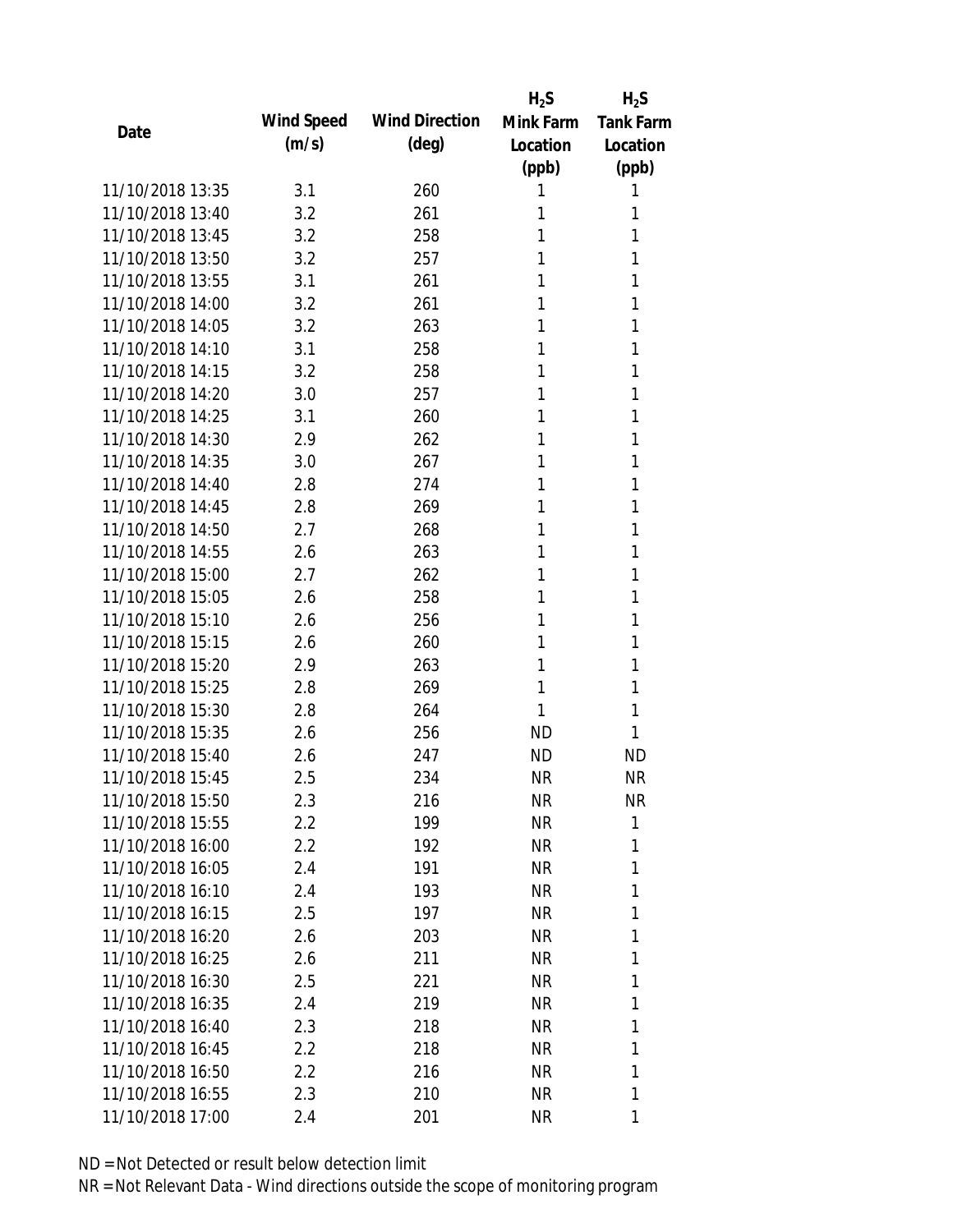|                  |            |                       | $H_2S$    | $H_2S$           |
|------------------|------------|-----------------------|-----------|------------------|
| Date             | Wind Speed | <b>Wind Direction</b> | Mink Farm | <b>Tank Farm</b> |
|                  | (m/s)      | $(\text{deg})$        | Location  | Location         |
|                  |            |                       | (ppb)     | (ppb)            |
| 11/10/2018 17:05 | 2.5        | 199                   | <b>NR</b> | 1                |
| 11/10/2018 17:10 | 2.6        | 196                   | <b>NR</b> | 1                |
| 11/10/2018 17:15 | 2.7        | 193                   | <b>NR</b> | 1                |
| 11/10/2018 17:20 | 2.7        | 194                   | <b>NR</b> | 1                |
| 11/10/2018 17:25 | 2.9        | 196                   | <b>NR</b> | 1                |
| 11/10/2018 17:30 | 2.9        | 200                   | <b>NR</b> | 1                |
| 11/10/2018 17:35 | 2.9        | 203                   | <b>NR</b> | 1                |
| 11/10/2018 17:40 | 3.0        | 206                   | <b>NR</b> | 1                |
| 11/10/2018 17:45 | 2.9        | 209                   | <b>NR</b> | 1                |
| 11/10/2018 17:50 | 2.9        | 210                   | <b>NR</b> | 1                |
| 11/10/2018 17:55 | 2.8        | 210                   | <b>NR</b> | 1                |
| 11/10/2018 18:00 | 2.8        | 208                   | <b>NR</b> | 1                |
| 11/10/2018 18:05 | 2.7        | 206                   | <b>NR</b> | 1                |
| 11/10/2018 18:10 | 2.7        | 205                   | <b>NR</b> | 1                |
| 11/10/2018 18:15 | 2.6        | 206                   | <b>NR</b> | 1                |
| 11/10/2018 18:20 | 2.6        | 208                   | <b>NR</b> | 1                |
| 11/10/2018 18:25 | 2.5        | 207                   | <b>NR</b> | 1                |
| 11/10/2018 18:30 | 2.4        | 208                   | <b>NR</b> | 1                |
| 11/10/2018 18:35 | 2.3        | 213                   | <b>NR</b> | 1                |
| 11/10/2018 18:40 | 2.1        | 218                   | <b>NR</b> | 1                |
| 11/10/2018 18:45 | 1.9        | 222                   | <b>NR</b> | 1                |
| 11/10/2018 18:50 | 1.8        | 216                   | <b>NR</b> | 1                |
| 11/10/2018 18:55 | 1.6        | 209                   | <b>NR</b> | 1                |
| 11/10/2018 19:00 | 1.5        | 204                   | <b>NR</b> | 1                |
| 11/10/2018 19:05 | 1.5        | 196                   | <b>NR</b> | 1                |
| 11/10/2018 19:10 | 1.6        | 189                   | <b>NR</b> | 1                |
| 11/10/2018 19:15 | 1.9        | 178                   | <b>NR</b> | 1                |
| 11/10/2018 19:20 | 2.0        | 172                   | <b>NR</b> | 1                |
| 11/10/2018 19:25 | 2.0        | 174                   | <b>NR</b> | 1                |
| 11/10/2018 19:30 | 2.1        | 181                   | <b>NR</b> | 1                |
| 11/10/2018 19:35 | 2.2        | 188                   | <b>NR</b> | 1                |
| 11/10/2018 19:40 | 2.2        | 191                   | <b>NR</b> | 1                |
| 11/10/2018 19:45 | 2.2        | 195                   | <b>NR</b> | 1                |
| 11/10/2018 19:50 | 2.3        | 201                   | <b>NR</b> | 1                |
| 11/10/2018 19:55 | 2.5        | 202                   | <b>NR</b> | 1                |
| 11/10/2018 20:00 | 2.7        | 197                   | <b>NR</b> | 1                |
| 11/10/2018 20:05 | 2.9        | 192                   | <b>NR</b> | 1                |
| 11/10/2018 20:10 | 3.0        | 189                   | <b>NR</b> | 1                |
| 11/10/2018 20:15 | 3.0        | 188                   | <b>NR</b> | 1                |
| 11/10/2018 20:20 | 3.0        | 185                   | <b>NR</b> | 1                |
| 11/10/2018 20:25 | 3.1        | 182                   | <b>NR</b> | $\overline{2}$   |
| 11/10/2018 20:30 | 3.1        | 181                   | <b>NR</b> | 2                |
|                  |            |                       |           |                  |